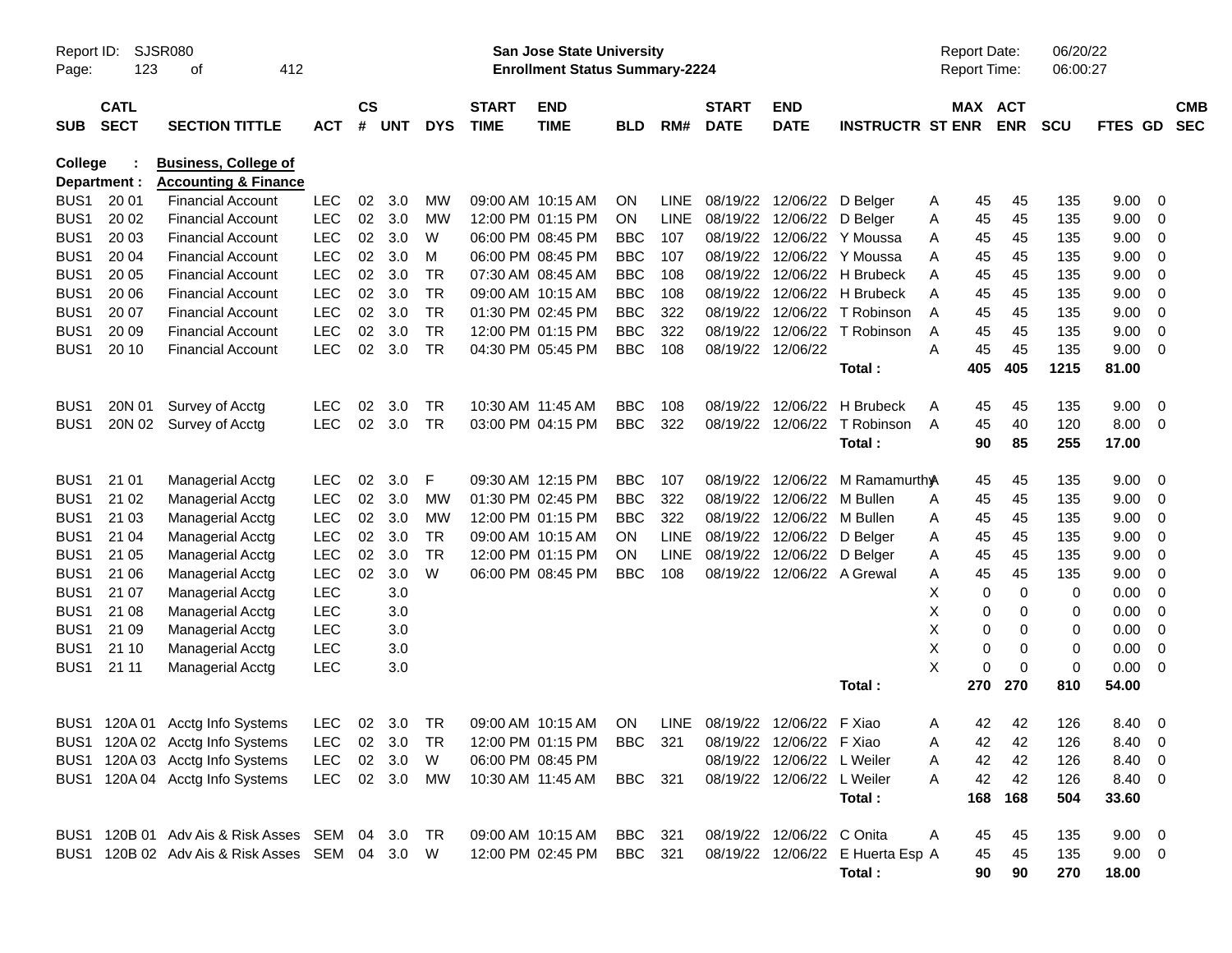| Report ID:<br>Page:                                              | <b>SJSR080</b><br>124      |                                                                                                                                                                                  |                                                                                  |                                  |                                        |                                                          | <b>San Jose State University</b><br><b>Enrollment Status Summary-2224</b> |                                                                                                                            |                                                                                  |                                        |                                                          |                                                                                              | <b>Report Date:</b><br><b>Report Time:</b>                                                                                           |                                                                  | 06/20/22<br>06:00:27                             |                                        |                                                                        |                                                                                  |                          |
|------------------------------------------------------------------|----------------------------|----------------------------------------------------------------------------------------------------------------------------------------------------------------------------------|----------------------------------------------------------------------------------|----------------------------------|----------------------------------------|----------------------------------------------------------|---------------------------------------------------------------------------|----------------------------------------------------------------------------------------------------------------------------|----------------------------------------------------------------------------------|----------------------------------------|----------------------------------------------------------|----------------------------------------------------------------------------------------------|--------------------------------------------------------------------------------------------------------------------------------------|------------------------------------------------------------------|--------------------------------------------------|----------------------------------------|------------------------------------------------------------------------|----------------------------------------------------------------------------------|--------------------------|
| <b>SUB</b>                                                       | <b>CATL</b><br><b>SECT</b> | <b>SECTION TITTLE</b>                                                                                                                                                            | <b>ACT</b>                                                                       | <b>CS</b><br>#                   | UNT                                    | <b>DYS</b>                                               | <b>START</b><br><b>TIME</b>                                               | <b>END</b><br><b>TIME</b>                                                                                                  | <b>BLD</b>                                                                       | RM#                                    | <b>START</b><br><b>DATE</b>                              | <b>END</b><br><b>DATE</b>                                                                    | <b>INSTRUCTR ST ENR</b>                                                                                                              |                                                                  | MAX ACT<br><b>ENR</b>                            | <b>SCU</b>                             | FTES GD                                                                |                                                                                  | <b>CMB</b><br><b>SEC</b> |
| BUS1                                                             |                            | 120C 01 Ntwk Env & Acctg Cnt LEC                                                                                                                                                 |                                                                                  |                                  | 02 3.0                                 | - TR                                                     |                                                                           | 10:30 AM 11:45 AM                                                                                                          | BBC                                                                              | 321                                    | 08/19/22                                                 | 12/06/22 C Onita                                                                             | Total:                                                                                                                               | 42<br>A<br>42                                                    | 10<br>10                                         | 30<br>30                               | $2.00 \t 0$<br>2.00                                                    |                                                                                  |                          |
| BUS <sub>1</sub><br>BUS1                                         |                            | 120G 01 Systms Develop in AI LEC<br>120G 02 Systms Develop in AI LEC                                                                                                             |                                                                                  | 02                               | -3.0<br>02 3.0 M                       | W                                                        |                                                                           | 03:00 PM 05:45 PM<br>06:00 PM 08:45 PM                                                                                     | BBC<br>ON                                                                        | 321<br>LINE                            |                                                          |                                                                                              | 08/19/22 12/06/22 E Huerta Esp A<br>08/19/22 12/06/22 E Huerta Esp A<br>Total:                                                       | 45<br>45<br>90                                                   | 45<br>45<br>90                                   | 135<br>135<br>270                      | $9.00 \t 0$<br>$9.00 \t 0$<br>18.00                                    |                                                                                  |                          |
|                                                                  |                            | BUS1 121A 01 Inter Acctg I<br>BUS1 121A 02 Inter Acctg I<br>BUS1 121A 03 Inter Acctg I<br>BUS1 121A 04 Inter Acctg I<br>BUS1 121A 05 Inter Acctg I<br>BUS1 121A 06 Inter Acctg I | <b>LEC</b><br><b>LEC</b><br><b>LEC</b><br><b>LEC</b><br><b>LEC</b><br><b>LEC</b> | 02<br>02<br>02<br>02<br>02<br>02 | 3.0<br>3.0<br>3.0<br>3.0<br>3.0<br>3.0 | TR<br>MW<br>MW<br><b>TR</b><br>$\mathsf{T}$<br><b>TR</b> |                                                                           | 01:30 PM 02:45 PM<br>03:00 PM 04:15 PM<br>01:30 PM 02:45 PM<br>09:00 AM 10:15 AM<br>06:00 PM 08:45 PM<br>03:00 PM 04:15 PM | <b>BBC</b><br><b>BBC</b><br><b>BBC</b><br><b>BBC</b><br><b>BBC</b><br><b>BBC</b> | 106<br>107<br>106<br>322<br>107<br>107 | 08/19/22<br>08/19/22<br>08/19/22<br>08/19/22<br>08/19/22 | 12/06/22 F Xiao                                                                              | 12/06/22 Y Moussa<br>12/06/22 D Lazerson<br>12/06/22 B Anderson<br>12/06/22 K Amirkhani<br>08/19/22 12/06/22 K Amirkhani A<br>Total: | 45<br>A<br>A<br>45<br>45<br>A<br>45<br>A<br>45<br>A<br>45<br>270 | 13<br>34<br>$\overline{2}$<br>14<br>3<br>6<br>72 | 39<br>102<br>6<br>42<br>9<br>18<br>216 | 2.60 0<br>$6.80\quad 0$<br>$0.40 \ 0$<br>2.80<br>0.60<br>1.20<br>14.40 | $\overline{\phantom{0}}$<br>$\overline{\phantom{0}}$<br>$\overline{\phantom{0}}$ |                          |
|                                                                  |                            | BUS1 121B 01 Inter Acctg II<br>BUS1 121B 02 Inter Acctg II<br>BUS1 121B 03 Inter Acctg II                                                                                        | <b>LEC</b><br><b>LEC</b><br><b>LEC</b>                                           | 02<br>02                         | 3.0<br>3.0<br>3.0                      | МW<br>МW                                                 |                                                                           | 12:00 PM 01:15 PM<br>10:30 AM 11:45 AM                                                                                     | <b>BBC</b><br><b>BBC</b>                                                         | 106<br>201                             |                                                          |                                                                                              | 08/19/22 12/06/22 D Lazerson<br>08/19/22 12/06/22 D Lazerson<br>Total:                                                               | X<br>A<br>45<br>45<br>A<br>90                                    | 0<br>0<br>12<br>45<br>57                         | 0<br>36<br>135<br>171                  | $0.00 \t 0$<br>$2.40 \ 0$<br>$9.00 \t 0$<br>11.40                      |                                                                                  |                          |
| BUS1<br>BUS1<br>BUS1                                             |                            | 122A 01 Mgmt Actg Cntrl Sys<br>122A 02 Mgmt Actg Cntrl Sys<br>122A 03 Mgmt Actg Cntrl Sys                                                                                        | LEC<br>LEC<br>LEC                                                                | 03<br>03                         | 3.0<br>3.0<br>03 3.0                   | МW<br>МW<br>МW                                           |                                                                           | 03:00 PM 04:15 PM<br>10:30 AM 11:45 AM<br>12:00 PM 01:15 PM                                                                | <b>BBC</b><br><b>BBC</b><br>ON                                                   | 322<br>003                             | 08/19/22<br>08/19/22<br>LINE 08/19/22 12/06/22 Y Tian    | 12/06/22 Y Tian                                                                              | 12/06/22 M Bullen<br>Total:                                                                                                          | 45<br>A<br>45<br>A<br>45<br>A<br>135                             | 45<br>45<br>44<br>134                            | 135<br>135<br>132<br>402               | $9.00 \t 0$<br>$9.00 \t 0$<br>8.80 0<br>26.80                          |                                                                                  |                          |
| BUS1<br>BUS <sub>1</sub><br>BUS <sub>1</sub><br>BUS <sub>1</sub> |                            | 123A 01 Tax Factor Bus Inv<br>123A 02 Tax Factor Bus Inv<br>123A 03 Tax Factor Bus Inv<br>123A 04 Tax Factor Bus Inv                                                             | <b>LEC</b><br><b>LEC</b><br><b>LEC</b><br><b>LEC</b>                             | 02<br>02<br>02<br>02             | 3.0<br>3.0<br>3.0<br>3.0               | МW<br><b>TR</b><br><b>TR</b><br>MW                       |                                                                           | 09:00 AM 10:15 AM<br>03:00 PM 04:15 PM<br>04:30 PM 05:45 PM<br>10:30 AM 11:45 AM                                           | <b>BBC</b><br><b>BBC</b><br><b>BBC</b><br><b>BBC</b>                             | 322<br>106<br>106<br>322               | 08/19/22<br>08/19/22                                     | 08/19/22 12/06/22 C Chen<br>12/06/22 J Busch<br>12/06/22 J Busch<br>08/19/22 12/06/22 C Chen | Total:                                                                                                                               | 45<br>A<br>45<br>A<br>45<br>A<br>45<br>Α<br>180                  | 45<br>45<br>30<br>45<br>165                      | 135<br>135<br>90<br>135<br>495         | $9.00 \t 0$<br>$9.00 \t 0$<br>6.00<br>9.00<br>33.00                    | $\overline{\phantom{0}}$<br>$\overline{\phantom{0}}$                             |                          |
|                                                                  |                            | BUS1 123C 01 Tax Indy Pass Ent                                                                                                                                                   |                                                                                  |                                  |                                        |                                                          |                                                                           | SEM 04 3.0 W 06:00 PM 08:45 PM BBC 322 08/19/22 12/06/22 L Boman                                                           |                                                                                  |                                        |                                                          |                                                                                              | Total:                                                                                                                               | A<br>45<br>45                                                    | 45<br>45                                         | 135<br>135                             | $9.00 \t 0$<br>9.00                                                    |                                                                                  |                          |
|                                                                  |                            | BUS1 125A 80 WritingforAcctg                                                                                                                                                     |                                                                                  |                                  |                                        | LEC 03 3.0 TBA                                           |                                                                           |                                                                                                                            |                                                                                  |                                        |                                                          |                                                                                              | ON LINE 08/19/22 12/06/22 C Lycurgus A<br>Total:                                                                                     | 25<br>25                                                         | 6<br>$\bf 6$                                     | 18<br>18                               | $1.20 \t 0$<br>1.20                                                    |                                                                                  |                          |
|                                                                  |                            | BUS1 126 01 Adv Acctg                                                                                                                                                            |                                                                                  |                                  |                                        |                                                          |                                                                           |                                                                                                                            |                                                                                  |                                        |                                                          |                                                                                              | LEC 02 3.0 TR 10:30 AM 11:45 AM BBC 322 08/19/22 12/06/22 B Anderson A                                                               |                                                                  | 45<br>45                                         | 135                                    | $9.00 \t 0$                                                            |                                                                                  |                          |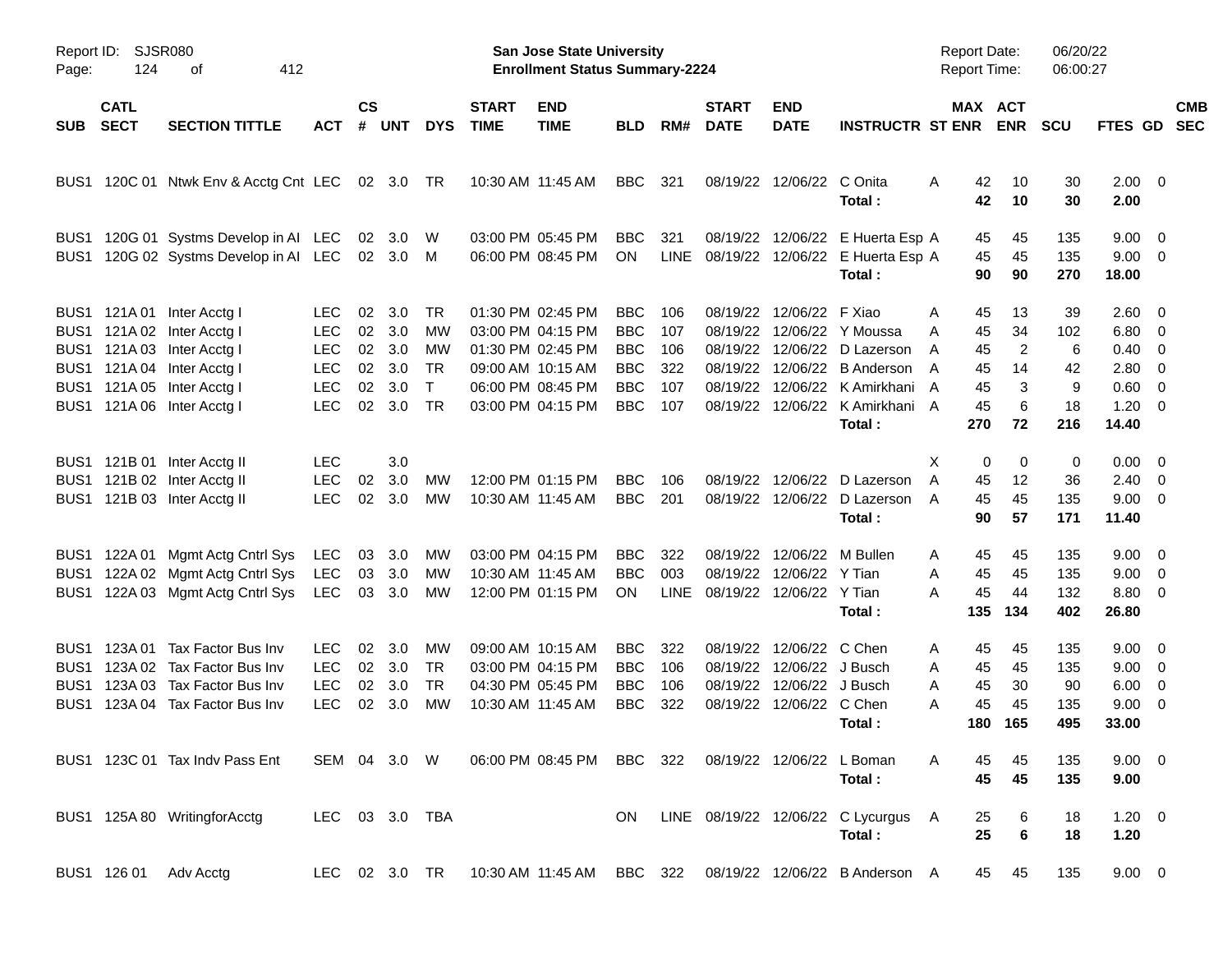| Page:            | SJSR080<br>Report ID:<br>125<br>412<br>οf<br><b>CATL</b> |                                                                            |                                        |                    |                   |                                     |                             | <b>San Jose State University</b><br><b>Enrollment Status Summary-2224</b> |                                        |                   |                             |                                                             |                                            | <b>Report Date:</b><br><b>Report Time:</b> |                |                       | 06/20/22<br>06:00:27 |                                 |               |                          |
|------------------|----------------------------------------------------------|----------------------------------------------------------------------------|----------------------------------------|--------------------|-------------------|-------------------------------------|-----------------------------|---------------------------------------------------------------------------|----------------------------------------|-------------------|-----------------------------|-------------------------------------------------------------|--------------------------------------------|--------------------------------------------|----------------|-----------------------|----------------------|---------------------------------|---------------|--------------------------|
| <b>SUB</b>       | <b>SECT</b>                                              | <b>SECTION TITTLE</b>                                                      | <b>ACT</b>                             | $\mathsf{cs}$<br># | <b>UNT</b>        | <b>DYS</b>                          | <b>START</b><br><b>TIME</b> | <b>END</b><br><b>TIME</b>                                                 | <b>BLD</b>                             | RM#               | <b>START</b><br><b>DATE</b> | <b>END</b><br><b>DATE</b>                                   | <b>INSTRUCTR ST ENR</b>                    |                                            |                | MAX ACT<br><b>ENR</b> | <b>SCU</b>           | <b>FTES GD</b>                  |               | <b>CMB</b><br><b>SEC</b> |
|                  |                                                          |                                                                            |                                        |                    |                   |                                     |                             |                                                                           |                                        |                   |                             |                                                             | Total:                                     |                                            | 45             | 45                    | 135                  | 9.00                            |               |                          |
|                  |                                                          | BUS1 127A 01 Corp Fin Mgmt                                                 | SEM                                    | 04                 | 3.0               | M                                   |                             | 06:00 PM 08:45 PM                                                         | <b>BBC</b>                             | 108               |                             | 08/19/22 12/06/22                                           | <b>B</b> Parineh<br>Total:                 | A                                          | 45<br>45       | 16<br>16              | 48<br>48             | $3.20 \ 0$<br>3.20              |               |                          |
| BUS <sub>1</sub> |                                                          | 129A 01 Financial Auditing<br>BUS1 129A 02 Financial Auditing              | LEC<br><b>LEC</b>                      | 02                 | 3.0<br>02 3.0     | MW<br>MW                            | 10:30 AM 11:45 AM           | 09:00 AM 10:15 AM                                                         | <b>BBC</b><br><b>BBC</b>               | 107<br>107        |                             | 08/19/22 12/06/22<br>08/19/22 12/06/22                      | J Zhang<br>J Zhang<br>Total:               | A<br>A                                     | 45<br>45<br>90 | 35<br>45<br>80        | 105<br>135<br>240    | 7.00<br>9.00<br>16.00           | - 0<br>- 0    |                          |
| BUS1             |                                                          | 129B 01 Operational Audit'g                                                | LEC.                                   | 03                 | 3.0               | <b>MW</b>                           |                             | 09:00 AM 10:15 AM                                                         | <b>BBC</b>                             | 321               |                             | 08/19/22 12/06/22                                           | L Weiler<br>Total:                         | A                                          | 45<br>45       | 28<br>28              | 84<br>84             | $5.60 \ 0$<br>5.60              |               |                          |
|                  | BUS1 170 01<br>BUS1 170 02<br>BUS1 170 03                | <b>Fund of Finance</b><br>Fund of Finance<br><b>Fund of Finance</b>        | <b>LEC</b><br><b>LEC</b><br><b>LEC</b> | 02<br>02           | 3.0<br>3.0<br>3.0 | W<br>R                              |                             | 06:00 PM 08:45 PM<br>06:00 PM 08:45 PM                                    | <b>BBC</b><br><b>BBC</b>               | 326<br>326        |                             | 08/19/22 12/06/22<br>08/19/22 12/06/22 G Sapp               | D Abbott                                   | A<br>A<br>X                                | 40<br>40<br>0  | 40<br>40<br>0         | 120<br>120<br>0      | 8.00<br>8.00<br>0.00            | - 0<br>0<br>0 |                          |
|                  | BUS1 170 04<br>BUS1 170 05                               | <b>Fund of Finance</b><br>Fund of Finance                                  | <b>LEC</b><br><b>LEC</b>               | 02                 | 3.0<br>3.0        | МW                                  |                             | 09:00 AM 10:15 AM                                                         | BBC                                    | 202               |                             |                                                             | 08/19/22 12/06/22 B Parineh                | A<br>Х                                     | 119<br>0       | 119<br>0              | 357<br>0             | 23.80<br>0.00                   | 0<br>0        |                          |
|                  | BUS1 170 06<br>BUS1 170 07<br>BUS1 170 08                | <b>Fund of Finance</b><br>Fund of Finance<br>Fund of Finance               | <b>LEC</b><br><b>LEC</b><br><b>LEC</b> | 02<br>02           | 3.0<br>3.0<br>3.0 | м<br>Τ                              |                             | 06:00 PM 08:45 PM<br>06:00 PM 08:45 PM                                    | <b>BBC</b><br><b>BBC</b>               | 106<br>326        |                             | 08/19/22 12/06/22<br>08/19/22 12/06/22                      | G Sapp<br>D Abbott                         | Х<br>Α<br>A                                | 0<br>40<br>40  | 0<br>40<br>40         | 0<br>120<br>120      | 0.00<br>8.00<br>8.00            | 0<br>0<br>0   |                          |
|                  | BUS1 170 09<br>BUS1 170 10<br>BUS1 170 11                | <b>Fund of Finance</b><br><b>Fund of Finance</b><br>Fund of Finance        | <b>LEC</b><br><b>LEC</b><br><b>LEC</b> | 02<br>02<br>02     | 3.0<br>3.0<br>3.0 | <b>TR</b><br><b>TR</b><br><b>TR</b> | 10:30 AM 11:45 AM           | 07:30 AM 08:45 AM<br>01:30 PM 02:45 PM                                    | <b>BBC</b><br><b>BBC</b><br><b>BBC</b> | 106<br>108<br>107 |                             | 08/19/22 12/06/22<br>08/19/22 12/06/22<br>08/19/22 12/06/22 | M Greenough A<br>E Sequeira<br>B Campsey A | A                                          | 40<br>40<br>40 | 40<br>40<br>40        | 120<br>120<br>120    | 8.00<br>8.00<br>8.00            | 0<br>0<br>0   |                          |
|                  | BUS1 170 12<br>BUS1 170 13<br>BUS1 170 14                | <b>Fund of Finance</b><br><b>Fund of Finance</b><br>Fund of Finance        | <b>LEC</b><br><b>LEC</b><br><b>LEC</b> | 02<br>02<br>02     | 3.0<br>3.0<br>3.0 | <b>TR</b><br><b>TR</b><br><b>TR</b> |                             | 09:00 AM 10:15 AM<br>12:00 PM 01:15 PM<br>03:00 PM 04:15 PM               | <b>BBC</b><br><b>BBC</b><br><b>BBC</b> | 021<br>107<br>108 |                             | 08/19/22 12/06/22<br>08/19/22 12/06/22<br>08/19/22 12/06/22 | M Greenough A<br>B Campsey A<br>E Sequeira | A                                          | 40<br>40<br>40 | 40<br>40<br>41        | 120<br>120<br>123    | 8.00<br>8.00<br>8.20            | 0<br>0<br>0   |                          |
|                  | BUS1 170 15<br>BUS1 170 16                               | <b>Fund of Finance</b><br><b>Fund of Finance</b>                           | <b>LEC</b><br><b>LEC</b>               | 02<br>02           | 3.0<br>3.0        | МW<br>МW                            | 10:30 AM 11:45 AM           | 03:00 PM 04:15 PM                                                         | <b>BBC</b><br><b>BBC</b>               | 108<br>106        |                             | 08/19/22 12/06/22<br>08/19/22 12/06/22 J Vogel              | S Tahsin                                   | Α<br>A                                     | 40<br>40       | 40<br>41              | 120<br>123           | 8.00<br>8.20                    | 0<br>0        |                          |
|                  | BUS1 170 17<br>BUS1 170 19<br>BUS1 170 20                | <b>Fund of Finance</b><br><b>Fund of Finance</b><br><b>Fund of Finance</b> | <b>LEC</b><br><b>LEC</b><br><b>LEC</b> |                    | 3.0<br>3.0<br>3.0 |                                     |                             |                                                                           |                                        |                   |                             |                                                             |                                            | X<br>X<br>X                                | 0<br>0<br>0    | 0<br>0<br>$\Omega$    | 0<br>0<br>0          | 0.00<br>0.00<br>0.00            | 0<br>0<br>0   |                          |
|                  | BUS1 170 21<br>BUS1 170 80                               | Fund of Finance<br>Fund of Finance                                         | LEC<br>LEC.                            |                    | 02 3.0 TBA        |                                     |                             | 02 3.0 MW 12:00 PM 01:15 PM CL 310 08/19/22 12/06/22                      | <b>ON</b>                              |                   | LINE 08/19/22 12/06/22 X Xu |                                                             | Total:                                     | Α<br>A                                     | 45<br>40       | 6<br>40<br>684 647    | 18<br>120<br>1941    | $1.20 \t 0$<br>8.05 1<br>129.45 |               |                          |
|                  |                                                          | BUS1 171A 01 Financial Instit<br>BUS1 171A 02 Financial Instit             | LEC 02 3.0<br>LEC                      |                    | 02 3.0            | TR<br>TR                            |                             | 09:00 AM 10:15 AM BBC 106<br>10:30 AM 11:45 AM                            | BBC 106                                |                   |                             | 08/19/22 12/06/22 S Ivanov<br>08/19/22 12/06/22 S Ivanov    |                                            | A<br>Α                                     | 45<br>45       | 11<br>22              | 33<br>66             | $2.20 \t 0$<br>$4.40 \quad 0$   |               |                          |
|                  |                                                          | BUS1 171A 03 Financial Instit<br>BUS1 171A 04 Financial Instit             | LEC<br>LEC                             |                    | 3.0<br>02 3.0 T   |                                     |                             | 06:00 PM 08:45 PM ON                                                      |                                        |                   |                             |                                                             | LINE 08/19/22 12/06/22 E Sequeira          | X<br>A                                     | 0<br>45        | $\mathbf 0$<br>45     | 0<br>135             | $0.00 \quad 0$<br>$9.00 \t 0$   |               |                          |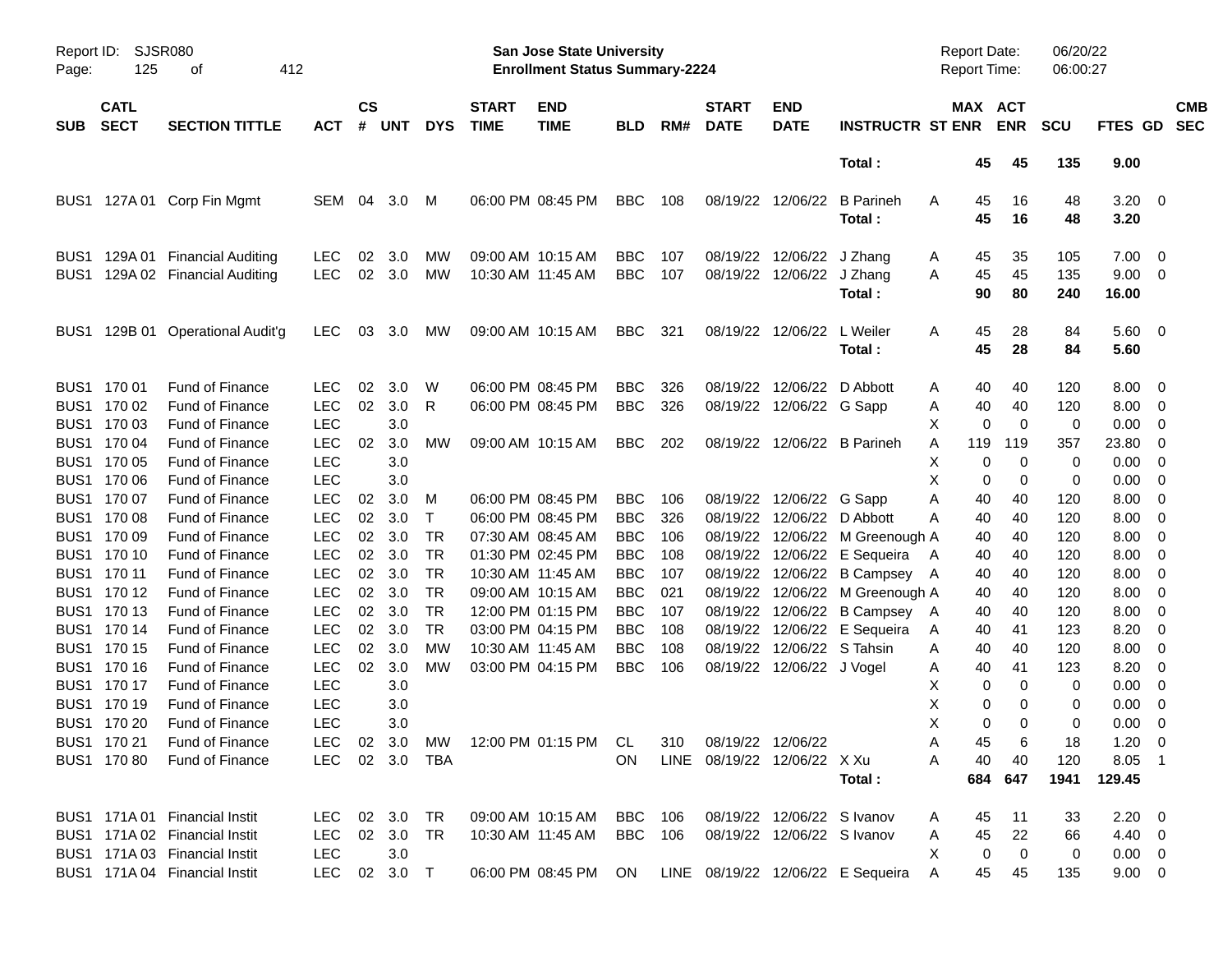| Page:    | Report ID: SJSR080<br>126 | 412                                                                                                |                                        |    |                         |                       | <b>San Jose State University</b><br><b>Enrollment Status Summary-2224</b> |                                                             |                                        |                   |                             |                                                                            |                                        | <b>Report Date:</b><br>Report Time: |                 | 06/20/22<br>06:00:27    |                         |                               |                                           |
|----------|---------------------------|----------------------------------------------------------------------------------------------------|----------------------------------------|----|-------------------------|-----------------------|---------------------------------------------------------------------------|-------------------------------------------------------------|----------------------------------------|-------------------|-----------------------------|----------------------------------------------------------------------------|----------------------------------------|-------------------------------------|-----------------|-------------------------|-------------------------|-------------------------------|-------------------------------------------|
| SUB SECT | <b>CATL</b>               | <b>SECTION TITTLE</b>                                                                              | <b>ACT</b>                             | CS | # UNT                   | <b>DYS</b>            | <b>START</b><br><b>TIME</b>                                               | <b>END</b><br><b>TIME</b>                                   | <b>BLD</b>                             | RM#               | <b>START</b><br><b>DATE</b> | <b>END</b><br><b>DATE</b>                                                  | <b>INSTRUCTR ST ENR</b>                |                                     |                 | MAX ACT<br><b>ENR</b>   | <b>SCU</b>              | FTES GD SEC                   | <b>CMB</b>                                |
|          |                           |                                                                                                    |                                        |    |                         |                       |                                                                           |                                                             |                                        |                   |                             |                                                                            | Total:                                 |                                     | 135             | 78                      | 234                     | 15.60                         |                                           |
|          |                           | BUS1 171B 01 Commercial Banking                                                                    | LEC                                    |    | 3.0                     |                       |                                                                           |                                                             |                                        |                   |                             |                                                                            | Total:                                 | X                                   | 0<br>$\bf{0}$   | $\mathbf 0$<br>$\bf{0}$ | $\Omega$<br>0           | $0.00 \quad 0$<br>0.00        |                                           |
|          |                           | BUS1 172A 01 Investmt Analysis<br>BUS1 172A 02 Investmt Analysis<br>BUS1 172A 03 Investmt Analysis | <b>LEC</b><br><b>LEC</b><br><b>LEC</b> | 02 | 02 3.0<br>3.0<br>02 3.0 | MW<br>TR<br><b>TR</b> |                                                                           | 09:00 AM 10:15 AM<br>09:00 AM 10:15 AM<br>12:00 PM 01:15 PM | <b>BBC</b><br><b>BBC</b><br><b>BBC</b> | 003<br>003<br>108 |                             | 08/19/22 12/06/22 S Tahsin<br>08/19/22 12/06/22<br>08/19/22 12/06/22 J Cho | J Cho                                  | Α<br>A<br>A                         | 45<br>45<br>45  | 45<br>14<br>40          | 135<br>42<br>120        | $9.00 \t 0$<br>2.80<br>8.05   | $\overline{\mathbf{0}}$<br>$\overline{1}$ |
|          |                           |                                                                                                    |                                        |    |                         |                       |                                                                           |                                                             |                                        |                   |                             |                                                                            | Total:                                 |                                     | 135             | 99                      | 297                     | 19.85                         |                                           |
|          |                           | BUS1 172C 01 Futures and Options                                                                   | <b>LEC</b>                             |    | 02 3.0                  | TR                    |                                                                           | 10:30 AM 11:45 AM                                           | ON                                     | LINE              |                             | 08/19/22 12/06/22                                                          | J Cho<br>Total:                        | Α                                   | 45<br>45        | 45<br>45                | 135<br>135              | $9.00 \quad 0$<br>9.00        |                                           |
|          |                           | BUS1 172D 01 Student Fund                                                                          | <b>LEC</b>                             |    | 03 3.0                  | - TR                  |                                                                           | 01:30 PM 02:45 PM                                           | BBC.                                   | 302               |                             | 08/19/22 12/06/22 S Ivanov                                                 | Total:                                 | A                                   | 45<br>45        | 22<br>22                | 66<br>66                | $4.40 \quad 0$<br>4.40        |                                           |
|          |                           | BUS1 173A 01 Fin Mgt Theory Pol<br>BUS1 173A 02 Fin Mgt Theory Pol                                 | <b>LEC</b><br><b>LEC</b>               | 02 | 3.0<br>02 3.0           | TR<br>M               |                                                                           | 10:30 AM 11:45 AM<br>06:00 PM 08:45 PM                      | <b>BBC</b><br><b>BBC</b>               | 003<br>324        |                             | 08/19/22 12/06/22<br>08/19/22 12/06/22 J Vogel                             | M Faulkner<br>Total:                   | Α<br>A                              | 45<br>45<br>90  | 39<br>45<br>84          | 117<br>135<br>252       | 7.80<br>9.00 0<br>16.80       | $\overline{\mathbf{0}}$                   |
|          |                           | BUS1 173B 01 Prob in Fin Mgmt<br>BUS1 173B 02 Prob in Fin Mgmt                                     | <b>LEC</b><br>LEC.                     | 02 | 3.0<br>3.0              | M                     |                                                                           | 06:00 PM 08:45 PM                                           | <b>BBC</b>                             | 202               |                             |                                                                            | 08/19/22 12/06/22 M Williams<br>Total: | Χ<br>A                              | 0<br>119<br>119 | $\mathbf 0$<br>62<br>62 | 0<br>186<br>186         | 0.00<br>$12.40 \t 0$<br>12.40 | $\overline{\mathbf{0}}$                   |
|          |                           | BUS1 173C 01 Entrepreneurial Fina<br>BUS1 173C 02 Entrepreneurial Fina                             | <b>LEC</b><br><b>LEC</b>               | 02 | 3.0<br>3.0              | МW                    |                                                                           | 07:30 AM 08:45 AM                                           | <b>BBC</b>                             | 103               |                             | 08/19/22 12/06/22                                                          | <b>B</b> Parineh<br>Total:             | X<br>A                              | 0<br>45<br>45   | 0<br>45<br>45           | $\pmb{0}$<br>135<br>135 | 0.00<br>$9.00 \t 0$<br>9.00   | $\overline{\mathbf{0}}$                   |
|          | BUS1 176 01               | <b>Business Valuation</b>                                                                          | <b>LEC</b>                             | 02 | 3.0                     | TR                    |                                                                           | 09:00 AM 10:15 AM                                           | <b>BBC</b>                             | 107               |                             | 08/19/22 12/06/22                                                          | M Faulkner<br>Total:                   | A                                   | 45<br>45        | 42<br>42                | 126<br>126              | 8.40 0<br>8.40                |                                           |
|          |                           | BUS1 180A 01 Indiv Study Acctg                                                                     | <b>SUP</b>                             |    | 36 1.0                  | TBA                   |                                                                           |                                                             | <b>ON</b>                              | LINE              | 08/19/22 12/06/22 E Grace   |                                                                            | Total:                                 | A                                   | 10<br>10        | 0<br>0                  | 0<br>0                  | $0.00 \ 0$<br>0.00            |                                           |
| BUS1     |                           | 180C 01 Indiv Study Finan                                                                          | <b>SUP</b>                             | 36 | 1.0                     | TBA                   |                                                                           |                                                             | <b>ON</b>                              | LINE              | 08/19/22 12/06/22 E Grace   |                                                                            | Total :                                | A                                   | 10<br>10        | 0<br>$\bf{0}$           | 0<br>0                  | $0.00 \quad 0$<br>0.00        |                                           |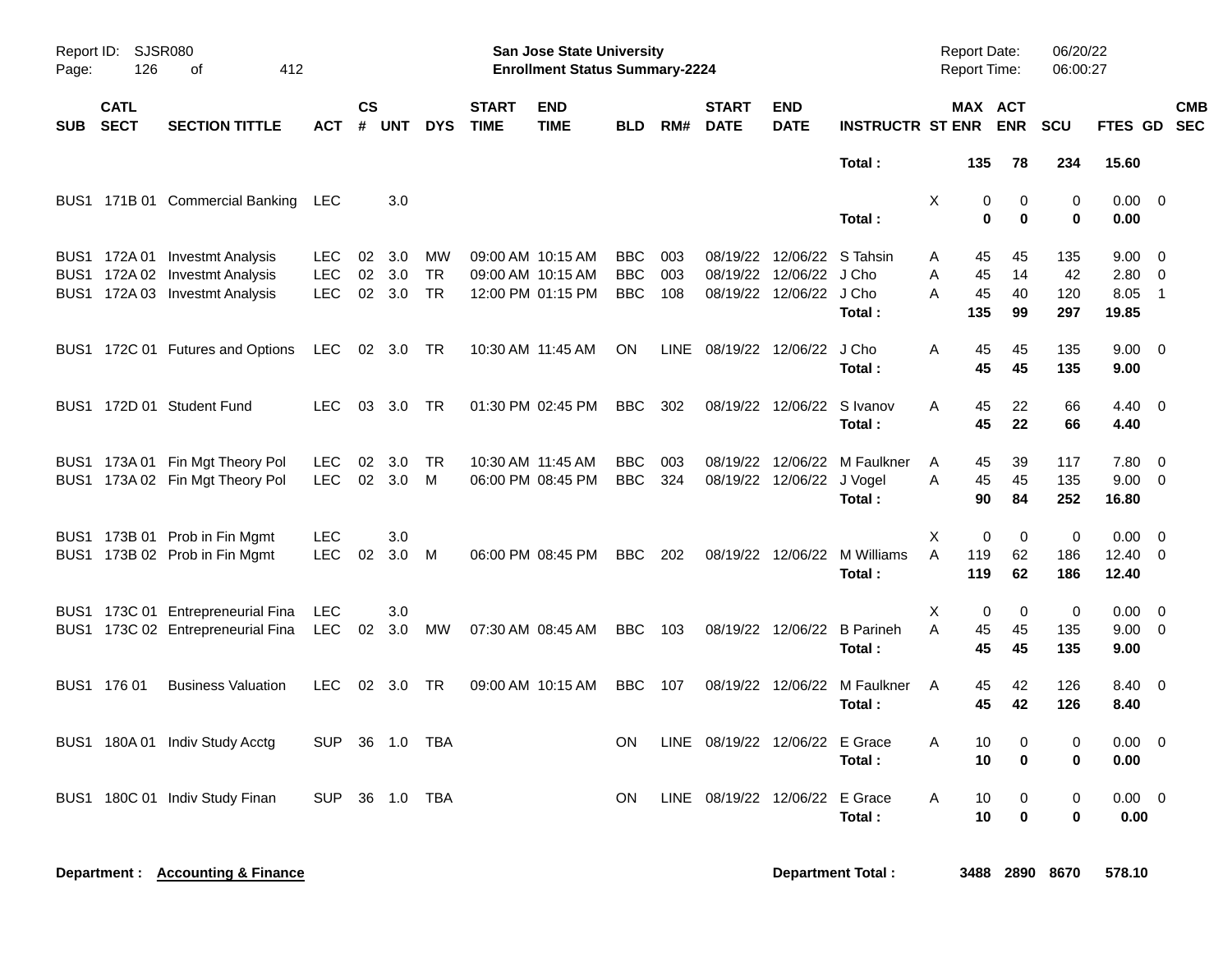| Report ID: SJSR080 |                            |     |                       |            |   |           |            |                             | <b>San Jose State University</b>      |            |     |                             |                           |                                                                               | <b>Report Date:</b> |                       | 06/20/22                     |                          |            |
|--------------------|----------------------------|-----|-----------------------|------------|---|-----------|------------|-----------------------------|---------------------------------------|------------|-----|-----------------------------|---------------------------|-------------------------------------------------------------------------------|---------------------|-----------------------|------------------------------|--------------------------|------------|
| Page:              |                            | 127 | of                    | 412        |   |           |            |                             | <b>Enrollment Status Summary-2224</b> |            |     |                             |                           |                                                                               | <b>Report Time:</b> |                       | 06:00:27                     |                          |            |
| <b>SUB</b>         | <b>CATL</b><br><b>SECT</b> |     | <b>SECTION TITTLE</b> | <b>ACT</b> | # | СS<br>UNT | <b>DYS</b> | <b>START</b><br><b>TIME</b> | <b>END</b><br><b>TIME</b>             | <b>BLD</b> | RM# | <b>START</b><br><b>DATE</b> | <b>END</b><br><b>DATE</b> | <b>INSTRUCTR ST ENR</b>                                                       | MAX ACT             | <b>ENR</b>            | <b>SCU</b>                   | FTES GD SEC              | <b>CMB</b> |
|                    |                            |     |                       |            |   |           |            |                             |                                       |            |     |                             |                           | <b>Lower Division:</b><br><b>Upper Division:</b><br><b>Graduate Division:</b> | 765<br>0            | 760<br>2723 2130<br>0 | 2280<br>6390<br>$\mathbf{0}$ | 152.00<br>426.10<br>0.00 |            |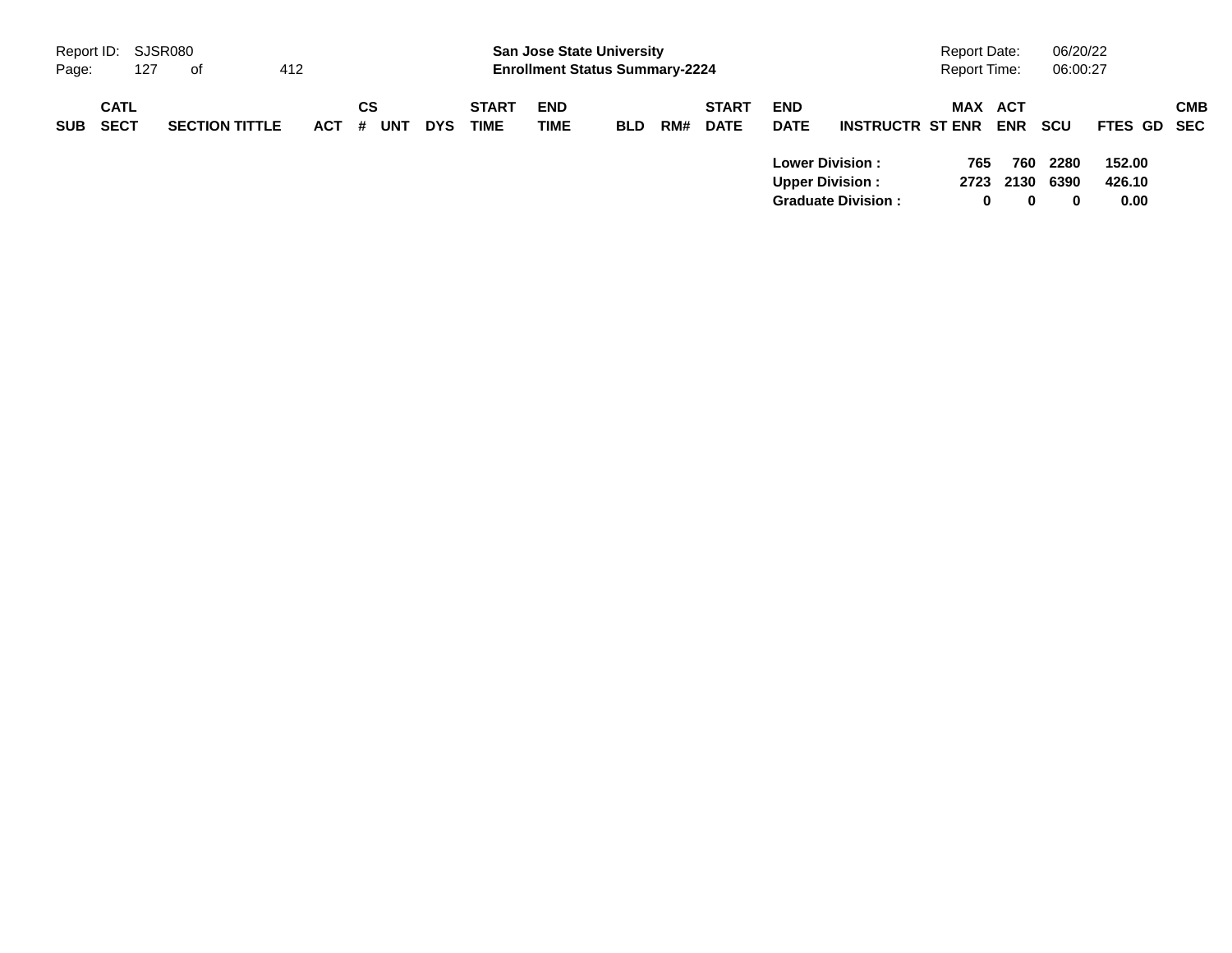| Report ID:<br>Page:      | 128                        | <b>SJSR080</b><br>412<br>оf                                      |                   |                    |               |             |                             | <b>San Jose State University</b><br><b>Enrollment Status Summary-2224</b> |                          |            |                             |                              |                                                                  | Report Date:<br>Report Time: |                       | 06/20/22<br>06:00:27 |                             |                          |
|--------------------------|----------------------------|------------------------------------------------------------------|-------------------|--------------------|---------------|-------------|-----------------------------|---------------------------------------------------------------------------|--------------------------|------------|-----------------------------|------------------------------|------------------------------------------------------------------|------------------------------|-----------------------|----------------------|-----------------------------|--------------------------|
| <b>SUB</b>               | <b>CATL</b><br><b>SECT</b> | <b>SECTION TITTLE</b>                                            | <b>ACT</b>        | $\mathsf{cs}$<br># | <b>UNT</b>    | <b>DYS</b>  | <b>START</b><br><b>TIME</b> | <b>END</b><br><b>TIME</b>                                                 | <b>BLD</b>               | RM#        | <b>START</b><br><b>DATE</b> | <b>END</b><br><b>DATE</b>    | <b>INSTRUCTR ST ENR</b>                                          |                              | MAX ACT<br><b>ENR</b> | <b>SCU</b>           | <b>FTES GD</b>              | <b>CMB</b><br><b>SEC</b> |
| <b>College</b>           | Department :               | <b>Business, College of</b><br><b>Business Graduate Programs</b> |                   |                    |               |             |                             |                                                                           |                          |            |                             |                              |                                                                  |                              |                       |                      |                             |                          |
| BUS<br>BUS               | 201 01<br>201 02           | <b>Bus Communications</b><br><b>Bus Communications</b>           | LEC<br>LEC        | 02<br>02           | 1.0<br>1.0    | W<br>M      |                             | 06:00 PM 10:00 PM<br>06:00 PM 10:00 PM                                    | <b>BBC</b><br><b>BBC</b> | 021<br>022 | 08/24/22                    |                              | 09/14/22 C Lycurgus<br>08/22/22 09/19/22 C Lycurgus<br>Total:    | 20<br>A<br>20<br>A<br>40     | 25<br>24<br>49        | 25<br>24<br>49       | 2.08 25<br>2.00 24<br>4.08  |                          |
| <b>BUS</b><br><b>BUS</b> | 210 01<br>210 02           | Devel & Mng People<br>Devel & Mng People                         | LEC<br><b>LEC</b> | 02                 | 3.0<br>02 3.0 | W<br>M      |                             | 06:00 PM 10:00 PM<br>06:00 PM 10:00 PM                                    | <b>BBC</b><br><b>BBC</b> | 021<br>022 | 09/21/22<br>10/03/22        | 11/30/22<br>12/05/22 E Vyas  | E Vyas<br>Total:                                                 | 25<br>Α<br>25<br>A<br>50     | 27<br>30<br>57        | 81<br>90<br>171      | 6.75 27<br>7.50 30<br>14.25 |                          |
| <b>BUS</b><br><b>BUS</b> | 220 01<br>220 02           | Fin & Mgnrl Accounti<br>Fin & Mgnrl Accounti                     | LEC<br>LEC        | 02                 | 3.0<br>02 3.0 | M<br>$\top$ |                             | 06:00 PM 10:00 PM<br>06:00 PM 10:00 PM                                    | <b>BBC</b><br><b>BBC</b> | 021<br>022 | 08/22/22<br>08/23/22        | 10/08/22 M Barta<br>10/08/22 | Total:                                                           | 25<br>A<br>25<br>A<br>50     | 30<br>34<br>64        | 90<br>102<br>192     | 7.50 30<br>8.50 34<br>16.00 |                          |
| BUS                      | 220A 01                    | Fin Stmt Anal for Ac                                             | <b>LEC</b>        |                    | 02 3.0        | TR          |                             | 01:30 PM 05:30 PM                                                         | <b>BBC</b>               | 003        |                             | 09/22/22 10/27/22            | Y Tian<br>Total:                                                 | A<br>37<br>37                | 3<br>3                | 9<br>9               | 0.702<br>0.70               |                          |
| BUS                      |                            | 220G 01 Tax Bus Invest Dec                                       | <b>LEC</b>        |                    | 02 3.0        | МW          |                             | 01:30 PM 05:30 PM                                                         | <b>BBC</b>               | 003        |                             | 10/31/22 12/06/22            | C Chen<br>Total:                                                 | Α<br>37<br>37                | 1                     | 3<br>3               | $0.25$ 1<br>0.25            |                          |
| <b>BUS</b>               |                            | 220H 01 Audit Cncpt/Pract                                        | <b>LEC</b>        |                    | 02 3.0        | МW          |                             | 01:30 PM 05:30 PM                                                         | <b>BBC</b>               | 003        | 08/22/22                    | 10/03/22                     | J Zhang<br>Total:                                                | 37<br>A<br>37                | 2<br>$\mathbf{2}$     | 6<br>6               | $0.50$ 2<br>0.50            |                          |
| BUS                      | 220J 01                    | Bus Comm & Ethics                                                | <b>LEC</b>        |                    | 02 3.0        | МW          |                             | 01:30 PM 05:30 PM                                                         | <b>BBC</b>               | 003        |                             | 10/17/22 10/19/22            | Total:                                                           | A<br>37<br>37                | 2<br>$\mathbf{2}$     | 6<br>6               | $0.50$ 2<br>0.50            |                          |
| <b>BUS</b>               |                            | 220R 01 Software Application                                     | LEC               |                    | 03 3.0 F      |             |                             | 09:30 AM 01:30 PM                                                         | <b>BBC</b>               | 321        | 08/26/22                    | 11/04/22                     | C Onita<br>Total:                                                | A<br>40<br>40                | 1                     | 3<br>3               | $0.25$ 1<br>0.25            |                          |
| <b>BUS</b>               |                            | 220S 01 Finan Rpt & Analy II                                     | LEC               |                    | 02 3.0        | TR          |                             | 01:30 PM 05:30 PM                                                         | BBC                      | 003        | 11/01/22                    | 12/06/22                     | B Anderson A<br>Total:                                           | 37<br>37                     | 2<br>$\mathbf{2}$     | 6<br>6               | $0.45$ 1<br>0.45            |                          |
|                          |                            | BUS 234A 04 Social Media Mktg                                    | LEC 03 3.0 W      |                    |               |             |                             |                                                                           |                          |            |                             |                              | 06:00 PM 10:00 PM BBC 205 10/12/22 11/30/22 G Vinuales<br>Total: | - A<br>40<br>40              | 14<br>14              | 42<br>42             | 3.50 14<br>3.50             |                          |
|                          | BUS 247 04                 | Big Data Mgmt                                                    | LEC 03 3.0 W      |                    |               |             |                             | 06:00 PM 10:00 PM BBC 205                                                 |                          |            |                             |                              | 08/17/22 10/08/22 S Jensen<br>Total:                             | 37<br>A<br>37                | 13<br>13              | 39<br>39             | 3.25 13<br>3.25             |                          |
| <b>BUS</b>               | 253 04                     | Negot/Conflict Mgmt LEC 03 3.0 R                                 |                   |                    |               |             |                             | 06:00 PM 10:00 PM                                                         | BBC 205                  |            |                             | 08/18/22 10/08/22 C Reade    |                                                                  | 35<br>A                      | 30                    | 90                   | 7.50 30                     |                          |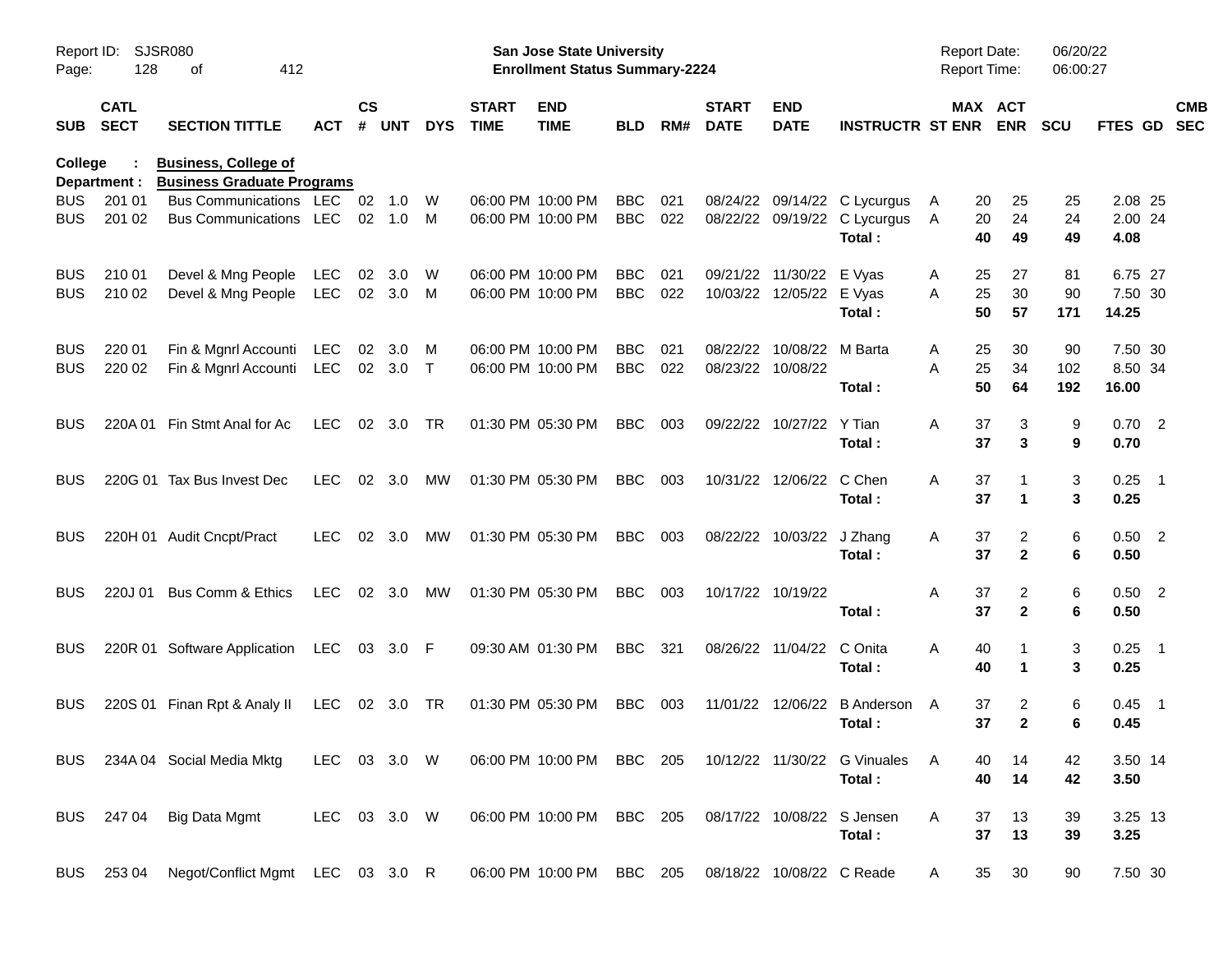| Page:                    | Report ID: SJSR080<br>129  | 412<br>οf                                            |                          |                    |                    |                          |                             | San Jose State University<br><b>Enrollment Status Summary-2224</b> |                          |                      |                                        |                                                  |                                                       | Report Date:<br><b>Report Time:</b> |                                     | 06/20/22<br>06:00:27          |                                       |                   |
|--------------------------|----------------------------|------------------------------------------------------|--------------------------|--------------------|--------------------|--------------------------|-----------------------------|--------------------------------------------------------------------|--------------------------|----------------------|----------------------------------------|--------------------------------------------------|-------------------------------------------------------|-------------------------------------|-------------------------------------|-------------------------------|---------------------------------------|-------------------|
| <b>SUB</b>               | <b>CATL</b><br><b>SECT</b> | <b>SECTION TITTLE</b>                                | <b>ACT</b>               | $\mathsf{cs}$<br># | <b>UNT</b>         | <b>DYS</b>               | <b>START</b><br><b>TIME</b> | <b>END</b><br><b>TIME</b>                                          | <b>BLD</b>               | RM#                  | <b>START</b><br><b>DATE</b>            | <b>END</b><br><b>DATE</b>                        | <b>INSTRUCTR ST ENR</b>                               |                                     | MAX ACT<br><b>ENR</b>               | <b>SCU</b>                    | FTES GD                               | <b>CMB</b><br>SEC |
|                          |                            |                                                      |                          |                    |                    |                          |                             |                                                                    |                          |                      |                                        |                                                  | Total:                                                |                                     | 35<br>30                            | 90                            | 7.50                                  |                   |
| <b>BUS</b><br><b>BUS</b> | 260 01<br>260 02           | Mgrl Dec Analysis<br>Mgrl Dec Analysis               | <b>LEC</b><br><b>LEC</b> | 02                 | 02 3.0<br>3.0 W    | $\top$                   |                             | 06:00 PM 10:00 PM<br>06:00 PM 10:00 PM                             | BBC<br><b>BBC</b>        | 021<br>022           |                                        | 08/17/22 10/07/22 H Eisips                       | 08/23/22 10/07/22 K Yagci Soka A<br>Total :           | A                                   | 30<br>33<br>30<br>38<br>60<br>71    | 99<br>114<br>213              | 8.25 33<br>9.50 38<br>17.75           |                   |
| <b>BUS</b>               | 265 80                     | Silicon Valley Exp                                   | <b>LEC</b>               |                    | $02 \quad 2.0$     | TBA                      |                             |                                                                    | <b>ON</b>                | <b>LINE</b>          |                                        |                                                  | 08/17/22 12/06/22 V Agarwal<br>Total:                 | A                                   | 3<br>40<br>40<br>3                  | 6<br>6                        | $0.50$ 3<br>0.50                      |                   |
| <b>BUS</b><br><b>BUS</b> | 270 01<br>270 02           | <b>Financial Mgmt</b><br><b>Financial Mgmt</b>       | LEC.<br><b>LEC</b>       | 02                 | 3.0<br>02 3.0 T    | M                        |                             | 06:00 PM 10:00 PM<br>06:00 PM 10:00 PM                             | <b>BBC</b><br><b>BBC</b> | 021<br>022           |                                        | 10/10/22 12/05/22 S Tahsin                       | 10/11/22 12/06/22 M Faulkner<br>Total:                | Α<br>A                              | 25<br>29<br>25<br>33<br>50<br>62    | 87<br>99<br>186               | 7.25 29<br>8.25 33<br>15.50           |                   |
| <b>BUS</b><br><b>BUS</b> | 280 01<br>280 02           | Op & Supply Chain Mg LEC<br>Op & Supply Chain Mg LEC |                          |                    | 02 3.0<br>02 3.0 W | $\top$                   |                             | 06:00 PM 10:00 PM<br>06:00 PM 10:00 PM                             | <b>BBC</b><br><b>BBC</b> | 021<br>022           |                                        | 10/11/22 12/06/22<br>10/12/22 12/03/22           | Y Wu<br>R Salstrom<br>Total:                          | Α<br>A                              | 30<br>37<br>32<br>30<br>60<br>69    | 111<br>96<br>207              | 9.25 37<br>8.00 32<br>17.25           |                   |
| <b>BUS</b>               |                            | 297D 04 Spec Topics Bus Adm LEC 02 3.0               |                          |                    |                    | R                        |                             | 06:00 PM 10:00 PM                                                  | BBC.                     | 022                  |                                        | 10/13/22 12/01/22 M Norell                       | Total:                                                | А                                   | 40<br>28<br>40<br>28                | 84<br>84                      | 7.00 28<br>7.00                       |                   |
| <b>BUS</b>               | 298 10                     | Master's Project                                     | <b>SUP</b>               |                    | 24 3.0             | TBA                      |                             |                                                                    | <b>ON</b>                | LINE                 | 08/19/22 12/06/22                      |                                                  | Total:                                                | Α                                   | 25<br>0<br>25<br>$\bf{0}$           | 0<br>0                        | $0.00 \quad 0$<br>0.00                |                   |
| <b>BUS</b>               |                            | 298C 01 CMBA Internship                              | <b>SUP</b>               | 48                 | 3.0                | <b>TBA</b>               |                             |                                                                    | <b>ON</b>                |                      | LINE 08/17/22 12/06/22                 |                                                  | Total:                                                | Α                                   | 5<br>0<br>5<br>$\bf{0}$             | 0<br>0                        | $0.00 \quad 0$<br>0.00                |                   |
| <b>BUS</b><br><b>BUS</b> | 298I01<br>298102           | Applied Bus Intern<br>Applied Bus Intern             | <b>SUP</b><br><b>SUP</b> | 48<br>48           | 1.0<br>1.0         | <b>TBA</b><br><b>TBA</b> |                             |                                                                    | ON<br>ON                 | <b>LINE</b><br>LINE. | 08/17/22 12/06/22<br>08/19/22 12/06/22 |                                                  | Total:                                                | Α<br>Α                              | 15<br>0<br>3<br>0<br>18<br>$\bf{0}$ | 0<br>0<br>0                   | $0.00 \quad 0$<br>$0.00 \t 0$<br>0.00 |                   |
|                          | Department :               | <b>Business Graduate Programs</b>                    |                          |                    |                    |                          |                             |                                                                    |                          |                      |                                        | <b>Lower Division:</b><br><b>Upper Division:</b> | <b>Department Total:</b><br><b>Graduate Division:</b> | 775<br>775                          | 471<br>0<br>0<br>0<br>0<br>471      | 1312<br>0<br>$\bf{0}$<br>1312 | 109.23<br>0.00<br>0.00<br>109.23      |                   |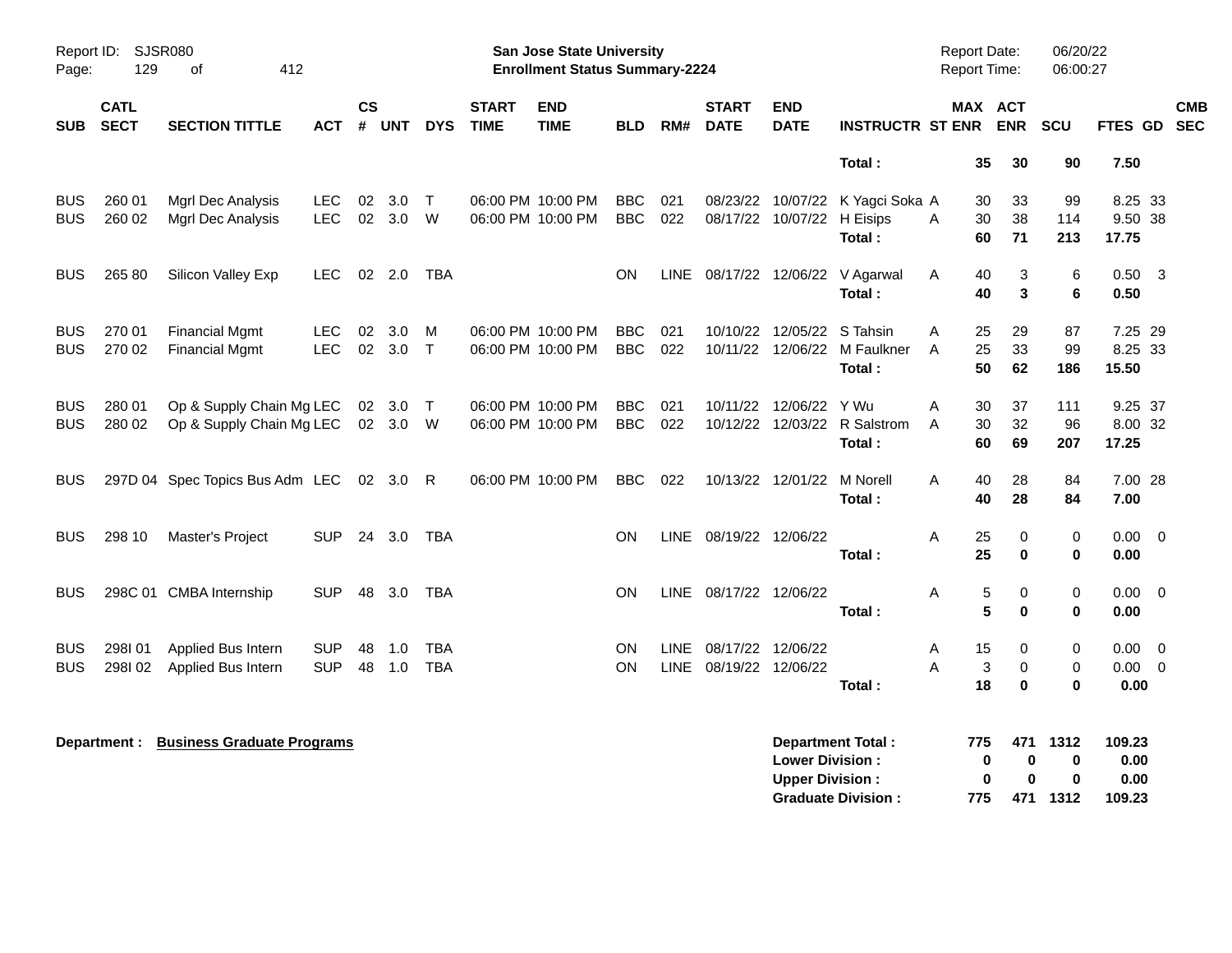| Report ID:<br>Page: | 130                        | <b>SJSR080</b><br>412<br>οf                                                        |                |                |                |              |                             | <b>San Jose State University</b><br><b>Enrollment Status Summary-2224</b> |            |             |                             |                              |                         |   | <b>Report Date:</b><br>Report Time: |                | 06/20/22<br>06:00:27 |         |                         |                          |
|---------------------|----------------------------|------------------------------------------------------------------------------------|----------------|----------------|----------------|--------------|-----------------------------|---------------------------------------------------------------------------|------------|-------------|-----------------------------|------------------------------|-------------------------|---|-------------------------------------|----------------|----------------------|---------|-------------------------|--------------------------|
| <b>SUB</b>          | <b>CATL</b><br><b>SECT</b> | <b>SECTION TITTLE</b>                                                              | <b>ACT</b>     | <b>CS</b><br># | <b>UNT</b>     | <b>DYS</b>   | <b>START</b><br><b>TIME</b> | <b>END</b><br><b>TIME</b>                                                 | <b>BLD</b> | RM#         | <b>START</b><br><b>DATE</b> | <b>END</b><br><b>DATE</b>    | <b>INSTRUCTR ST ENR</b> |   | MAX ACT                             | <b>ENR</b>     | <b>SCU</b>           | FTES GD |                         | <b>CMB</b><br><b>SEC</b> |
| <b>College</b>      | Department :               | <b>Business, College of</b><br><b>School of Global Innovation &amp; Leadership</b> |                |                |                |              |                             |                                                                           |            |             |                             |                              |                         |   |                                     |                |                      |         |                         |                          |
| BUS <sub>5</sub>    | 16 60                      | Intro Lrdshp & Innov                                                               | <b>LEC</b>     |                | $02 \quad 3.0$ | MW           | 07:30 AM 08:45 AM           |                                                                           | <b>BBC</b> | 104         | 08/19/22                    | 12/06/22                     | R Pollard               | Α | 35                                  | 0              | 0                    | 0.00    | 0                       |                          |
| BUS <sub>5</sub>    | 16 61                      | Intro Lrdshp & Innov                                                               | <b>LEC</b>     | 02             | 3.0            | <b>TR</b>    | 01:30 PM 02:45 PM           |                                                                           | <b>BBC</b> | 220         | 08/19/22                    | 12/06/22                     | T Shirley               | Α | 35                                  | 0              | 0                    | 0.00    | 0                       |                          |
| BUS <sub>5</sub>    | 16 62                      | Intro Lrdshp & Innov                                                               | <b>LEC</b>     | 02             | 3.0            | <b>TR</b>    | 10:30 AM 11:45 AM           |                                                                           | <b>BBC</b> | 225         | 08/19/22                    | 12/06/22                     | J Tan                   | Α | 35                                  | 0              | 0                    | 0.00    | 0                       |                          |
| BUS <sub>5</sub>    | 1663                       | Intro Lrdshp & Innov                                                               | <b>LEC</b>     | 02             | 3.0            | <b>MW</b>    | 04:30 PM 05:45 PM           |                                                                           | <b>BBC</b> | 302         | 08/19/22                    | 12/06/22                     | D Wilde                 | Α | 35                                  | 0              | 0                    | 0.00    | 0                       |                          |
| BUS <sub>5</sub>    | 16 64                      | Intro Lrdshp & Innov                                                               | <b>LEC</b>     | 02             | 3.0            | <b>TR</b>    | 03:00 PM 04:15 PM           |                                                                           | <b>BBC</b> | 225         | 08/19/22                    | 12/06/22                     | J Tan                   | Α | 35                                  | 0              | 0                    | 0.00    | 0                       |                          |
| BUS5                | 16 65                      | Intro Lrdshp & Innov                                                               | <b>LEC</b>     | 02             | 3.0            | <b>MW</b>    | 09:00 AM 10:15 AM           |                                                                           | <b>BBC</b> | 104         | 08/19/22                    | 12/06/22                     | R Pollard               | A | 35                                  | $\mathbf 0$    | 0                    | 0.00    | $\Omega$                |                          |
|                     |                            |                                                                                    |                |                |                |              |                             |                                                                           |            |             |                             |                              | Total:                  |   | 210                                 | $\mathbf 0$    | 0                    | 0.00    |                         |                          |
| BUS <sub>5</sub>    | 140 01                     | Fund of Oper Mgmt                                                                  | LEC            | 02             | 3.0            | <b>MW</b>    | 04:30 PM 05:45 PM           |                                                                           | <b>BBC</b> | 105         | 08/19/22                    | 12/06/22                     | D Moon                  | A | 45                                  | 36             | 108                  | 7.20    | 0                       |                          |
|                     | BUS5 140 02                | Fund of Oper Mgmt                                                                  | <b>LEC</b>     | 02             | 3.0            | <b>MW</b>    | 10:30 AM 11:45 AM           |                                                                           | <b>BBC</b> | 104         | 08/19/22                    | 12/06/22                     | Y Wu                    | Α | 45                                  | 45             | 135                  | 9.00    | 0                       |                          |
| BUS5                | 140 03                     | Fund of Oper Mgmt                                                                  | <b>LEC</b>     | 02             | 3.0            | <b>MW</b>    |                             | 12:00 PM 01:15 PM                                                         | <b>BBC</b> | 104         | 08/19/22                    | 12/06/22                     | Y Wu                    | Α | 45                                  | 45             | 135                  | 9.00    | 0                       |                          |
|                     | BUS5 140 04                | Fund of Oper Mgmt                                                                  | <b>LEC</b>     | 02             | 3.0            | <b>MW</b>    |                             | 12:00 PM 01:15 PM                                                         | <b>BBC</b> | 220         | 08/19/22                    | 12/06/22                     | S Zhou                  | Α | 45                                  | 45             | 135                  | 9.00    | 0                       |                          |
| BUS <sub>5</sub>    | 140 05                     | Fund of Oper Mgmt                                                                  | <b>LEC</b>     | 02             | 3.0            | <b>TR</b>    |                             | 12:00 PM 01:15 PM                                                         | <b>BBC</b> | 225         | 08/19/22                    | 12/06/22                     | J Tan                   | A | 40                                  | 40             | 120                  | 8.00    | 0                       |                          |
| BUS <sub>5</sub>    | 140 06                     | Fund of Oper Mgmt                                                                  | <b>LEC</b>     | 02             | 3.0            | <b>TR</b>    |                             | 03:00 PM 04:15 PM                                                         | <b>BBC</b> | 220         | 08/19/22                    | 12/06/22                     | X Qi                    | A | 45                                  | 45             | 135                  | 9.00    | 0                       |                          |
| BUS <sub>5</sub>    | 140 07                     | Fund of Oper Mgmt                                                                  | <b>LEC</b>     | 02             | 3.0            | <b>TR</b>    | 04:30 PM 05:45 PM           |                                                                           | <b>BBC</b> | 220         | 08/19/22                    | 12/06/22                     | X Qi                    | Α | 45                                  | 23             | 69                   | 4.60    | 0                       |                          |
| BUS <sub>5</sub>    | 140 08                     | Fund of Oper Mgmt                                                                  | <b>LEC</b>     | 02             | 3.0            | <b>MW</b>    | 03:00 PM 04:15 PM           |                                                                           | <b>BBC</b> | 220         | 08/19/22                    | 12/06/22                     | D Moon                  | Α | 45                                  | 45             | 135                  | 9.00    | $\mathbf 0$             |                          |
| BUS <sub>5</sub>    | 140 09                     | Fund of Oper Mgmt                                                                  | <b>LEC</b>     | 02             | 3.0            | M            | 06:00 PM 08:45 PM           |                                                                           | <b>BBC</b> | 222         | 08/19/22                    | 12/06/22                     | J Sung                  | Α | 45                                  | 12             | 36                   | 2.40    | 0                       |                          |
| BUS <sub>5</sub>    | 140 10                     | Fund of Oper Mgmt                                                                  | LEC            | 02             | 3.0            | $\mathsf{T}$ | 06:00 PM 08:45 PM           |                                                                           | <b>BBC</b> | 222         | 08/19/22                    | 12/06/22                     | S Artim                 | Α | 45                                  | $\mathbf{3}$   | 9                    | 0.60    | 0                       |                          |
| BUS <sub>5</sub>    | 140 11                     | Fund of Oper Mgmt                                                                  | <b>LEC</b>     | 02             | 3.0            | <b>MW</b>    | 09:00 AM 10:15 AM           |                                                                           | <b>BBC</b> | 226         | 08/19/22                    | 12/06/22                     | M Pak                   | Α | 45                                  | 41             | 123                  | 8.20    | 0                       |                          |
| BUS <sub>5</sub>    | 140 12                     | Fund of Oper Mgmt                                                                  | <b>LEC</b>     | 02             | 3.0            | R            | 06:00 PM 08:45 PM           |                                                                           | <b>BBC</b> | 220         | 08/19/22                    | 12/06/22                     | M Zhou                  | A | 45                                  | $\overline{4}$ | 12                   | 0.80    | 0                       |                          |
| BUS <sub>5</sub>    | 140 13                     | Fund of Oper Mgmt                                                                  | LEC            | 02             | 3.0            | F            | 09:30 AM 12:15 PM           |                                                                           | <b>BBC</b> | 226         | 08/19/22                    | 12/06/22                     | A Loomba                | A | 45                                  | 13             | 39                   | 2.60    | 0                       |                          |
|                     | BUS5 140 14                | Fund of Oper Mgmt                                                                  | <b>LEC</b>     | 02             | 3.0            | F            | 12:30 PM 03:15 PM           |                                                                           | <b>BBC</b> | 226         | 08/19/22                    | 12/06/22                     | A Loomba                | A | 45                                  | 8              | 24                   | 1.60    | 0                       |                          |
| BUS <sub>5</sub>    | 140 80                     | Fund of Oper Mgmt                                                                  | <b>LEC</b>     | 02             | 3.0            | R            | 03:00 PM 05:45 PM           |                                                                           | <b>ON</b>  | LINE        | 08/19/22                    | 12/06/22                     | R Salstrom              | A | 45                                  | 45             | 135                  | 9.00    | 0                       |                          |
|                     | BUS5 140 81                | Fund of Oper Mgmt                                                                  | <b>LEC</b>     | 02             | 3.0            | <b>TBA</b>   |                             |                                                                           | ON         | <b>LINE</b> | 08/19/22                    | 12/06/22                     | J Sung                  | Α | 45                                  | 45             | 135                  | 9.00    | 0                       |                          |
|                     | BUS5 140 82                | Fund of Oper Mgmt                                                                  | <b>LEC</b>     | 02             | 3.0            | <b>TBA</b>   |                             |                                                                           | ON         | <b>LINE</b> | 08/19/22                    | 12/06/22                     | S Zhou                  | Α | 45                                  | 45             | 135                  | 9.00    | 0                       |                          |
|                     | BUS5 140 83                | Fund of Oper Mgmt                                                                  | <b>LEC</b>     | 02             | 3.0            | <b>TBA</b>   |                             |                                                                           | ON         | <b>LINE</b> | 08/19/22                    | 12/06/22                     | M Zhou                  | Α | 45                                  | 45             | 135                  | 9.00    | 0                       |                          |
|                     | BUS5 140 84                | Fund of Oper Mgmt                                                                  | <b>LEC</b>     | 02             | 3.0            | <b>TBA</b>   |                             |                                                                           | ON         | <b>LINE</b> | 08/19/22                    | 12/06/22                     | M Ashley                | A | 45                                  | 45             | 135                  | 9.05    | $\overline{1}$          |                          |
|                     |                            |                                                                                    |                |                |                |              |                             |                                                                           |            |             |                             |                              | Total:                  |   | 850                                 | 630            | 1890                 | 126.05  |                         |                          |
|                     | BUS5 141 01                | Proc & Supply Mgmt LEC 02 3.0 TR 09:00 AM 10:15 AM BBC 220 08/19/22 12/06/22 C Lim |                |                |                |              |                             |                                                                           |            |             |                             |                              |                         | Α | 45                                  | 29             | 87                   | 5.80    | $\overline{\mathbf{0}}$ |                          |
|                     | BUS5 141 02                | Proc & Supply Mgmt LEC 02 3.0 TR                                                   |                |                |                |              | 10:30 AM 11:45 AM           |                                                                           | BBC 220    |             |                             | 08/19/22 12/06/22 C Lim      |                         | Α | 45                                  | 45             | 135                  | 9.00    | - 0                     |                          |
|                     |                            |                                                                                    |                |                |                |              |                             |                                                                           |            |             |                             |                              | Total:                  |   | 90                                  | 74             | 222                  | 14.80   |                         |                          |
|                     | BUS5 142 01                | <b>Total Quality Mgmt</b>                                                          | LEC 02 3.0     |                |                | МW           |                             | 01:30 PM 02:45 PM                                                         | BBC        | 226         |                             | 08/19/22 12/06/22            | T Shi                   | A | 35                                  | 22             | 66                   | 4.40 0  |                         |                          |
|                     | BUS5 142 80                | <b>Total Quality Mgmt</b>                                                          | LEC 02 3.0 TBA |                |                |              |                             |                                                                           | ON         |             |                             | LINE 08/19/22 12/06/22 T Shi |                         | Α | 35                                  | 35             | 105                  | 7.00 0  |                         |                          |
|                     |                            |                                                                                    |                |                |                |              |                             |                                                                           |            |             |                             |                              | Total:                  |   | 70                                  | 57             | 171                  | 11.40   |                         |                          |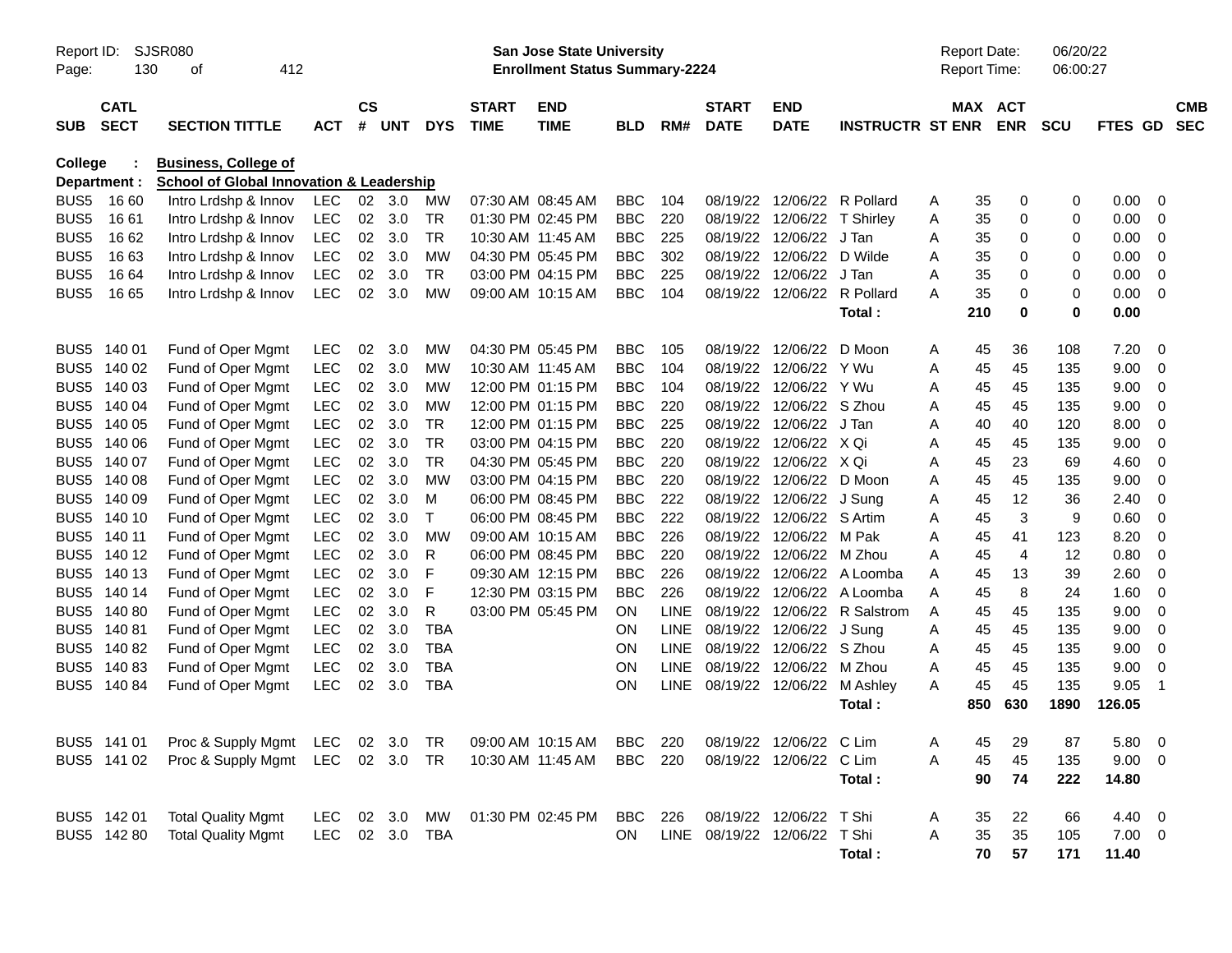| Page:            | Report ID: SJSR080<br>131  | 412<br>оf                                       |                          |                    |                        |                 |                             | San Jose State University<br><b>Enrollment Status Summary-2224</b> |                          |                    |                                     |                                               |                                                                  | <b>Report Date:</b><br><b>Report Time:</b> |                                   | 06/20/22<br>06:00:27 |                                      |                      |            |
|------------------|----------------------------|-------------------------------------------------|--------------------------|--------------------|------------------------|-----------------|-----------------------------|--------------------------------------------------------------------|--------------------------|--------------------|-------------------------------------|-----------------------------------------------|------------------------------------------------------------------|--------------------------------------------|-----------------------------------|----------------------|--------------------------------------|----------------------|------------|
| <b>SUB</b>       | <b>CATL</b><br><b>SECT</b> | <b>SECTION TITTLE</b>                           | <b>ACT</b>               | $\mathsf{cs}$<br># | <b>UNT</b>             | <b>DYS</b>      | <b>START</b><br><b>TIME</b> | <b>END</b><br><b>TIME</b>                                          | <b>BLD</b>               | RM#                | <b>START</b><br><b>DATE</b>         | <b>END</b><br><b>DATE</b>                     | <b>INSTRUCTR ST ENR</b>                                          |                                            | MAX ACT<br><b>ENR</b>             | <b>SCU</b>           | FTES GD                              | <b>SEC</b>           | <b>CMB</b> |
| BUS <sub>5</sub> | 142B 01                    | <b>Bus Process Mgmt</b>                         | <b>LEC</b>               | 03                 | 3.0                    | <b>MW</b>       |                             | 03:00 PM 04:15 PM                                                  | <b>BBC</b>               | 226                | 08/19/22                            | 12/06/22                                      | T Shi<br>Total:                                                  | Α<br>45<br>45                              | 8<br>8                            | 24<br>24             | $1.60 \t 0$<br>1.60                  |                      |            |
|                  | BUS5 144 01                | Supply Chain Mgmt                               | <b>LEC</b>               |                    | 02 3.0 T               |                 |                             | 06:00 PM 08:45 PM                                                  | <b>BBC</b>               | 226                |                                     | 08/19/22 12/06/22                             | M Zhou<br>Total:                                                 | A<br>45<br>45                              | 11<br>11                          | 33<br>33             | $2.20 \t 0$<br>2.20                  |                      |            |
| BUS <sub>5</sub> |                            | 144B 80 Global Op Analytcs                      | <b>LEC</b>               | 03                 | 3.0                    | W               |                             | 06:00 PM 08:45 PM                                                  | ΟN                       | LINE               | 08/19/22 12/06/22                   |                                               | A Loomba<br>Total:                                               | A<br>15<br>15                              | 15<br>15                          | 45<br>45             | $3.00 \ 0$<br>3.00                   |                      |            |
|                  | BUS5 145 01                | Global Operations St LEC                        |                          |                    | 02 3.0 R               |                 |                             | 06:00 PM 08:45 PM                                                  | BBC                      | 222                |                                     | 08/19/22 12/06/22                             | G Naroola<br>Total:                                              | A<br>45<br>45                              | 45<br>45                          | 135<br>135           | $9.00 \quad 0$<br>9.00               |                      |            |
|                  |                            | BUS5 145B 01 Healthcare Op Mgmt LEC             |                          |                    | 03 3.0 M               |                 |                             | 06:00 PM 08:45 PM                                                  | <b>BBC</b>               | 130                | 08/19/22 12/06/22                   |                                               | Total:                                                           | Α<br>35<br>35                              | 2<br>$\mathbf{2}$                 | 6<br>6               | $0.40 \quad 0$<br>0.40               |                      |            |
|                  | BUS5 146 01<br>BUS5 146 80 | Fund Project Mgmt<br><b>Fund Project Mgmt</b>   | <b>LEC</b><br><b>LEC</b> | 03                 | 3.0<br>03 3.0          | <b>TR</b><br>МW |                             | 07:30 AM 08:45 AM<br>09:00 AM 10:15 AM                             | <b>BBC</b><br>ON.        | 220<br><b>LINE</b> | 08/19/22<br>08/19/22 12/06/22 C Lim | 12/06/22                                      | C Lim<br>Total:                                                  | 35<br>Α<br>35<br>Α<br>70                   | 35<br>35<br>70                    | 105<br>105<br>210    | $7.00 \t 0$<br>$7.00 \t 0$<br>14.00  |                      |            |
|                  | BUS5 147 01                | Servic Oper Mgmt                                | <b>LEC</b>               |                    | $02 \quad 3.0$         | МW              |                             | 10:30 AM 11:45 AM                                                  | <b>BBC</b>               | 220                |                                     | 08/19/22 12/06/22 S Zhou                      | Total:                                                           | Α<br>45<br>45                              | 32<br>32                          | 96<br>96             | $6.40 \quad 0$<br>6.40               |                      |            |
|                  | BUS5 162 01<br>BUS5 162 02 | Intl & Compar Mgmt<br>Intl & Compar Mgmt        | <b>LEC</b><br>LEC        |                    | 02 3.0<br>02 3.0       | TR<br>$\top$    |                             | 10:30 AM 11:45 AM<br>03:00 PM 05:45 PM                             | <b>BBC</b><br><b>BBC</b> | 226<br>226         | 08/19/22                            | 12/06/22 C Reade<br>08/19/22 12/06/22 C Reade | Total:                                                           | 35<br>Α<br>35<br>Α<br>70                   | 28<br>16<br>44                    | 84<br>48<br>132      | $5.60$ 0<br>$3.20 \ 0$<br>8.80       |                      |            |
| BUS <sub>5</sub> |                            | 162A 01 IB Strategy<br>BUS5 162A 02 IB Strategy | SEM<br>SEM               | 05<br>05           | 3.0<br>3.0             | МW<br>МW        |                             | 09:00 AM 10:15 AM<br>10:30 AM 11:45 AM                             | <b>BBC</b><br><b>BBC</b> | 323<br>323         | 08/19/22                            | 08/19/22 12/06/22 N Lupton                    | 12/06/22 N Lupton<br>Total:                                      | 30<br>Α<br>Α<br>30<br>60                   | 15<br>18<br>33                    | 45<br>54<br>99       | $3.00 \quad 0$<br>$3.60 \ 0$<br>6.60 |                      |            |
|                  |                            | BUS5 163B 01 Emerging Economies SEM 05 3.0 R    |                          |                    |                        |                 |                             | 03:00 PM 05:45 PM                                                  | <b>BBC</b>               | 226                | 08/19/22                            | 12/06/22 T Kothari                            | Total:                                                           | 45<br>A                                    | 36<br>45<br>36                    | 108<br>108           | $7.20 \t 0$<br>7.20                  |                      |            |
|                  |                            | BUS5 165A 01 Global Leadership                  | LEC 02 3.0 TR            |                    |                        |                 |                             | 12:00 PM 01:15 PM BBC 220                                          |                          |                    | 08/19/22 12/06/22 T Shirley         |                                               | Total:                                                           | 45<br>A<br>45                              | 40<br>40                          | 120<br>120           | 8.00 0<br>8.00                       |                      |            |
|                  | BUS5 167 01<br>ENVS 167 01 | Managing Envir Iss<br>Managing Envir Iss        | LEC<br><b>LEC</b>        |                    | 02 3.0 TR<br>02 3.0 TR |                 |                             | 12:00 PM 01:15 PM BBC 226<br>12:00 PM 01:15 PM                     | BBC 226                  |                    |                                     |                                               | 08/19/22 12/06/22 R Roman<br>08/19/22 12/06/22 R Roman<br>Total: | 45<br>A<br>A                               | 16<br>$\sqrt{5}$<br>0<br>45<br>21 | 48<br>15<br>63       | 4.30                                 | 3.20 0 C<br>1.10 2 C |            |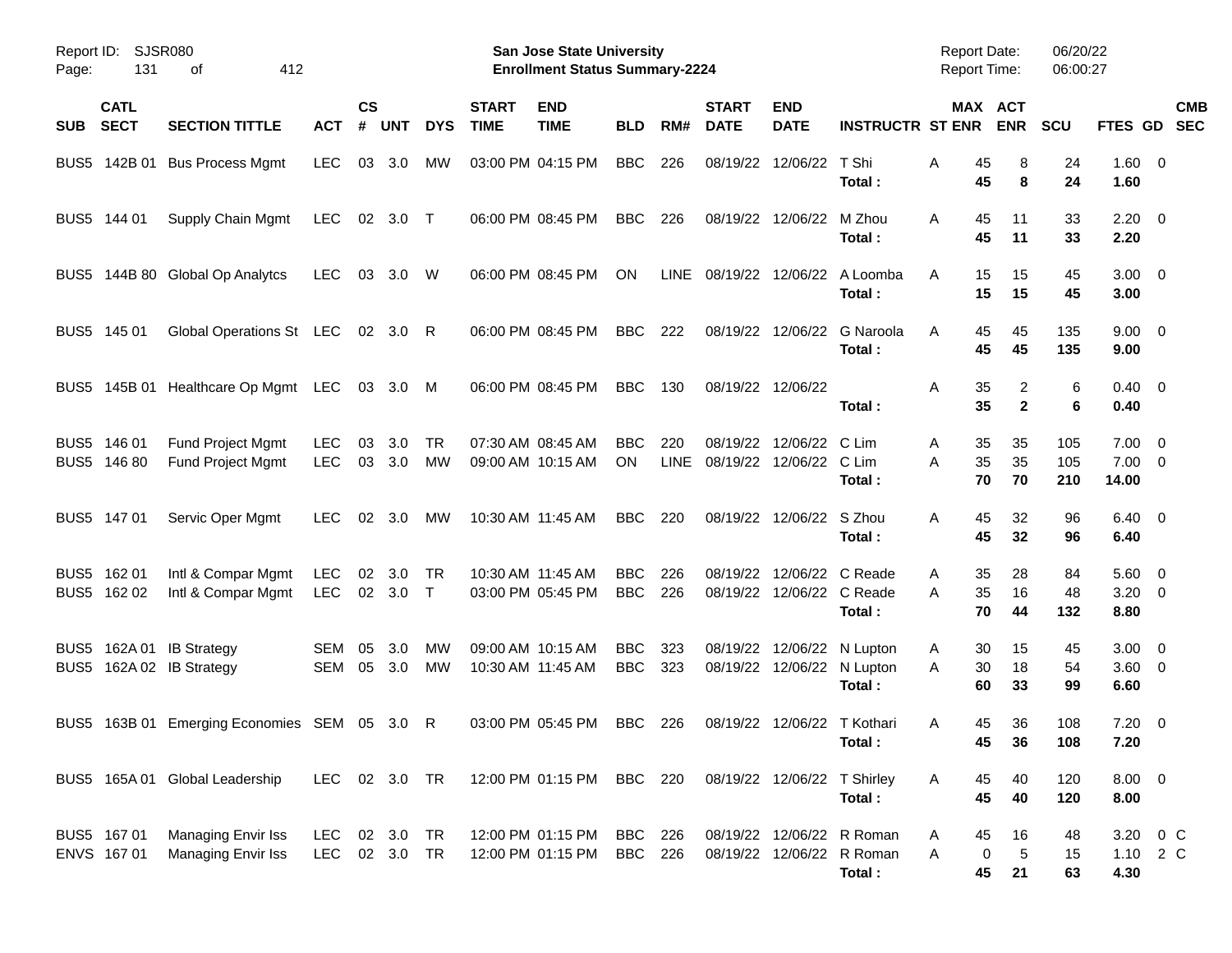| Page:            | Report ID: SJSR080<br>132<br>412<br>οf |                                  |            |                    |                |            |                             | <b>San Jose State University</b><br><b>Enrollment Status Summary-2224</b> |                |             |                               |                             |                                 | <b>Report Date:</b><br><b>Report Time:</b> |                       | 06/20/22<br>06:00:27 |                        |                          |
|------------------|----------------------------------------|----------------------------------|------------|--------------------|----------------|------------|-----------------------------|---------------------------------------------------------------------------|----------------|-------------|-------------------------------|-----------------------------|---------------------------------|--------------------------------------------|-----------------------|----------------------|------------------------|--------------------------|
| <b>SUB</b>       | <b>CATL</b><br><b>SECT</b>             | <b>SECTION TITTLE</b>            | <b>ACT</b> | $\mathsf{cs}$<br># | <b>UNT</b>     | <b>DYS</b> | <b>START</b><br><b>TIME</b> | <b>END</b><br><b>TIME</b>                                                 | <b>BLD</b>     | RM#         | <b>START</b><br><b>DATE</b>   | <b>END</b><br><b>DATE</b>   | <b>INSTRUCTR ST ENR</b>         |                                            | MAX ACT<br><b>ENR</b> | <b>SCU</b>           | FTES GD                | <b>CMB</b><br><b>SEC</b> |
| BUS5             |                                        | 169A 01 Honors Seminar           | LEC.       | 02 <sub>o</sub>    | 3.0            | M          |                             | 06:00 PM 08:45 PM                                                         | <b>BBC</b>     | 302         |                               | 08/19/22 12/06/22           | N Lupton<br>Total:              | Α<br>15<br>15                              | 9<br>9                | 27<br>27             | 1.80 0<br>1.80         |                          |
| BUS5             |                                        | 180D 01 Individ Studies          | <b>SUP</b> | 36                 | 1.0            | TBA        |                             |                                                                           | <b>ON</b>      | LINE.       |                               | 08/19/22 12/06/22           | T Park                          | 25<br>A                                    | 0                     | 0                    | $0.00 \ 0$             |                          |
| BUS5             |                                        | 180D 80 Individ Studies          | <b>SUP</b> | 36                 | 1.0            | <b>TBA</b> |                             |                                                                           | ON             | <b>LINE</b> | 08/19/22 12/06/22 T Park      |                             |                                 | 45<br>Α                                    | 0                     | 0                    | $0.00 \quad 0$         |                          |
| BUS <sub>5</sub> |                                        | 180D 81 Individ Studies          | <b>SUP</b> | 36                 | 1.0            | <b>TBA</b> |                             |                                                                           | ON             | <b>LINE</b> |                               | 08/19/22 12/06/22 T Park    |                                 | 45<br>Α                                    | 0                     | 0                    | $0.00 \t 0$            |                          |
| BUS <sub>5</sub> |                                        | 180D 82 Individ Studies          | <b>SUP</b> | 36                 | 3.0            | <b>TBA</b> |                             |                                                                           | <b>ON</b>      | <b>LINE</b> |                               | 08/19/22 12/06/22 T Park    |                                 | Α<br>45                                    | 0                     | 0                    | $0.00 \t 0$            |                          |
| BUS5             |                                        | 180D 83 Individ Studies          | <b>SUP</b> | 36                 | 3.0            | <b>TBA</b> |                             |                                                                           | ON             | <b>LINE</b> |                               | 08/19/22 12/06/22 T Park    |                                 | Α<br>45                                    | 0                     | 0                    | $0.00 \quad 0$         |                          |
| BUS5             |                                        | 180D 84 Individ Studies          | <b>SUP</b> | 36                 | 3.0            | <b>TBA</b> |                             |                                                                           | ΟN             |             | LINE 08/19/22 12/06/22 T Park |                             |                                 | А<br>45                                    | 0                     | 0                    | $0.00 \t 0$            |                          |
|                  |                                        |                                  |            |                    |                |            |                             |                                                                           |                |             |                               |                             | Total:                          | 250                                        | 0                     | 0                    | 0.00                   |                          |
|                  | BUS5 181 01                            | Intro Entrepreneursh             | LEC        | 03                 | 3.0            | <b>MW</b>  |                             | 01:30 PM 02:45 PM                                                         | <b>BBC</b>     | 220         |                               | 08/19/22 12/06/22 A Basu    |                                 | 35<br>A                                    | 35                    | 105                  | $7.00 \t 0$            |                          |
| BUS <sub>5</sub> | 181 02                                 | Intro Entrepreneursh             | LEC        | 03                 | 3.0            | TR         |                             | 09:00 AM 10:15 AM                                                         | <b>BBC</b>     | 104         |                               | 08/19/22 12/06/22 S Pruthi  |                                 | 35<br>Α                                    | 16                    | 48                   | $3.20 \ 0$             |                          |
| BUS <sub>5</sub> | 18103                                  | Intro Entrepreneursh             | LEC        | 03                 | 3.0            | <b>TR</b>  |                             | 10:30 AM 11:45 AM                                                         | <b>BBC</b>     | 104         |                               | 08/19/22 12/06/22 S Pruthi  |                                 | 35<br>Α                                    | 14                    | 42                   | $2.80 \t 0$            |                          |
|                  | BUS5 181 80                            | Intro Entrepreneursh             | LEC        | 03                 | 3.0            | <b>TBA</b> |                             |                                                                           | ON.            |             | LINE 08/19/22 12/06/22 X Quan |                             |                                 | 35<br>А                                    | 35                    | 105                  | $7.00 \t 0$            |                          |
|                  |                                        |                                  |            |                    |                |            |                             |                                                                           |                |             |                               |                             | Total:                          | 140                                        | 100                   | 300                  | 20.00                  |                          |
|                  | BUS5 183 01                            | Global Entrepreneurs LEC         |            |                    | $02 \quad 3.0$ | $\top$     |                             | 06:00 PM 08:45 PM                                                         | <b>BBC</b>     | 201         |                               |                             | 08/19/22 12/06/22 S Paravastu   | 35<br>A                                    | 35                    | 105                  | $7.00 \t 0$            |                          |
| BUS <sub>5</sub> | 18302                                  | Global Entrepreneurs LEC         |            |                    | $02 \quad 3.0$ | МW         |                             | 10:30 AM 11:45 AM                                                         | <b>BBC</b>     | 226         |                               | 08/19/22 12/06/22 X Quan    |                                 | 35<br>Α                                    | 26                    | 78                   | $5.20 \t 0$            |                          |
|                  | BUS5 183 03                            | Global Entrepreneurs LEC         |            |                    | 02 3.0         | МW         |                             | 12:00 PM 01:15 PM                                                         | <b>BBC</b>     | 226         |                               | 08/19/22 12/06/22 X Quan    |                                 | 35<br>Α                                    | 23                    | 69                   | $4.60$ 0               |                          |
|                  |                                        |                                  |            |                    |                |            |                             |                                                                           |                |             |                               |                             | Total:                          | 105                                        | 84                    | 252                  | 16.80                  |                          |
| BUS5             |                                        | 184A 01 Mgmt of Innovation       | SEM 05 3.0 |                    |                | R          |                             | 06:00 PM 08:45 PM                                                         | BBC            | 130         |                               | 08/19/22 12/06/22 P Gupta   | Total:                          | A<br>40<br>40                              | 23<br>23              | 69<br>69             | $4.60 \ 0$<br>4.60     |                          |
|                  | BUS5 186V 01 VLAB                      |                                  | LEC        | 03                 | 3.0            | M          |                             | 04:30 PM 07:15 PM                                                         | BBC            | 220         |                               | 08/19/22 12/06/22 A Basu    | Total:                          | A<br>15<br>15                              | 15<br>15              | 45<br>45             | $3.00 \quad 0$<br>3.00 |                          |
| BUS5             | 187 01                                 | <b>Global Dimensn Bus</b>        | <b>LEC</b> | 02                 | - 3.0          | TR         |                             | 07:30 AM 08:45 AM                                                         | <b>BBC</b>     | 104         |                               | 08/19/22 12/06/22 S Francis |                                 | 45<br>A                                    | 45                    | 135                  | $9.00 \quad 0$         |                          |
|                  | BUS5 187 02                            | Global Dimensn Bus LEC           |            |                    | $02 \quad 3.0$ | TR         |                             | 09:00 AM 10:15 AM                                                         | <b>BBC</b>     | 226         |                               | 08/19/22 12/06/22 Y No      |                                 | 45<br>A                                    | 37                    | 111                  | $7.40 \quad 0$         |                          |
|                  | BUS5 187 03                            | Global Dimensn Bus LEC 02 3.0 TR |            |                    |                |            |                             | 01:30 PM 02:45 PM                                                         | <b>BBC</b>     | 226         |                               | 08/19/22 12/06/22 J Ha      |                                 | Α                                          | 45 45                 | 135                  | 9.00 0                 |                          |
|                  | BUS5 187 04                            | Global Dimensn Bus               | LEC        |                    | 02 3.0         | МW         |                             | 09:00 AM 10:15 AM                                                         | BBC            | 220         |                               |                             | 08/19/22 12/06/22 W Van Hooff A | 45                                         | 45                    | 135                  | $9.00 \t 0$            |                          |
|                  | BUS5 187 05                            | Global Dimensn Bus               | LEC        |                    | 02 3.0         | МW         |                             | 01:30 PM 02:45 PM                                                         | BBC            | - 004       |                               | 08/19/22 12/06/22 D Moon    |                                 | 110<br>A                                   | 110                   | 330                  | 22.00 0                |                          |
|                  | BUS5 187 07                            | Global Dimensn Bus               | LEC        |                    | 02 3.0         | $\top$     |                             | 06:00 PM 08:45 PM                                                         | BBC            | -220        |                               | 08/19/22 12/06/22 M Ashley  |                                 | 45<br>A                                    | 45                    | 135                  | $9.00 \t 0$            |                          |
|                  | BUS5 187 08                            | Global Dimensn Bus               | LEC        |                    | 02 3.0         | МW         |                             | 12:00 PM 01:15 PM                                                         | <b>BBC</b> 108 |             |                               | 08/19/22 12/06/22           |                                 | 45<br>Α                                    | 45                    | 135                  | $9.00 \t 0$            |                          |
|                  | BUS5 187 09                            | Global Dimensn Bus               | LEC        |                    | 02 3.0         | R          |                             | 06:00 PM 08:45 PM                                                         | BBC            | - 226       |                               | 08/19/22 12/06/22 T Kothari |                                 | 45<br>Α                                    | 27                    | 81                   | $5.40 \ 0$             |                          |
|                  | BUS5 187 10                            | <b>Global Dimensn Bus</b>        | LEC        |                    | 02 3.0         | W          |                             | 06:00 PM 08:45 PM                                                         | BBC            | 222         |                               | 08/19/22 12/06/22 M Ashley  |                                 | 45<br>A                                    | 45                    | 135                  | $9.00 \t 0$            |                          |
|                  | BUS5 187 11                            | Global Dimensn Bus               | LEC 02 3.0 |                    |                | MW         |                             | 07:30 AM 08:45 AM                                                         | <b>BBC</b> 220 |             |                               | 08/19/22 12/06/22           |                                 | 45<br>A                                    | 10                    | 30                   | $2.00 \t 0$            |                          |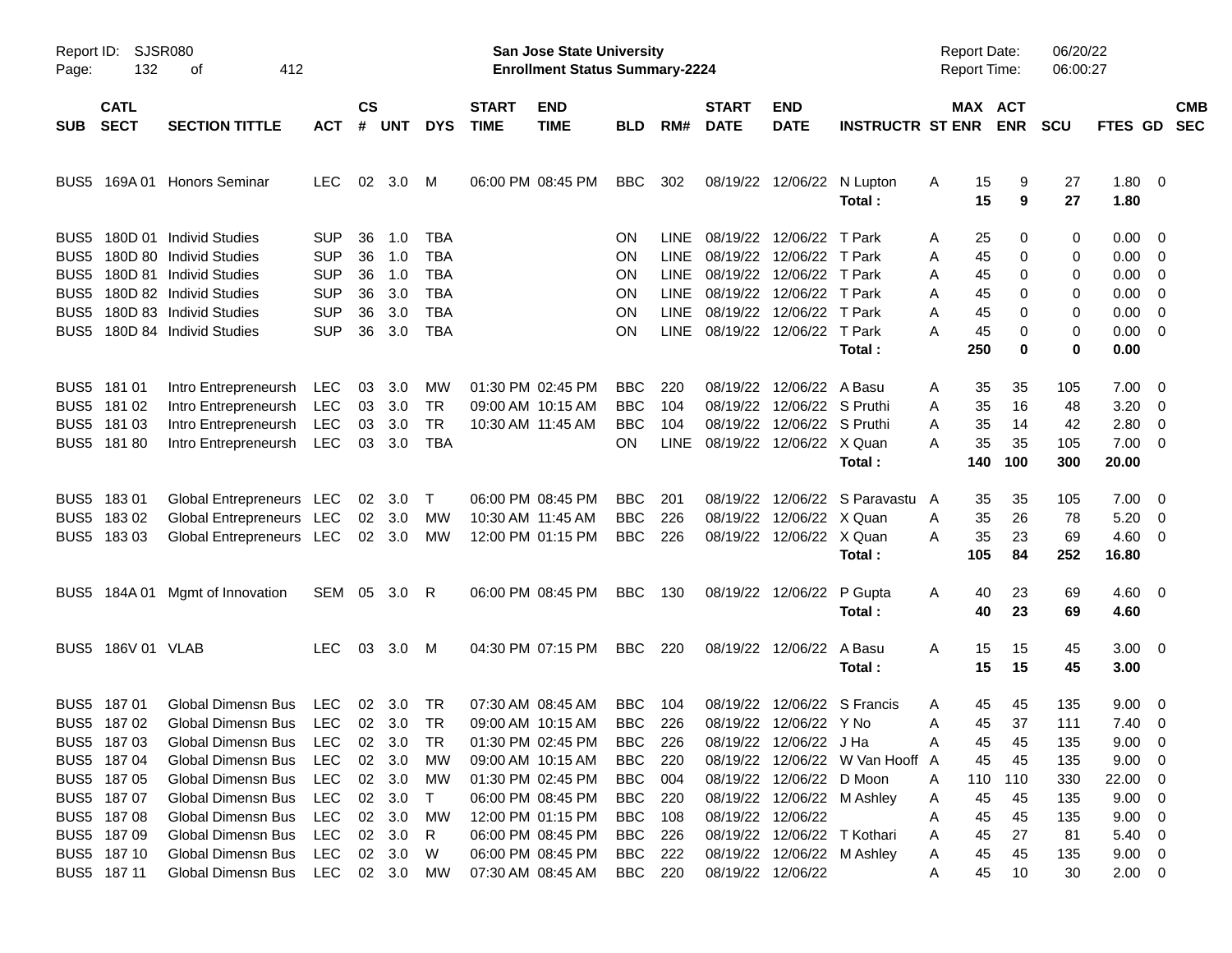| Report ID:<br>Page: | SJSR080<br>133<br>412<br>οf<br><b>CATL</b><br>СS |                       |            |     |                | <b>San Jose State University</b><br><b>Enrollment Status Summary-2224</b> |                             |                           |            |      |                             | <b>Report Date:</b><br>Report Time: |                         | 06/20/22<br>06:00:27 |                       |            |                |                |                   |
|---------------------|--------------------------------------------------|-----------------------|------------|-----|----------------|---------------------------------------------------------------------------|-----------------------------|---------------------------|------------|------|-----------------------------|-------------------------------------|-------------------------|----------------------|-----------------------|------------|----------------|----------------|-------------------|
| <b>SUB</b>          | SECT                                             | <b>SECTION TITTLE</b> | <b>ACT</b> | #   | UNT            | <b>DYS</b>                                                                | <b>START</b><br><b>TIME</b> | <b>END</b><br><b>TIME</b> | <b>BLD</b> | RM#  | <b>START</b><br><b>DATE</b> | <b>END</b><br><b>DATE</b>           | <b>INSTRUCTR ST ENR</b> |                      | MAX ACT<br><b>ENR</b> | <b>SCU</b> | <b>FTES GD</b> |                | <b>CMB</b><br>SEC |
| BUS5                | 187 12                                           | Global Dimensn Bus    | LEC        | 02. | 3.0            | MW                                                                        | 03:00 PM 04:15 PM           |                           | BBC        | 004  | 08/19/22                    |                                     | 12/06/22 R Varadharai A | 45                   | 27                    | -81        | $5.40 \quad 0$ |                |                   |
| BUS5                | 187 13                                           | Global Dimensn Bus    | LEC        |     | $02 \quad 3.0$ | .TR                                                                       | 12:00 PM 01:15 PM           |                           | BBC.       | 105  | 08/19/22                    |                                     | 12/06/22 M Mckenna A    | 45                   | 45                    | 135        | $9.00 \quad 0$ |                |                   |
| BUS5                | 187 14                                           | Global Dimensn Bus    | <b>LEC</b> | -02 | 3.0            | F.                                                                        | 09:30 AM 12:15 PM           |                           | BBC.       | 220  | 08/19/22                    | 12/06/22 Y No                       |                         | 45<br>A              |                       | 21         | 1.40           | $\overline{0}$ |                   |
|                     | BUS5 18780                                       | Global Dimensn Bus    | LEC        | 02. | 3.0            | TBA                                                                       |                             |                           | ON         | LINE | 08/19/22                    |                                     | 12/06/22 T Kothari      | 45<br>A              | 45                    | 135        | $9.00 \quad 0$ |                |                   |
| BUS5                | 18781                                            | Global Dimensn Bus    | LEC        | 02  | 3.0            | TBA                                                                       |                             |                           | ON         | LINE | 08/19/22                    |                                     | 12/06/22 M Ashley       | 45<br>$\mathsf{A}$   | 45                    | 135        | 9.00           | $\overline{0}$ |                   |
|                     | BUS5 18782                                       | Global Dimensn Bus    | LEC        | -02 | -3.0           | м                                                                         | 06:00 PM 08:45 PM           |                           | 0N         | LINE | 08/19/22                    |                                     | 12/06/22 G Naroola      | 45<br>A              | 45                    | 135        | $9.00 \quad 0$ |                |                   |
| BUS5                | 18783                                            | Global Dimensn Bus    | LEC        | 02  | 3.0            | MW                                                                        |                             | 04:30 PM 05:45 PM         | ON         |      | LINE 08/19/22               |                                     | 12/06/22 T Shirley      | 45<br>A              | 45                    | 135        | $9.00 \quad 0$ |                |                   |
|                     |                                                  |                       |            |     |                |                                                                           |                             |                           |            |      |                             |                                     | Total :                 | 830                  | 713                   | 2139       | 142.60         |                |                   |

**Department : School of Global Innovation & Leadership** 

|     |              |              | 412.55                           |
|-----|--------------|--------------|----------------------------------|
| 210 | $\mathbf{u}$ | $\mathbf{u}$ | 0.00                             |
|     |              |              | 412.55                           |
| o   | n            | o            | 0.00                             |
|     |              |              | 3180 2062 6186<br>2970 2062 6186 |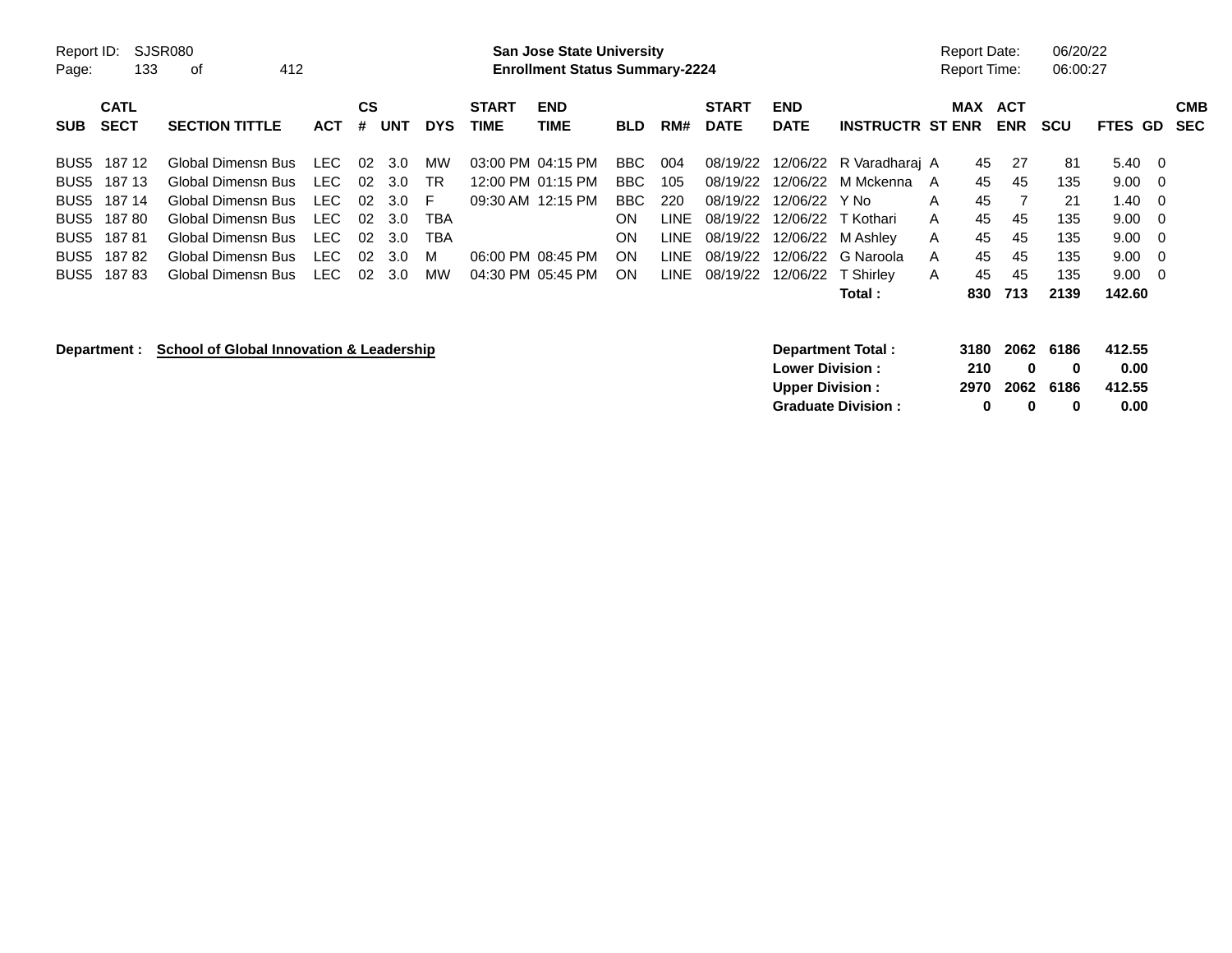| Report ID:<br>Page: | 134                        | SJSR080<br>412<br>οf                                                            |                          |                    |                |                        |                             | <b>San Jose State University</b><br><b>Enrollment Status Summary-2224</b> |           |            |                                |                           |                                                                        | Report Date:<br>Report Time: |                       | 06/20/22<br>06:00:27 |                                 |                                                     |
|---------------------|----------------------------|---------------------------------------------------------------------------------|--------------------------|--------------------|----------------|------------------------|-----------------------------|---------------------------------------------------------------------------|-----------|------------|--------------------------------|---------------------------|------------------------------------------------------------------------|------------------------------|-----------------------|----------------------|---------------------------------|-----------------------------------------------------|
| <b>SUB</b>          | <b>CATL</b><br><b>SECT</b> | <b>SECTION TITTLE</b>                                                           | <b>ACT</b>               | $\mathsf{cs}$<br># | <b>UNT</b>     | <b>DYS</b>             | <b>START</b><br><b>TIME</b> | <b>END</b><br><b>TIME</b>                                                 | BLD       | RM#        | <b>START</b><br><b>DATE</b>    | <b>END</b><br><b>DATE</b> | <b>INSTRUCTR ST ENR</b>                                                |                              | MAX ACT<br><b>ENR</b> | <b>SCU</b>           | FTES GD                         | <b>CMB</b><br><b>SEC</b>                            |
| College             | Department :               | <b>Business, College of</b><br><b>Hospitality, Tourism and Event Management</b> |                          |                    |                |                        |                             |                                                                           |           |            |                                |                           |                                                                        |                              |                       |                      |                                 |                                                     |
|                     | HSPM 101                   | Intro Hospitality                                                               | <b>LEC</b>               |                    | 02 3.0         | МW                     |                             | 09:00 AM 10:15 AM                                                         | IS.       | 227        | 08/19/22                       | 12/06/22                  | T Yen<br>Total:                                                        | Α<br>45<br>45                | 7<br>$\overline{7}$   | 21<br>21             | $1.40 \ 0$<br>1.40              |                                                     |
|                     | HSPM 1180                  | <b>Restaurant Mgmt</b>                                                          | <b>LEC</b>               | 02                 | 3.0            | МW                     |                             | 01:30 PM 02:45 PM                                                         | ON        | LINE       |                                | 08/19/22 12/06/22         | J Ha<br>Total:                                                         | Α<br>45<br>45                | 15<br>15              | 45<br>45             | $3.00 \ 0$<br>3.00              |                                                     |
|                     | HSPM 102 01<br>HSPM 102 02 | Hotel & Lodging Op<br>Hotel & Lodging Op                                        | <b>LEC</b><br><b>LEC</b> | 02                 | 3.0<br>3.0     | <b>MW</b>              |                             | 10:30 AM 11:45 AM                                                         | IS.       | 227        | 08/19/22                       | 12/06/22                  | F MemarzadehA<br>Total:                                                | Χ<br>0<br>45<br>45           | 0<br>4<br>4           | 0<br>12<br>12        | $0.00 \t 0$<br>0.80 0<br>0.80   |                                                     |
|                     | HSPM 130 01                | <b>Hospitality Event</b>                                                        | <b>LEC</b>               |                    | 02 3.0         | TR                     |                             | 10:30 AM 11:45 AM                                                         | IS.       | 227        | 08/19/22                       | 12/06/22                  | J Gao<br>Total:                                                        | 45<br>Α<br>45                | 10<br>10              | 30<br>30             | $2.00 \t 0$<br>2.00             |                                                     |
|                     | HSPM 140 01                | Mtg, Conv & Event                                                               | <b>LEC</b>               |                    | 02 3.0         | TR                     |                             | 01:30 PM 02:45 PM                                                         | IS.       | 227        | 08/19/22                       | 12/06/22                  | J Gao<br>Total:                                                        | Α<br>45<br>45                | 16<br>16              | 48<br>48             | $3.20 \ 0$<br>3.20              |                                                     |
|                     | HSPM 141 80                | <b>Resort Club Mgmt</b>                                                         | LEC.                     |                    | 02 3.0         | МW                     |                             | 12:00 PM 01:15 PM                                                         | ON        | LINE       | 08/19/22                       | 12/06/22                  | J Gao<br>Total:                                                        | Α<br>45<br>45                | 24<br>24              | 72<br>72             | $4.80$ 0<br>4.80                |                                                     |
|                     | HSPM 143 80                | <b>Tour Destination</b>                                                         | <b>LEC</b>               |                    | 02 3.0         | <b>TR</b>              |                             | 12:00 PM 01:15 PM                                                         | <b>ON</b> | LINE       | 08/19/22                       |                           | 12/06/22 F MemarzadehA<br>Total:                                       | 45<br>45                     | 12<br>12              | 36<br>36             | $2.40 \ 0$<br>2.40              |                                                     |
|                     | HSPM 148 01<br>HSPM 148 02 | Wine Appreciation<br>Wine Appreciation                                          | <b>LEC</b><br><b>LEC</b> | 02<br>02           | 3.0<br>3.0     | $\top$<br>$\mathsf{T}$ |                             | 03:00 PM 05:45 PM<br>06:00 PM 08:45 PM                                    | IS.<br>IS | 227<br>227 | 08/19/22<br>08/19/22           |                           | 12/06/22 A Ocegueda A<br>12/06/22 A Ocegueda A                         | 45<br>45                     | 45<br>20              | 135<br>60            | 9.05<br>4.00                    | - 1<br>$\overline{\phantom{0}}$                     |
|                     | HSPM 148 03<br>HSPM 148 04 | Wine Appreciation<br>Wine Appreciation                                          | <b>LEC</b><br><b>LEC</b> | 02<br>02           | 3.0<br>3.0     | W<br>W                 |                             | 03:00 PM 05:45 PM<br>06:00 PM 08:45 PM                                    | IS<br>IS  | 227<br>227 | 08/19/22                       |                           | 12/06/22 A Ocegueda A<br>08/19/22 12/06/22 A Ocegueda A<br>Total:      | 45<br>45<br>180              | 42<br>25<br>132       | 126<br>75<br>396     | 8.40<br>5.00<br>26.45           | $\overline{\mathbf{0}}$<br>$\overline{\phantom{0}}$ |
|                     | HSPM 149 01                | <b>Beer Appreciation</b><br>HSPM 149 02 Beer Appreciation                       | LEC.<br>LEC 02 3.0 R     |                    | $02 \quad 3.0$ | M                      |                             | 03:00 PM 05:45 PM<br>03:00 PM 05:45 PM IS                                 | IS        | 227        |                                |                           | 08/19/22 12/06/22 J Dworak<br>227 08/19/22 12/06/22 J Dworak<br>Total: | 45<br>A<br>45<br>Α<br>90     | 17<br>$38\,$<br>55    | 51<br>114<br>165     | $3.40 \ 0$<br>$7.65$ 1<br>11.05 |                                                     |
|                     | HSPM 152 01                | <b>Hotel Catering</b>                                                           | LEC 02 3.0 MW            |                    |                |                        |                             | 01:30 PM 02:45 PM IS                                                      |           | 227        |                                |                           | 08/19/22 12/06/22 T Thompson A<br>Total:                               | 45<br>45                     | 3<br>$\mathbf 3$      | 9<br>9               | 0.60 0<br>0.60                  |                                                     |
|                     | HSPM 154 80                | Revenue Management LEC 02 3.0 TR 09:00 AM 10:15 AM ON                           |                          |                    |                |                        |                             |                                                                           |           |            | LINE 08/19/22 12/06/22 Y Huang |                           | Total:                                                                 | 45<br>A<br>45                | 13<br>13              | 39<br>39             | 2.60 0<br>2.60                  |                                                     |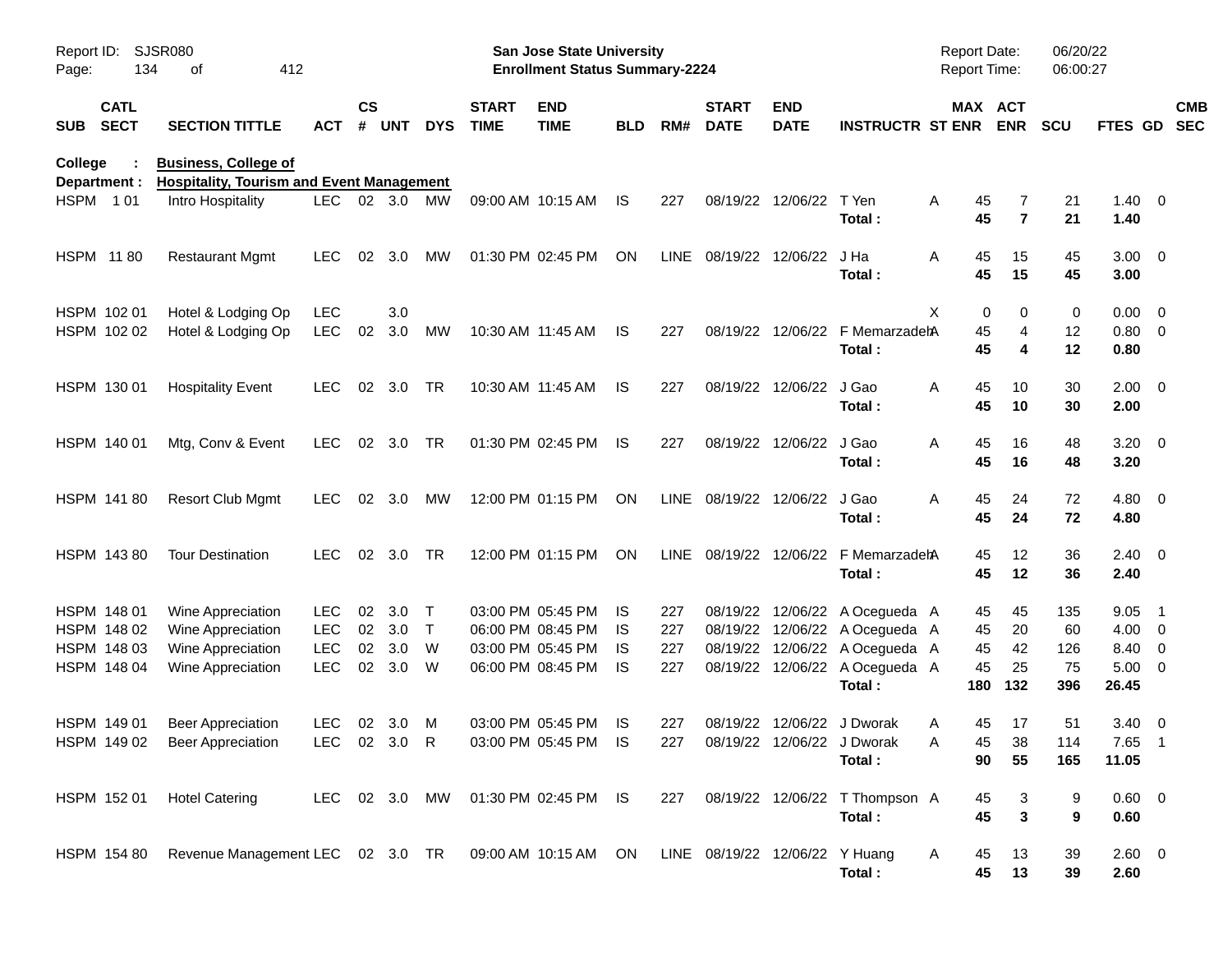| Report ID:<br>Page:        | <b>SJSR080</b><br>412<br>135<br>0f<br><b>CATL</b> |                                                  |                          |                    |            |            |                             | <b>San Jose State University</b><br><b>Enrollment Status Summary-2224</b> |            |             |                             |                                                  |                                                       | <b>Report Date:</b><br><b>Report Time:</b> |                              | 06/20/22<br>06:00:27  |                                          |                          |
|----------------------------|---------------------------------------------------|--------------------------------------------------|--------------------------|--------------------|------------|------------|-----------------------------|---------------------------------------------------------------------------|------------|-------------|-----------------------------|--------------------------------------------------|-------------------------------------------------------|--------------------------------------------|------------------------------|-----------------------|------------------------------------------|--------------------------|
| <b>SUB</b>                 | <b>SECT</b>                                       | <b>SECTION TITTLE</b>                            | <b>ACT</b>               | $\mathsf{cs}$<br># | <b>UNT</b> | <b>DYS</b> | <b>START</b><br><b>TIME</b> | <b>END</b><br><b>TIME</b>                                                 | <b>BLD</b> | RM#         | <b>START</b><br><b>DATE</b> | <b>END</b><br><b>DATE</b>                        | <b>INSTRUCTR ST ENR</b>                               |                                            | <b>MAX ACT</b><br><b>ENR</b> | <b>SCU</b>            | FTES GD                                  | <b>CMB</b><br><b>SEC</b> |
| HSPM 177 01                |                                                   | <b>HSPM Service Mgnt</b>                         | <b>LEC</b>               | 02                 | 3.0        | TR         |                             | 12:00 PM 01:15 PM                                                         | IS         | 227         | 08/19/22                    | 12/06/22                                         | J Ha<br>Total:                                        | 45<br>Α<br>45                              | 18<br>18                     | 54<br>54              | $3.60 \quad 0$<br>3.60                   |                          |
| HSPM 191 01<br>HSPM 191 02 |                                                   | <b>HSPM</b> Internship<br><b>HSPM</b> Internship | <b>SUP</b><br><b>SUP</b> | 36<br>36           | 3.0<br>1.0 | F.<br>TBA  |                             | 09:00 AM 11:45 AM                                                         | <b>ON</b>  | <b>LINE</b> | 08/19/22<br>08/19/22        | 12/06/22<br>12/06/22                             | T Yen<br>Total:                                       | 30<br>A<br>5<br>A<br>35                    | 2<br>0<br>$\mathbf{2}$       | 0<br>0<br>$\mathbf 0$ | $0.40 \quad 0$<br>$0.00 \quad 0$<br>0.40 |                          |
| HSPM 196 01                |                                                   | <b>Sustain Hospitality</b>                       | LEC.                     | 02                 | 3.0        | MW         |                             | 12:00 PM 01:15 PM                                                         | IS.        | 227         | 08/19/22                    | 12/06/22                                         | F MemarzadehA<br>Total:                               | 45<br>45                                   | 9<br>9                       | 27<br>27              | $1.80 \t 0$<br>1.80                      |                          |
| Department :               |                                                   | <b>Hospitality, Tourism and Event Management</b> |                          |                    |            |            |                             |                                                                           |            |             |                             | <b>Lower Division:</b><br><b>Upper Division:</b> | <b>Department Total:</b><br><b>Graduate Division:</b> | 800<br>90<br>710<br>0                      | 320<br>22<br>298<br>0        | 954<br>66<br>888<br>0 | 64.10<br>4.40<br>59.70<br>0.00           |                          |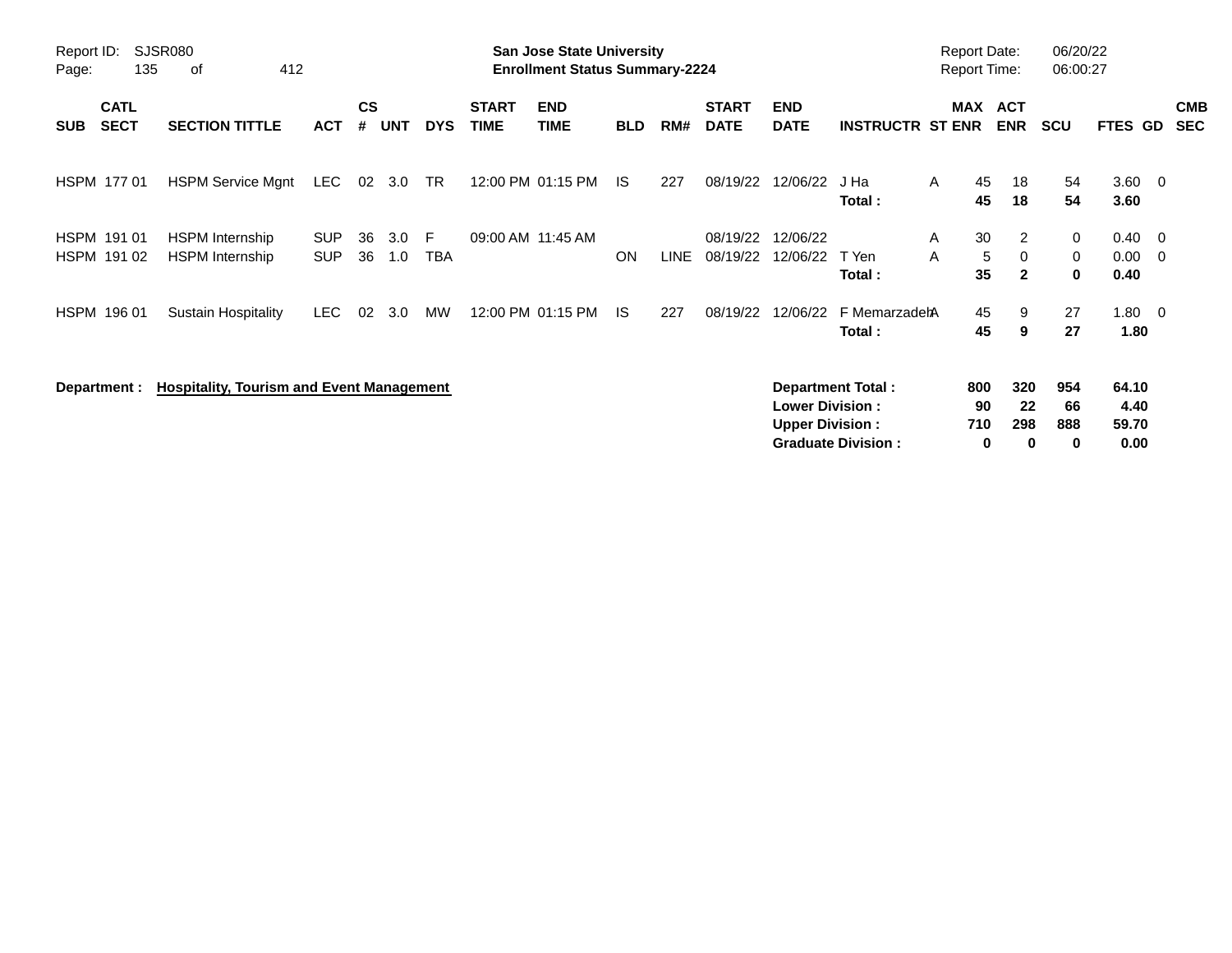| Page:            | SJSR080<br>Report ID:<br>136<br>412<br>оf |                                                             |              |                    |          |              |                             | <b>San Jose State University</b><br><b>Enrollment Status Summary-2224</b> |                |     |                             |                           |                                | <b>Report Date:</b><br>Report Time: |                              | 06/20/22<br>06:00:27 |                |                         |                          |
|------------------|-------------------------------------------|-------------------------------------------------------------|--------------|--------------------|----------|--------------|-----------------------------|---------------------------------------------------------------------------|----------------|-----|-----------------------------|---------------------------|--------------------------------|-------------------------------------|------------------------------|----------------------|----------------|-------------------------|--------------------------|
| <b>SUB</b>       | <b>CATL</b><br><b>SECT</b>                | <b>SECTION TITTLE</b>                                       | <b>ACT</b>   | $\mathsf{cs}$<br># | UNT      | <b>DYS</b>   | <b>START</b><br><b>TIME</b> | <b>END</b><br><b>TIME</b>                                                 | <b>BLD</b>     | RM# | <b>START</b><br><b>DATE</b> | <b>END</b><br><b>DATE</b> | <b>INSTRUCTR ST ENR</b>        |                                     | <b>MAX ACT</b><br><b>ENR</b> | <b>SCU</b>           | <b>FTES GD</b> |                         | <b>CMB</b><br><b>SEC</b> |
| <b>College</b>   | Department :                              | <b>Business, College of</b><br><b>School of Management</b>  |              |                    |          |              |                             |                                                                           |                |     |                             |                           |                                |                                     |                              |                      |                |                         |                          |
| BUS3             | 12 60                                     | Managing My Life                                            | <b>LEC</b>   | 01                 | 3.0      | MW           |                             | 09:00 AM 10:15 AM                                                         | <b>BBC</b>     | 225 | 08/19/22                    | 12/06/22                  | J Wu                           | Α                                   | 40<br>0                      | 0                    | 0.00           | 0                       |                          |
| BUS3             | 1261                                      | Managing My Life                                            | <b>LEC</b>   | 01                 | 3.0      | <b>MW</b>    |                             | 10:30 AM 11:45 AM                                                         | <b>BBC</b>     | 225 | 08/19/22                    | 12/06/22 J Wu             |                                | A                                   | 40<br>5                      | 15                   | 1.00           | 0                       |                          |
| BUS <sub>3</sub> | 12 62                                     | Managing My Life                                            | <b>LEC</b>   | 01                 | 3.0      | <b>MW</b>    |                             | 01:30 PM 02:45 PM                                                         | <b>BBC</b>     | 021 | 08/19/22                    |                           | 12/06/22 W Easter              | A                                   | 45<br>0                      | 0                    | 0.00           | 0                       |                          |
| BUS3             | 1263                                      | Managing My Life                                            | <b>LEC</b>   | 01                 | 3.0      | $\mathsf{T}$ |                             | 03:00 PM 05:45 PM                                                         | <b>BBC</b>     | 104 | 08/19/22                    |                           | 12/06/22 M Schwartz            | A                                   | 45<br>0                      | 0                    | 0.00           | 0                       |                          |
| BUS3             | 12 64                                     | Managing My Life                                            | <b>LEC</b>   | 01                 | 3.0      | <b>TR</b>    |                             | 12:00 PM 01:15 PM                                                         | <b>BBC</b>     | 106 | 08/19/22                    |                           | 12/06/22 T Thompson A          |                                     | 45<br>0                      | 0                    | 0.00           | 0                       |                          |
| BUS <sub>3</sub> | 1265                                      | Managing My Life                                            | <b>LEC</b>   | 01                 | 3.0      | <b>TR</b>    |                             | 01:30 PM 02:45 PM                                                         | <b>BBC</b>     | 021 | 08/19/22                    |                           | 12/06/22 T Thompson            | A                                   | 45<br>2                      | 6                    | 0.40           | 0                       |                          |
| BUS3             | 12 66                                     | Managing My Life                                            | <b>LEC</b>   | 01                 | 3.0      | м            |                             | 03:00 PM 05:45 PM                                                         | <b>BBC</b>     | 225 | 08/19/22                    | 12/06/22 J Wu             |                                | A                                   | 0<br>40                      | 0                    | 0.00           | 0                       |                          |
| BUS3             | 12 67                                     | Managing My Life                                            | <b>LEC</b>   | 01                 | 3.0      | $\top$       |                             | 06:00 PM 08:45 PM                                                         | <b>BBC</b>     | 106 | 08/19/22                    | 12/06/22 S Chou           |                                | A                                   | 45<br>0                      | 0                    | 0.00           | 0                       |                          |
| BUS3             | 1268                                      | Managing My Life                                            | <b>LEC</b>   | 01                 | 3.0      | W            |                             | 06:00 PM 08:45 PM                                                         | <b>BBC</b>     | 102 | 08/19/22                    | 12/06/22 S Chou           |                                | A                                   | 45<br>0                      | 0                    | 0.00           | 0                       |                          |
| BUS3             | 12 69                                     | Managing My Life                                            | <b>LEC</b>   | 01                 | 3.0      | R            |                             | 06:00 PM 08:45 PM                                                         | <b>BBC</b>     | 104 |                             | 08/19/22 12/06/22 S Chou  |                                | А                                   | 45<br>0                      | 0                    | 0.00           | 0                       |                          |
|                  |                                           |                                                             |              |                    |          |              |                             |                                                                           |                |     |                             |                           | Total:                         | 435                                 | $\overline{7}$               | 21                   | 1.40           |                         |                          |
|                  |                                           |                                                             |              |                    |          |              |                             |                                                                           |                |     |                             |                           |                                |                                     |                              |                      |                |                         |                          |
| BUS3             | 80 01                                     | Legal Environment of LEC                                    |              | 03                 | 3.0      | MW           |                             | 09:00 AM 10:15 AM                                                         | <b>BBC</b>     | 326 |                             |                           | 08/19/22 12/06/22 J Dworak     | A                                   | 45<br>45                     | 135                  | 9.00           | $\overline{0}$          |                          |
| BUS3             | 80 02                                     | Legal Environment of LEC                                    |              | 03                 | 3.0      | <b>MW</b>    |                             | 10:30 AM 11:45 AM                                                         | <b>BBC</b>     | 326 | 08/19/22                    |                           | 12/06/22 J Dworak              | 45<br>A                             | 45                           | 135                  | 9.00           | 0                       |                          |
| BUS3             | 80 03                                     | Legal Environment of LEC                                    |              | 03                 | 3.0      | <b>MW</b>    |                             | 01:30 PM 02:45 PM                                                         | <b>BBC</b>     | 102 | 08/19/22                    |                           | 12/06/22 P Singh, Jr           | 45<br>A                             | 45                           | 135                  | 9.00           | 0                       |                          |
| BUS <sub>3</sub> | 80 04                                     | Legal Environment of LEC                                    |              | 03                 | 3.0      | <b>TR</b>    |                             | 09:00 AM 10:15 AM                                                         | <b>BBC</b>     | 102 |                             |                           | 08/19/22 12/06/22 A Padwal     | 45<br>A                             | 45                           | 135                  | 9.00           | 0                       |                          |
| BUS3             | 80 05                                     | Legal Environment of LEC                                    |              | 03                 | 3.0      | <b>TR</b>    |                             | 01:30 PM 02:45 PM                                                         | <b>BBC</b>     | 225 | 08/19/22                    |                           | 12/06/22 T Shewey              | Α                                   | 43<br>40                     | 129                  | 8.60           | 0                       |                          |
| BUS3             | 80 06                                     | Legal Environment of LEC                                    |              | 03                 | 3.0      | $\mathsf{T}$ |                             | 06:00 PM 08:45 PM                                                         | <b>BBC</b>     | 225 | 08/19/22                    | 12/06/22 A Casey          |                                | A                                   | 40<br>40                     | 120                  | 8.00           | 0                       |                          |
| BUS3             | 80 07                                     | Legal Environment of LEC                                    |              | 03                 | 3.0      | <b>MW</b>    |                             | 10:30 AM 11:45 AM                                                         | <b>BBC</b>     | 022 |                             |                           | 08/19/22 12/06/22 P Singh, Jr  | A                                   | 40<br>40                     | 120                  | 8.00           | 0                       |                          |
| BUS3             | 80 08                                     | Legal Environment of LEC                                    |              | 03                 | 3.0      | <b>MW</b>    |                             | 07:30 AM 08:45 AM                                                         | <b>BBC</b>     | 102 |                             |                           | 08/19/22 12/06/22 J Dworak     | A                                   | 45<br>45                     | 135                  | 9.00           | 0                       |                          |
|                  |                                           |                                                             |              |                    |          |              |                             |                                                                           |                |     |                             |                           | Total:                         | 345                                 | 348                          | 1044                 | 69.60          |                         |                          |
|                  | BUS3 150 01                               | Fund of HR Mgmt                                             | <b>LEC</b>   | 02                 | 3.0      | MW           |                             | 12:00 PM 01:15 PM                                                         | <b>BBC</b>     | 225 |                             | 08/19/22 12/06/22         | T Thompson A                   |                                     | 35<br>35                     | 105                  | 7.00           | $\overline{\mathbf{0}}$ |                          |
|                  | BUS3 150 02                               | Fund of HR Mgmt                                             | <b>LEC</b>   | 02                 | 3.0      | $\mathsf{T}$ |                             | 06:00 PM 08:45 PM                                                         | <b>BBC</b>     | 003 | 08/19/22                    | 12/06/22                  | E Garcia                       | A                                   | 35<br>37                     | 111                  | 7.40           | 0                       |                          |
|                  | BUS3 150 03                               | Fund of HR Mgmt                                             | <b>LEC</b>   | 02                 | 3.0      | W            |                             | 03:00 PM 05:45 PM                                                         | <b>BBC</b>     | 225 |                             | 08/19/22 12/06/22         | M Gavino                       | A                                   | 35<br>35                     | 105                  | 7.00           | - 0                     |                          |
|                  |                                           |                                                             |              |                    |          |              |                             |                                                                           |                |     |                             |                           | Total:                         | 105                                 | 107                          | 321                  | 21.40          |                         |                          |
|                  | BUS3 152 01                               | <b>HR Analytics</b>                                         | <b>SEM</b>   | 05                 | 3.0      | TR           |                             | 09:00 AM 10:15 AM                                                         | <b>BBC</b>     | 105 |                             | 08/19/22 12/06/22         | M Norell                       | A                                   | 35<br>37                     | 111                  | $7.40 \quad 0$ |                         |                          |
|                  |                                           |                                                             |              |                    |          |              |                             |                                                                           |                |     |                             |                           | Total :                        |                                     | 35<br>37                     | 111                  | 7.40           |                         |                          |
|                  | BUS3 154 01                               | Wkfrce Plan Staff &                                         | LEC.         |                    | 02 3.0 W |              |                             | 06:00 PM 08:45 PM                                                         | BBC            | 130 |                             |                           | 08/19/22 12/06/22 G Scherini   | A                                   | 40<br>40                     | 120                  | $8.00 \t 0$    |                         |                          |
|                  | BUS3 154 02                               | Wkfrce Plan Staff &                                         | LEC 02 3.0 R |                    |          |              |                             | 03:00 PM 05:45 PM                                                         | <b>BBC</b> 104 |     |                             | 08/19/22 12/06/22 N Long  |                                | Α                                   | 45<br>40                     | 120                  | $8.00 \t 0$    |                         |                          |
|                  |                                           |                                                             |              |                    |          |              |                             |                                                                           |                |     |                             |                           | Total:                         |                                     | 85<br>80                     | 240                  | 16.00          |                         |                          |
|                  | BUS3 155 01                               | Performance Mgmnt & LEC 02 3.0 MW 12:00 PM 01:15 PM BBC 021 |              |                    |          |              |                             |                                                                           |                |     |                             |                           | 08/19/22 12/06/22 S Raghuram A |                                     | 45<br>45                     | 135                  | $9.00 \t 0$    |                         |                          |
|                  |                                           |                                                             |              |                    |          |              |                             |                                                                           |                |     |                             |                           | Total:                         |                                     | 45<br>45                     | 135                  | 9.00           |                         |                          |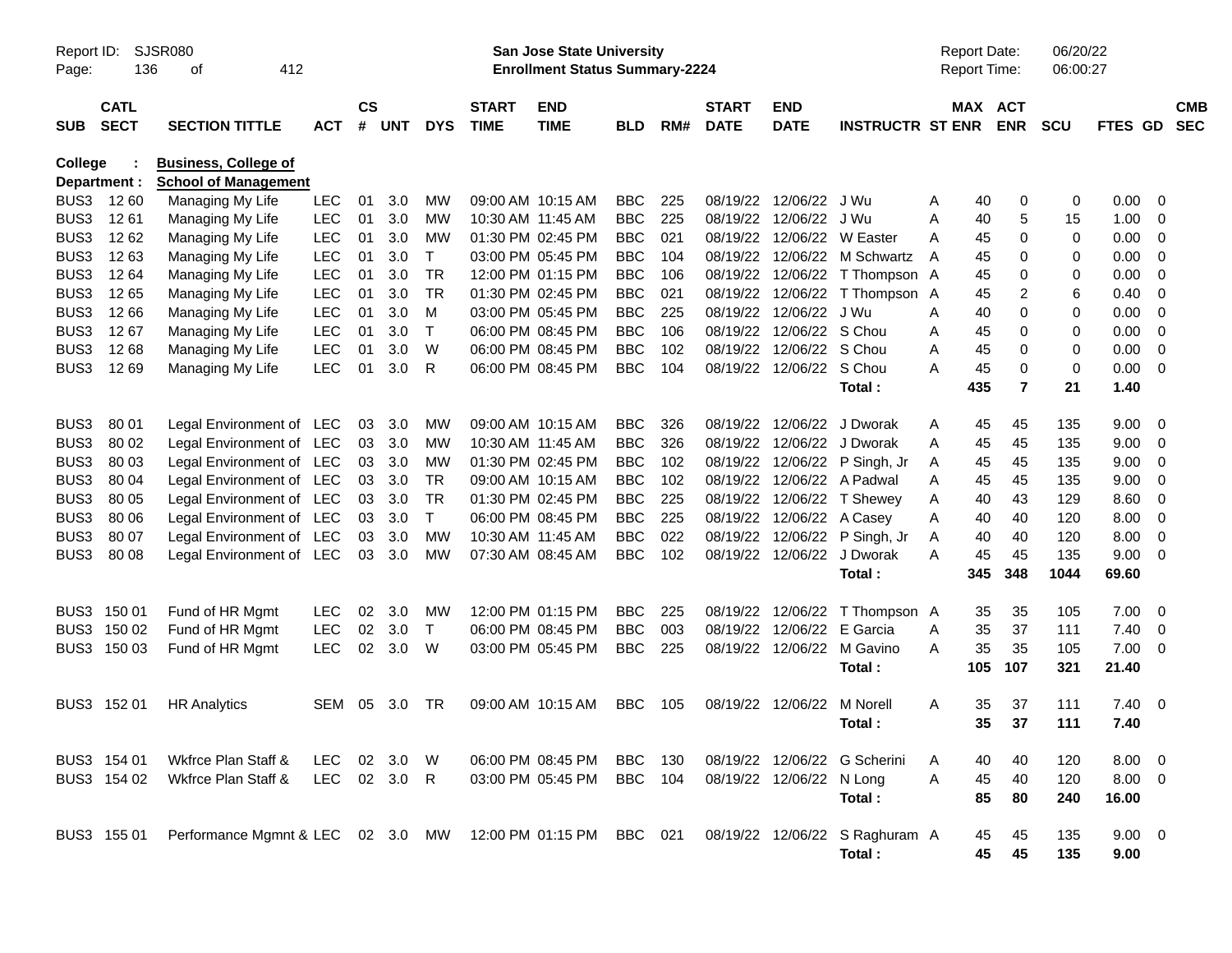| Report ID:<br>Page:  | 137                        | SJSR080<br>412<br>оf                                                          |                    |                                          |                            |                                     |                                        | <b>San Jose State University</b><br><b>Enrollment Status Summary-2224</b> |                                        |                   |                                 |                                                         |                                                                                               | <b>Report Date:</b><br>Report Time: |                       | 06/20/22<br>06:00:27 |                                     |                                                    |            |
|----------------------|----------------------------|-------------------------------------------------------------------------------|--------------------|------------------------------------------|----------------------------|-------------------------------------|----------------------------------------|---------------------------------------------------------------------------|----------------------------------------|-------------------|---------------------------------|---------------------------------------------------------|-----------------------------------------------------------------------------------------------|-------------------------------------|-----------------------|----------------------|-------------------------------------|----------------------------------------------------|------------|
| <b>SUB</b>           | <b>CATL</b><br><b>SECT</b> | <b>SECTION TITTLE</b>                                                         | <b>ACT</b>         | <b>CS</b><br>#                           | <b>UNT</b>                 | <b>DYS</b>                          | <b>START</b><br><b>TIME</b>            | <b>END</b><br><b>TIME</b>                                                 | <b>BLD</b>                             | RM#               | <b>START</b><br><b>DATE</b>     | <b>END</b><br><b>DATE</b>                               | <b>INSTRUCTR ST ENR</b>                                                                       |                                     | MAX ACT<br><b>ENR</b> | SCU                  | FTES GD SEC                         |                                                    | <b>CMB</b> |
|                      | BUS3 157 01                | Legal Issues in Hrm                                                           | LEC.               | 02                                       | 3.0                        | M                                   |                                        | 06:00 PM 08:45 PM                                                         | <b>BBC</b>                             | 225               |                                 | 08/19/22 12/06/22                                       | A Casey<br>Total:                                                                             | 40<br>A<br>40                       | 40<br>40              | 120<br>120           | $8.00 \t 0$<br>8.00                 |                                                    |            |
| BUS3                 | 158 01<br>BUS3 158 02      | Compensatn & Rewd SyEC<br>Compensatn & Rewd St.EC                             |                    | 02                                       | 3.0<br>02 3.0              | MW<br>МW                            | 10:30 AM 11:45 AM                      | 09:00 AM 10:15 AM                                                         | <b>BBC</b><br><b>BBC</b>               | 105<br>105        | 08/19/22                        | 12/06/22<br>08/19/22 12/06/22                           | L Headrick<br>L Headrick<br>Total:                                                            | 45<br>A<br>45<br>Α<br>90            | 20<br>33<br>53        | 60<br>99<br>159      | 4.00<br>6.60<br>10.60               | $\overline{\mathbf{0}}$<br>$\overline{\mathbf{0}}$ |            |
|                      | BUS3 159 01                | Senior Sem in HRM                                                             | SEM                | 05                                       | 3.0                        | W                                   |                                        | 06:00 PM 08:45 PM                                                         | BBC.                                   | 226               | 08/19/22 12/06/22               |                                                         | M Gavino<br>Total:                                                                            | 45<br>Α<br>45                       | 45<br>45              | 135<br>135           | 9.00<br>9.00                        | $\overline{\phantom{0}}$                           |            |
| BUS3                 | 160 01<br>BUS3 160 02      | Fund Mgmt & Org Beh LEC<br>Fund Mgmt & Org Beh LEC                            |                    | 02<br>02 <sub>o</sub>                    | 3.0<br>3.0                 | MW<br>MW                            |                                        | 03:00 PM 04:15 PM<br>09:00 AM 10:15 AM                                    | <b>BBC</b><br><b>BBC</b>               | 326<br>103        |                                 | 08/19/22 12/06/22                                       | R Pollard<br>08/19/22 12/06/22 N Da Silva                                                     | 35<br>A<br>35<br>Α                  | 35<br>35              | 105<br>105           | 7.00<br>7.00                        | $\overline{\mathbf{0}}$<br>$\overline{\mathbf{0}}$ |            |
| BUS3<br>BUS3<br>BUS3 | 160 03<br>160 04<br>160 05 | Fund Mgmt & Org Beh LEC<br>Fund Mgmt & Org Beh LEC<br>Fund Mgmt & Org Beh LEC |                    |                                          | 02 3.0<br>02 3.0<br>02 3.0 | MW<br>MW<br>MW                      | 10:30 AM 11:45 AM<br>10:30 AM 11:45 AM | 09:00 AM 10:15 AM                                                         | <b>BBC</b><br><b>BBC</b><br><b>BBC</b> | 102<br>202<br>102 |                                 |                                                         | 08/19/22 12/06/22 S Raghuram A<br>08/19/22 12/06/22 N Da Silva<br>08/19/22 12/06/22 R Pollard | 35<br>90<br>A<br>35<br>Α            | 35<br>90<br>35        | 105<br>270<br>105    | 7.00<br>18.00<br>7.00               | $\overline{\mathbf{0}}$<br>0<br>0                  |            |
| BUS3<br>BUS3<br>BUS3 | 160 06<br>160 07<br>160 08 | Fund Mgmt & Org Beh LEC<br>Fund Mgmt & Org Beh LEC<br>Fund Mgmt & Org Beh LEC |                    |                                          | 02 3.0<br>02 3.0<br>02 3.0 | MW<br>MW<br>TR                      |                                        | 12:00 PM 01:15 PM<br>01:30 PM 02:45 PM<br>09:00 AM 10:15 AM               | <b>BBC</b><br><b>BBC</b><br><b>BBC</b> | 102<br>202<br>202 | 08/19/22                        | 08/19/22 12/06/22                                       | 12/06/22 R Pollard<br>E Mattarelli<br>08/19/22 12/06/22 S Francis                             | 35<br>Α<br>90<br>A<br>90<br>Α       | 35<br>90<br>90        | 105<br>270<br>270    | 7.00<br>18.00<br>18.00              | $\overline{\mathbf{0}}$<br>0<br>0                  |            |
| BUS3<br>BUS3<br>BUS3 | 160 09<br>160 10<br>160 11 | Fund Mgmt & Org Beh LEC<br>Fund Mgmt & Org Beh LEC<br>Fund Mgmt & Org Beh LEC |                    |                                          | 02 3.0<br>02 3.0           | <b>TR</b><br><b>TR</b><br><b>TR</b> | 10:30 AM 11:45 AM<br>10:30 AM 11:45 AM | 12:00 PM 01:15 PM                                                         | <b>BBC</b><br><b>BBC</b><br><b>BBC</b> | 102<br>105<br>021 | 08/19/22                        | 12/06/22<br>08/19/22 12/06/22 Y No<br>08/19/22 12/06/22 | E Mullen<br>Y No                                                                              | 35<br>Α<br>35<br>Α<br>35<br>Α       | 35<br>35<br>35        | 105<br>105<br>105    | 7.00<br>7.00<br>7.00                | $\overline{\mathbf{0}}$<br>0<br>0                  |            |
| BUS3<br>BUS3         | 160 12<br>160 13           | Fund Mgmt & Org Beh LEC<br>Fund Mgmt & Org Beh LEC                            |                    |                                          | 02 3.0<br>02 3.0<br>02 3.0 | <b>TR</b><br>TR                     |                                        | 01:30 PM 02:45 PM<br>03:00 PM 04:15 PM                                    | <b>BBC</b><br><b>BBC</b>               | 102<br>102        | 08/19/22<br>08/19/22            | 12/06/22<br>12/06/22                                    | E Mullen<br>E Mullen                                                                          | 35<br>Α<br>35<br>Α                  | 35<br>35              | 105<br>105           | 7.00<br>7.00                        | $\overline{\mathbf{0}}$<br>$\overline{\mathbf{0}}$ |            |
| BUS3<br>BUS3<br>BUS3 | 160 14<br>160 15<br>160 16 | Fund Mgmt & Org Beh LEC<br>Fund Mgmt & Org Beh LEC<br>Fund Mgmt & Org Beh LEC |                    | 02<br>02 <sub>2</sub><br>02 <sub>2</sub> | 3.0<br>3.0<br>3.0          | $\mathsf{T}$<br>W<br>W              |                                        | 06:00 PM 08:45 PM<br>06:00 PM 08:45 PM<br>03:00 PM 05:45 PM               | <b>BBC</b><br><b>BBC</b><br><b>BBC</b> | 102<br>104<br>125 | 08/19/22<br>08/19/22            | 08/19/22 12/06/22 M Hill<br>12/06/22<br>12/06/22        | m Hill<br>T Altura                                                                            | 35<br>Α<br>35<br>Α<br>35<br>Α       | 35<br>35<br>35        | 105<br>105<br>105    | 7.00<br>7.00<br>7.00                | 0<br>0<br>0                                        |            |
| BUS3<br>BUS3<br>BUS3 | 160 17<br>160 18<br>160 19 | Fund Mgmt & Org Beh LEC<br>Fund Mgmt & Org Beh LEC<br>Fund Mgmt & Org Beh LEC |                    | 02<br>02<br>02                           | 3.0<br>3.0<br>3.0          | W<br>W<br>TR                        | 10:30 AM 11:45 AM                      | 03:00 PM 05:45 PM<br>06:00 PM 08:45 PM                                    | <b>BBC</b><br><b>BBC</b><br><b>BBC</b> | 205<br>203<br>203 | 08/19/22<br>08/19/22            | 08/19/22 12/06/22<br>12/06/22<br>12/06/22               | P Wells<br>P Wells<br>S Francis                                                               | 35<br>Α<br>35<br>Α<br>35<br>Α       | 35<br>35<br>35        | 105<br>105<br>105    | 7.00<br>7.00<br>7.00                | 0<br>0<br>$\mathbf 0$                              |            |
|                      | BUS3 160 80                | Fund Mgmt & Org Beh LEC                                                       |                    |                                          | 02 3.0                     | $\top$                              |                                        | 06:00 PM 08:45 PM                                                         | ON                                     | <b>LINE</b>       |                                 | 08/19/22 12/06/22 Y No                                  | Total:                                                                                        | A<br>35<br>865                      | 35<br>865             | 105<br>2595          | $7.10$ 2<br>173.10                  |                                                    |            |
|                      |                            | BUS3 161A 01 Applied Org Behavr<br>BUS3 161A 02 Applied Org Behavr            | SEM<br>SEM         |                                          | 05 3.0<br>05 3.0 W         | $\top$                              |                                        | 06:00 PM 08:45 PM<br>03:00 PM 05:45 PM                                    | BBC<br><b>BBC</b>                      | 104<br>021        |                                 | 08/19/22 12/06/22 G Lester                              | 08/19/22 12/06/22 M Schwartz A<br>Total:                                                      | 45<br>45<br>Α<br>90                 | 45<br>45<br>90        | 135<br>135<br>270    | $9.00 \t 0$<br>$9.00 \t 0$<br>18.00 |                                                    |            |
|                      |                            | BUS3 161B 01 Org Theory<br>BUS3 161B 80 Org Theory                            | LEC.<br><b>LEC</b> |                                          | 02 3.0 W<br>02 3.0 M       |                                     |                                        | 06:00 PM 08:45 PM<br>03:00 PM 05:45 PM                                    | CL.<br>ON                              | 238               | LINE 08/19/22 12/06/22 T Altura | 08/19/22 12/06/22 T Altura                              | Total:                                                                                        | 45<br>A<br>Α<br>45<br>90            | 45<br>45<br>90        | 135<br>135<br>270    | $9.00 \t 0$<br>$9.00 \t 0$<br>18.00 |                                                    |            |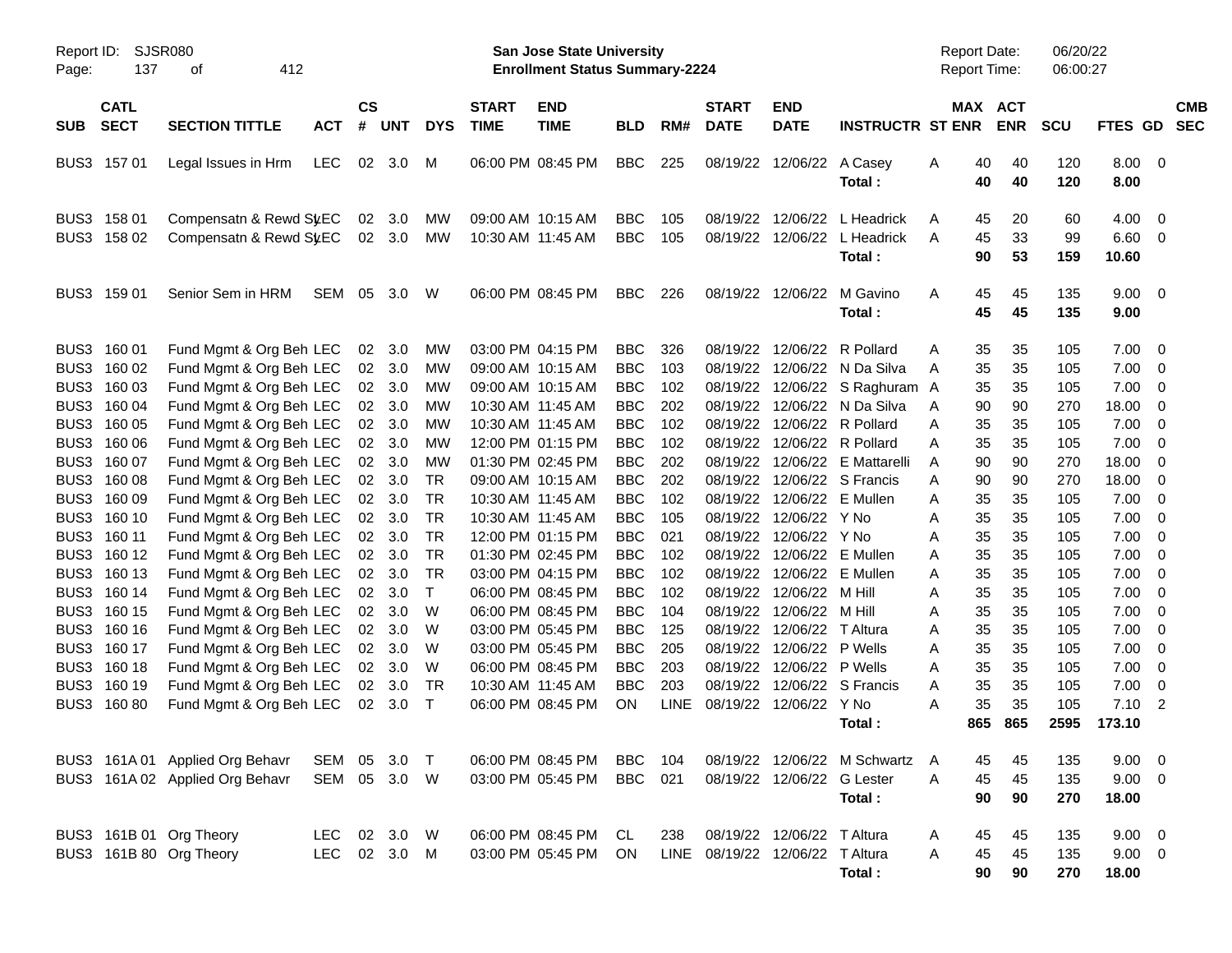| Report ID:<br>Page: | 138                        | SJSR080<br>412<br>οf                           |                          |                    |            |              |                                        | <b>San Jose State University</b><br><b>Enrollment Status Summary-2224</b> |            |             |                             |                          |                         | <b>Report Date:</b><br>Report Time: |                               | 06/20/22<br>06:00:27 |               |                            |
|---------------------|----------------------------|------------------------------------------------|--------------------------|--------------------|------------|--------------|----------------------------------------|---------------------------------------------------------------------------|------------|-------------|-----------------------------|--------------------------|-------------------------|-------------------------------------|-------------------------------|----------------------|---------------|----------------------------|
| <b>SUB</b>          | <b>CATL</b><br><b>SECT</b> | <b>SECTION TITTLE</b>                          | ACT                      | $\mathsf{cs}$<br># | UNT        | <b>DYS</b>   | <b>START</b><br><b>TIME</b>            | <b>END</b><br>TIME                                                        | <b>BLD</b> | RM#         | <b>START</b><br><b>DATE</b> | END<br><b>DATE</b>       | <b>INSTRUCTR ST ENR</b> |                                     | MAX ACT<br><b>ENR</b>         | <b>SCU</b>           | FTES GD       | <b>CMB</b><br><b>SEC</b>   |
| BUS3                | BUS3 166 01<br>166 02      | Bus, Govt, Society<br>Bus, Govt, Society       | LEC<br>LEC               | 02<br>02           | 3.0<br>3.0 | МW<br>MW     | 01:30 PM 02:45 PM<br>03:00 PM 04:15 PM |                                                                           | BBC<br>BBC | 104<br>104  | 08/19/22<br>08/19/22        | 12/06/22<br>12/06/22     | M Maguire<br>M Maguire  | A<br>Α                              | 45<br>45<br>45<br>45          | 135<br>135           | 9.00<br>9.00  | $\mathbf 0$<br>$\mathbf 0$ |
| BUS3                | 169A 01                    | Honors Seminar                                 | LEC                      | 02                 | 3.0        | M            | 06:00 PM 08:45 PM                      |                                                                           | BBC        | 102         | 08/19/22                    | 12/06/22                 | Total:<br>E Mattarelli  | A                                   | 90<br>90<br>35<br>10          | 270<br>30            | 18.00<br>2.00 | $\mathbf 0$                |
| BUS3                |                            | 180D 01 Indiv St Org Mgmt                      | <b>SUP</b>               | 36                 | 1.0        | TBA          |                                        |                                                                           |            |             |                             | 08/19/22 12/06/22        | Total:                  | A                                   | 35<br>10<br>$\mathbf 0$<br>10 | 30<br>0              | 2.00<br>0.00  | $\mathbf 0$                |
|                     |                            |                                                |                          |                    |            |              |                                        |                                                                           |            |             |                             |                          | Total :                 |                                     | $\bf{0}$<br>10                | $\bf{0}$             | 0.00          |                            |
|                     | BUS3 189 01                | <b>Strategic Mgmt</b>                          | <b>SEM</b>               | 05                 | 3.0        | мw           | 07:30 AM 08:45 AM                      |                                                                           | <b>BBC</b> | 021         | 08/19/22                    | 12/06/22                 | G Mathur                | A                                   | 35<br>35                      | 105                  | 7.00          | $\Omega$                   |
| BUS3                | 18902                      | <b>Strategic Mgmt</b>                          | <b>SEM</b>               | 05                 | 3.0        | MW           | 10:30 AM 11:45 AM                      |                                                                           | <b>BBC</b> | 103         | 08/19/22                    | 12/06/22                 | R Roman                 | A                                   | 35<br>35                      | 105                  | 7.00          | $\mathbf 0$                |
| BUS3                | 18903                      | <b>Strategic Mgmt</b>                          | SEM                      | 05                 | 3.0        | TR           |                                        | 09:00 AM 10:15 AM                                                         | BBC        | 225         | 08/19/22                    | 12/06/22 J Tan           |                         | Α                                   | 8<br>35                       | 24                   | 1.60          | 0                          |
| BUS3<br>BUS3        | 18904<br>18905             | <b>Strategic Mgmt</b>                          | <b>SEM</b><br><b>SEM</b> | 05                 | 3.0<br>3.0 | MW           | 03:00 PM 04:15 PM                      |                                                                           | <b>BBC</b> | 102         |                             | 08/19/22 12/06/22 R Wood |                         | X<br>A                              | $\mathbf 0$<br>0<br>35<br>23  | 0<br>69              | 0.00<br>4.60  | $\mathbf 0$<br>$\mathbf 0$ |
| BUS3                | 18906                      | <b>Strategic Mgmt</b><br><b>Strategic Mgmt</b> | <b>SEM</b>               | 05                 | 3.0        | $\mathsf{T}$ | 06:00 PM 08:45 PM                      |                                                                           | <b>BBC</b> | 130         | 08/19/22                    | 12/06/22 W Yuan          |                         | A                                   | $\sqrt{2}$<br>35              | 6                    | 0.40          | $\mathbf 0$                |
| BUS3                | 189 07                     | <b>Strategic Mgmt</b>                          | <b>SEM</b>               |                    | 3.0        |              |                                        |                                                                           |            |             |                             |                          |                         | Χ                                   | $\mathbf 0$<br>0              | 0                    | 0.00          | 0                          |
| BUS3                | 18908                      | <b>Strategic Mgmt</b>                          | SEM                      | 05                 | 3.0        | М            | 06:00 PM 08:45 PM                      |                                                                           | <b>BBC</b> | 104         | 08/19/22                    | 12/06/22 R Wood          |                         | A                                   | 35<br>23                      | 69                   | 4.60          | $\mathbf 0$                |
| BUS3                | 18909                      | <b>Strategic Mgmt</b>                          | <b>SEM</b>               | 05                 | 3.0        | TR           | 07:30 AM 08:45 AM                      |                                                                           | <b>BBC</b> | 021         | 08/19/22                    | 12/06/22                 | G Mathur                | Α                                   | 35<br>35                      | 105                  | 7.00          | $\mathbf 0$                |
| BUS3                | 189 10                     | <b>Strategic Mgmt</b>                          | SEM                      | 05                 | 3.0        | <b>TR</b>    | 09:00 AM 10:15 AM                      |                                                                           | <b>BBC</b> | 103         | 08/19/22                    | 12/06/22 C Wang          |                         | Α                                   | 35<br>13                      | 39                   | 2.60          | $\mathbf 0$                |
| BUS3                | 189 11                     | <b>Strategic Mgmt</b>                          | <b>SEM</b>               | 05                 | 3.0        | <b>TR</b>    | 10:30 AM 11:45 AM                      |                                                                           | <b>BBC</b> | 103         | 08/19/22                    | 12/06/22 C Wang          |                         | Α                                   | 35<br>35                      | 105                  | 7.00          | $\mathbf 0$                |
| BUS3                | 189 12                     | <b>Strategic Mgmt</b>                          | <b>SEM</b>               |                    | 3.0        |              |                                        |                                                                           |            |             |                             |                          |                         | X                                   | $\mathbf 0$<br>$\mathbf 0$    | $\mathbf 0$          | 0.00          | $\mathbf 0$                |
| BUS3                | 189 13                     | <b>Strategic Mgmt</b>                          | <b>SEM</b>               | 05                 | 3.0        | <b>TR</b>    | 01:30 PM 02:45 PM                      |                                                                           | <b>BBC</b> | 104         |                             | 08/19/22 12/06/22 C Wang |                         | A                                   | 35<br>22                      | 66                   | 4.40          | $\mathbf 0$                |
| BUS3                | 189 14                     | <b>Strategic Mgmt</b>                          | SEM                      | 05                 | 3.0        | <b>TR</b>    | 03:00 PM 04:15 PM                      |                                                                           | <b>BBC</b> | 021         | 08/19/22                    |                          | 12/06/22 T Shirley      | A                                   | 35<br>35                      | 105                  | 7.00          | $\Omega$                   |
| BUS3                | 189 15                     | <b>Strategic Mgmt</b>                          | <b>SEM</b>               | 05                 | 3.0        | <b>TR</b>    | 04:30 PM 05:45 PM                      |                                                                           | <b>BBC</b> | 021         | 08/19/22                    | 12/06/22 T Shirley       |                         | A                                   | 35<br>32                      | 96                   | 6.40          | $\mathbf 0$                |
| BUS3                | 189 16                     | <b>Strategic Mgmt</b>                          | <b>SEM</b>               | 05                 | 3.0        | м            | 03:00 PM 05:45 PM                      |                                                                           | <b>BBC</b> | 021         | 08/19/22                    | 12/06/22                 | G Radine                | A                                   | 35<br>35                      | 105                  | 7.00          | $\mathbf 0$                |
| BUS3                | 189 17                     | <b>Strategic Mgmt</b>                          | <b>SEM</b>               | 05                 | 3.0        | W            | 06:00 PM 08:45 PM                      |                                                                           | <b>BBC</b> | 003         | 08/19/22                    | 12/06/22                 | <b>G</b> Lester         | A                                   | $6\phantom{1}6$<br>35         | 18                   | 1.20          | $\mathbf 0$                |
| BUS3                | 189 18                     | <b>Strategic Mgmt</b>                          | SEM                      | 05                 | 3.0        | R            | 06:00 PM 08:45 PM                      |                                                                           | <b>BBC</b> | 102         | 08/19/22                    | 12/06/22 L Gee           |                         | А                                   | 35<br>35                      | 105                  | 7.00          | $\mathbf 0$                |
| BUS3                | 189 19                     | <b>Strategic Mgmt</b>                          | SEM                      | 05                 | 3.0        | F            |                                        | 10:00 AM 12:45 PM                                                         | <b>BBC</b> | 102         | 08/19/22                    | 12/06/22 L Gee           |                         | А                                   | 35<br>30                      | 90                   | 6.00          | $\Omega$                   |
| BUS3                | 189 20                     | <b>Strategic Mgmt</b>                          | SEM                      | 05                 | 3.0        | MW           | 12:00 PM 01:15 PM                      |                                                                           | <b>BBC</b> | 105         | 08/19/22                    | 12/06/22                 | R Roman                 | A                                   | 35<br>9                       | 27                   | 1.80          | 0                          |
| BUS3                | 18980                      | <b>Strategic Mgmt</b>                          | SEM                      | 05                 | 3.0        | TR           | 01:30 PM 02:45 PM                      |                                                                           | <b>ON</b>  | <b>LINE</b> | 08/19/22                    | 12/06/22                 | G Mathur                | A                                   | 35<br>35                      | 105                  | 7.00          | $\mathbf 0$                |
| BUS3                | 18981                      | <b>Strategic Mgmt</b>                          | SEM                      | 05                 | 3.0        | <b>TR</b>    | 03:00 PM 04:15 PM                      |                                                                           | <b>ON</b>  | <b>LINE</b> | 08/19/22                    | 12/06/22                 | C Wang                  | A                                   | 35<br>35                      | 105                  | 7.00          | 0                          |
| BUS3                | 18982                      | <b>Strategic Mgmt</b>                          | <b>SEM</b>               | 05                 | 3.0        | $\mathsf{T}$ | 03:00 PM 05:45 PM                      |                                                                           | ON         | <b>LINE</b> | 08/19/22                    | 12/06/22                 | <b>G</b> Lester         | A                                   | 35<br>35                      | 105                  | 7.00          | 0                          |
|                     |                            |                                                |                          |                    |            |              |                                        |                                                                           |            |             |                             |                          | Total :                 | 700                                 | 518                           | 1554                 | 103.60        |                            |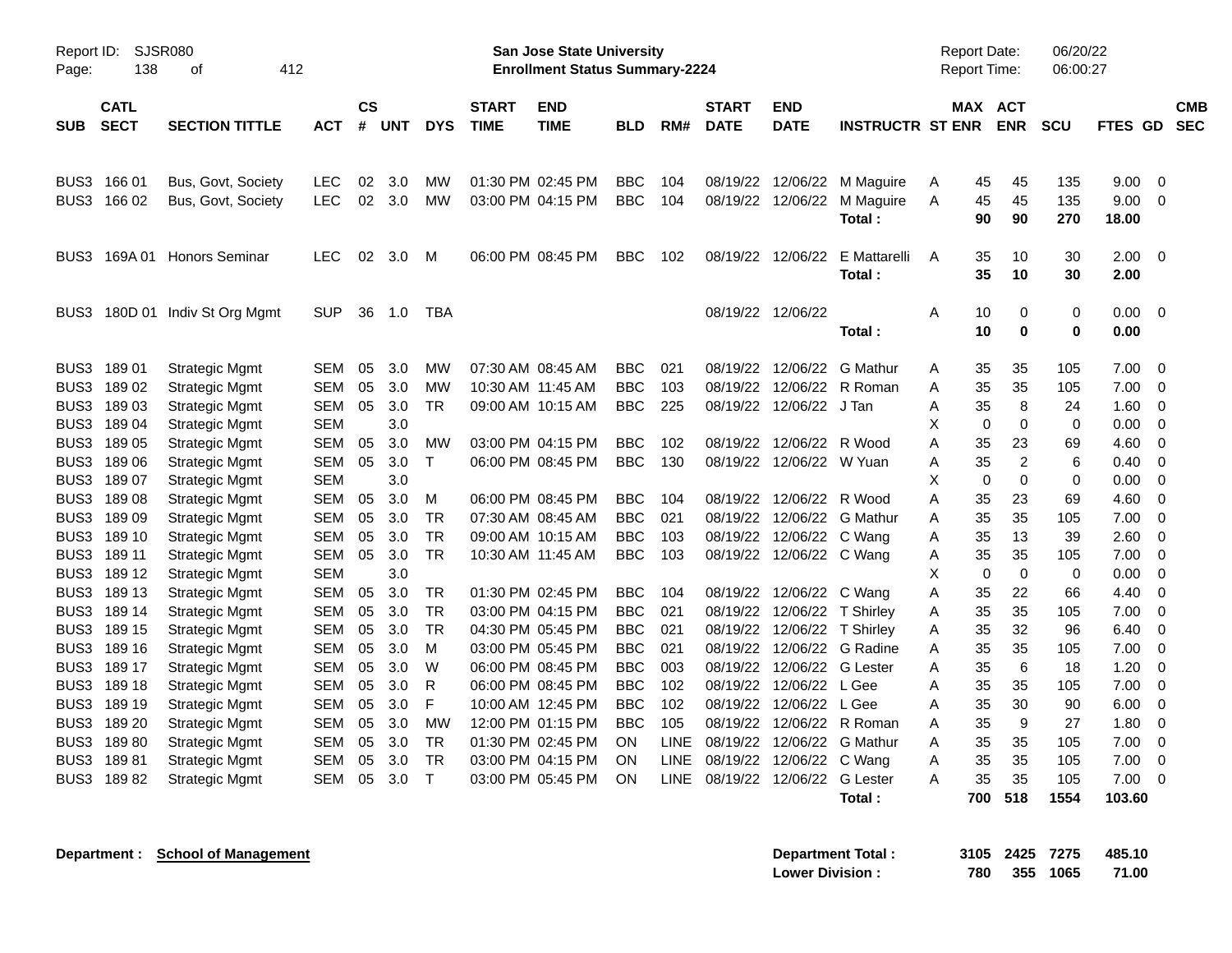|            | Report ID: SJSR080         |     |                       |     |         |    |     |            |                             | <b>San Jose State University</b>      |            |     |                             |                           |                           | <b>Report Date:</b> |   |                | 06/20/22         |                |     |
|------------|----------------------------|-----|-----------------------|-----|---------|----|-----|------------|-----------------------------|---------------------------------------|------------|-----|-----------------------------|---------------------------|---------------------------|---------------------|---|----------------|------------------|----------------|-----|
| Page:      |                            | 139 | of                    | 412 |         |    |     |            |                             | <b>Enrollment Status Summary-2224</b> |            |     |                             |                           |                           | Report Time:        |   |                | 06:00:27         |                |     |
| <b>SUB</b> | <b>CATL</b><br><b>SECT</b> |     | <b>SECTION TITTLE</b> |     | $ACT$ # | СS | UNT | <b>DYS</b> | <b>START</b><br><b>TIME</b> | <b>END</b><br>TIME                    | <b>BLD</b> | RM# | <b>START</b><br><b>DATE</b> | <b>END</b><br><b>DATE</b> | <b>INSTRUCTR ST ENR</b>   |                     |   | MAX ACT<br>ENR | scu              | FTES GD SEC    | CMB |
|            |                            |     |                       |     |         |    |     |            |                             |                                       |            |     |                             | <b>Upper Division:</b>    | <b>Graduate Division:</b> |                     | 0 | 2325 2070      | 6210<br>$\bf{0}$ | 414.10<br>0.00 |     |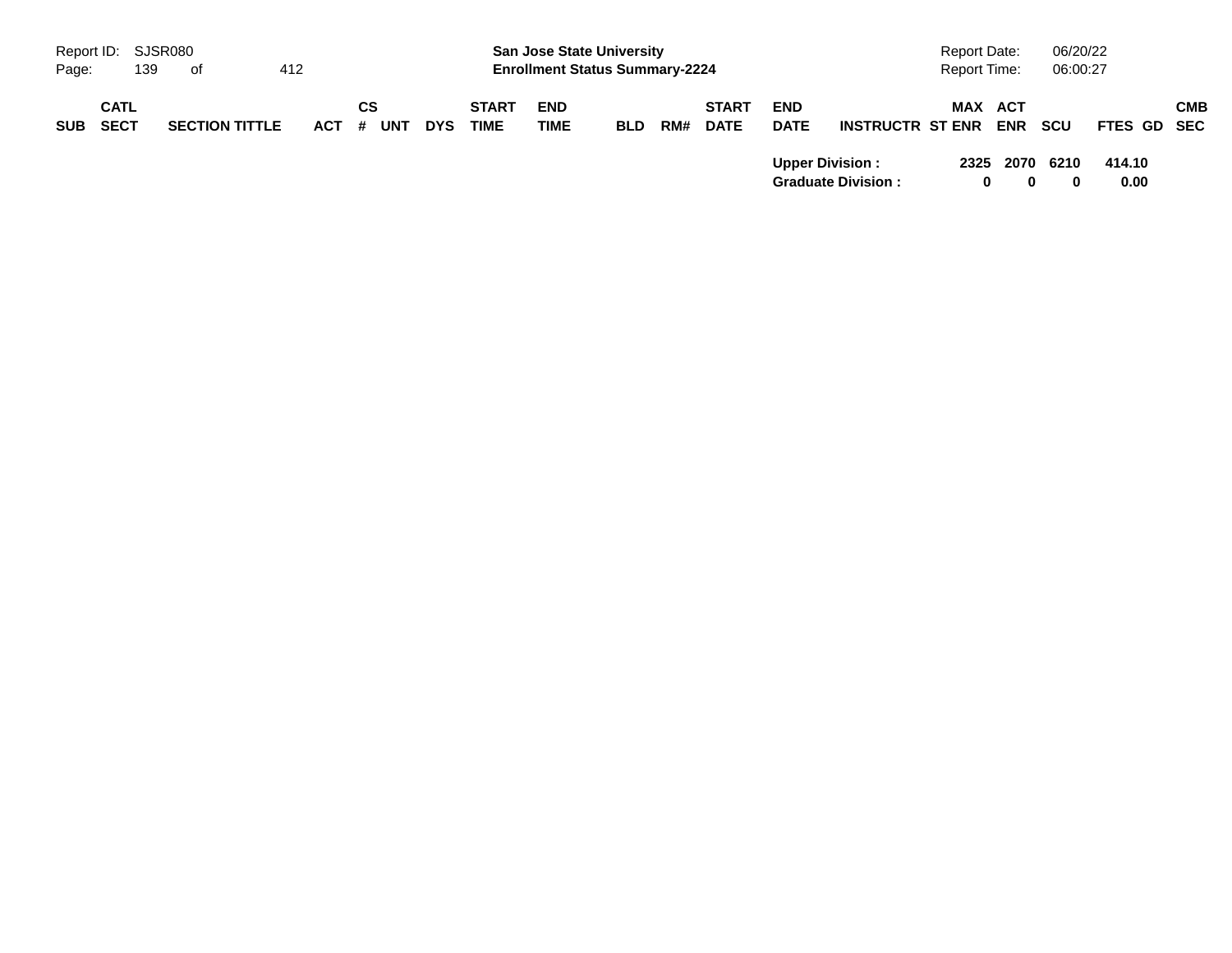| Report ID:<br>Page: | 140                        | SJSR080<br>412<br>оf                                  |            |                    |            |              |                             | San Jose State University<br><b>Enrollment Status Summary-2224</b> |                |             |                             |                             |                              | Report Date:<br><b>Report Time:</b> |                       | 06/20/22<br>06:00:27 |             |                          |            |
|---------------------|----------------------------|-------------------------------------------------------|------------|--------------------|------------|--------------|-----------------------------|--------------------------------------------------------------------|----------------|-------------|-----------------------------|-----------------------------|------------------------------|-------------------------------------|-----------------------|----------------------|-------------|--------------------------|------------|
| <b>SUB</b>          | <b>CATL</b><br><b>SECT</b> | <b>SECTION TITTLE</b>                                 | <b>ACT</b> | $\mathsf{cs}$<br># | <b>UNT</b> | <b>DYS</b>   | <b>START</b><br><b>TIME</b> | <b>END</b><br><b>TIME</b>                                          | <b>BLD</b>     | RM#         | <b>START</b><br><b>DATE</b> | <b>END</b><br><b>DATE</b>   | <b>INSTRUCTR ST ENR</b>      |                                     | MAX ACT<br><b>ENR</b> | <b>SCU</b>           | FTES GD SEC |                          | <b>CMB</b> |
| College             |                            | <b>Business, College of</b>                           |            |                    |            |              |                             |                                                                    |                |             |                             |                             |                              |                                     |                       |                      |             |                          |            |
|                     | Department :               | <b>School of Information Systems &amp; Technology</b> |            |                    |            |              |                             |                                                                    |                |             |                             |                             |                              |                                     |                       |                      |             |                          |            |
|                     | BUS4 91L01                 | Comp Tools for Bus                                    | LEC.       |                    | 01 1.0     | $\top$       |                             | 06:00 PM 07:15 PM                                                  | <b>BBC</b>     | 305         |                             | 08/19/22 10/25/22 P Kwan    |                              | 45<br>Α                             | 45                    | 45                   | 3.00        | $\overline{\mathbf{0}}$  |            |
| BUS4                | 91L02                      | Comp Tools for Bus                                    | <b>LEC</b> | 01                 | 1.0        | $\top$       |                             | 07:30 PM 08:45 PM                                                  | <b>BBC</b>     | 305         |                             | 08/19/22 10/25/22 P Kwan    |                              | 45<br>A                             | 45                    | 45                   | 3.00        | $\overline{\phantom{0}}$ |            |
| BUS4                | 91L03                      | Comp Tools for Bus                                    | <b>LEC</b> | 01                 | 1.0        | M            |                             | 06:00 PM 07:15 PM                                                  | <b>BBC</b>     | 305         |                             | 08/19/22 10/31/22 U Andra   |                              | 45<br>A                             | 45                    | 45                   | 3.00        | $\overline{\phantom{0}}$ |            |
| BUS4                | 91L04                      | Comp Tools for Bus                                    | <b>LEC</b> | 01                 | 1.0        | M            |                             | 07:30 PM 08:45 PM                                                  | <b>BBC</b>     | 305         |                             | 08/19/22 10/31/22 U Andra   |                              | 45<br>A                             | 45                    | 45                   | 3.00        | $\overline{\mathbf{0}}$  |            |
| BUS4                | 91L05                      | Comp Tools for Bus                                    | <b>LEC</b> | 01                 | 1.0        | W            |                             | 04:30 PM 05:45 PM                                                  | <b>BBC</b>     | 305         |                             |                             | 08/19/22 10/26/22 M Haubrich | 45<br>Α                             | 45                    | 45                   | 3.00        | $\overline{\mathbf{0}}$  |            |
| BUS4                | 91L06                      | Comp Tools for Bus                                    | <b>LEC</b> | 01                 | 1.0        | W            |                             | 06:00 PM 07:15 PM                                                  | <b>BBC</b>     | 305         |                             |                             | 08/19/22 10/26/22 M Haubrich | 45<br>A                             | 45                    | 45                   | 3.00        | $\overline{\mathbf{0}}$  |            |
| BUS4                | 91L80                      | Comp Tools for Bus                                    | <b>LEC</b> | 01                 | 1.0        | M            |                             | 07:30 AM 08:45 AM                                                  | ON             | <b>LINE</b> |                             | 08/19/22 10/31/22 U Andra   |                              | 119<br>Α                            | 119                   | 119                  | 7.93        | $\overline{\mathbf{0}}$  |            |
| BUS4                | 91L81                      | Comp Tools for Bus                                    | <b>LEC</b> |                    | 1.0        |              |                             |                                                                    |                |             |                             |                             |                              | X                                   | 0<br>$\overline{0}$   | 0                    | 0.00        | $\overline{\phantom{0}}$ |            |
|                     |                            |                                                       |            |                    |            |              |                             |                                                                    |                |             |                             |                             | Total:                       | 389                                 | 389                   | 389                  | 25.93       |                          |            |
| BUS4                | 92 01                      | Intro Bus Prog                                        | <b>SEM</b> | 04                 | 3.0        | MW           | 10:30 AM 11:45 AM           |                                                                    | <b>BBC</b>     | 304         |                             | 08/19/22 12/06/22           | M Roldan                     | Α<br>45                             | 45                    | 135                  | 9.00        | $\overline{\mathbf{0}}$  |            |
| BUS4                | 92 02                      | Intro Bus Prog                                        | <b>SEM</b> | 04                 | 3.0        | MW           |                             | 12:00 PM 01:15 PM                                                  | <b>BBC</b>     | 304         |                             |                             | 08/19/22 12/06/22 M Roldan   | 45<br>A                             | 45                    | 135                  | 9.00        | $\overline{\phantom{0}}$ |            |
| BUS4                | 92 80                      | Intro Bus Prog                                        | <b>SEM</b> | 04                 | 3.0        | MW           |                             | 01:30 PM 02:45 PM                                                  | ON.            | <b>LINE</b> |                             |                             | 08/19/22 12/06/22 M Roldan   | 45<br>Α                             | 45                    | 135                  | 9.00        | $\overline{\phantom{0}}$ |            |
|                     |                            |                                                       |            |                    |            |              |                             |                                                                    |                |             |                             |                             | Total:                       | 135                                 | 135                   | 405                  | 27.00       |                          |            |
|                     | BUS4 110A01                | Fund Mgmt Info Sys                                    | SEM        | 04                 | 3.0        | TR           |                             | 09:00 AM 10:15 AM                                                  | <b>BBC</b>     | 304         |                             | 08/19/22 12/06/22           | Y Chen                       | 45<br>Α                             | 45                    | 135                  | 9.00        | $\overline{\phantom{0}}$ |            |
|                     |                            | BUS4 110A 02 Fund Mgmt Info Sys                       | <b>SEM</b> | 04                 | 3.0        | <b>TR</b>    | 10:30 AM 11:45 AM           |                                                                    | <b>BBC</b>     | 304         |                             | 08/19/22 12/06/22 Y Chen    |                              | 45<br>A                             | 45                    | 135                  | 9.00        | $\overline{\phantom{0}}$ |            |
|                     |                            | BUS4 110A 03 Fund Mgmt Info Sys                       | SEM        | 04                 | 3.0        | <b>TR</b>    |                             | 01:30 PM 02:45 PM                                                  | <b>BBC</b>     | 304         |                             | 08/19/22 12/06/22 Y Chen    |                              | 45<br>A                             | 45                    | 135                  | 9.00        | $\overline{\phantom{0}}$ |            |
|                     |                            | BUS4 110A 04 Fund Mgmt Info Sys                       | SEM        | 04                 | 3.0        | $\mathsf{T}$ |                             | 03:00 PM 05:45 PM                                                  | <b>BBC</b>     | 304         |                             | 08/19/22 12/06/22 T Hill    |                              | 45<br>А                             | 43                    | 129                  | 8.60        | $\overline{\mathbf{0}}$  |            |
|                     |                            |                                                       |            |                    |            |              |                             |                                                                    |                |             |                             |                             | Total:                       | 180                                 | 178                   | 534                  | 35.60       |                          |            |
|                     |                            | BUS4 110B 01 Sys Analysis & Desig SEM                 |            | 04                 | 3.0        | M            |                             | 06:00 PM 08:45 PM                                                  | <b>BBC</b>     | 226         |                             |                             | 08/19/22 12/06/22 R Sanchez  | 45<br>A                             | 45                    | 135                  | 9.00        | $\overline{\mathbf{0}}$  |            |
|                     |                            | BUS4 110B 02 Sys Analysis & Desig SEM                 |            | 04                 | 3.0        | R            |                             | 06:00 PM 08:45 PM                                                  | <b>BBC</b>     | 103         |                             |                             | 08/19/22 12/06/22 R Sanchez  | 45<br>Α                             | 45                    | 135                  | 9.00        | $\overline{\phantom{0}}$ |            |
|                     |                            | BUS4 110B 03 Sys Analysis & Desig SEM                 |            | 04                 | 3.0        | MW           |                             | 07:30 AM 08:45 AM                                                  | <b>BBC</b>     | 320         |                             | 08/19/22 12/06/22 Y Ceran   |                              | 45<br>A                             | 32                    | 96                   | 6.40        | $\overline{\mathbf{0}}$  |            |
|                     |                            | BUS4 110B 04 Sys Analysis & Desig SEM                 |            | 04                 | 3.0        | MW           |                             | 09:00 AM 10:15 AM                                                  | <b>BBC</b>     | 320         |                             | 08/19/22 12/06/22 Y Ceran   |                              | 45<br>A                             | 45                    | 135                  | 9.00        | $\overline{\phantom{0}}$ |            |
|                     |                            |                                                       |            |                    |            |              |                             |                                                                    |                |             |                             |                             | Total:                       | 180                                 | 167                   | 501                  | 33.40       |                          |            |
|                     | BUS4 111 01                | Networking & Data Co SEM 04                           |            |                    | 3.0        | МW           | 10:30 AM 11:45 AM           |                                                                    | <b>BBC</b>     | 204         | 08/19/22                    |                             | 12/06/22 N Aggarwal          | 119<br>A                            | 110                   | 330                  | 22.05       | - 1                      |            |
|                     | BUS4 111 02                | Networking & Data Co SEM 04 3.0                       |            |                    |            | TR           | 10:30 AM 11:45 AM           |                                                                    | <b>BBC</b>     | 320         |                             | 08/19/22 12/06/22 R Sridar  |                              | 45<br>A                             | 45                    | 135                  | 9.00        | $\overline{\mathbf{0}}$  |            |
|                     |                            |                                                       |            |                    |            |              |                             |                                                                    |                |             |                             |                             | Total:                       |                                     | 164 155               | 465                  | 31.05       |                          |            |
|                     | BUS4 112 01                | Database Mgmt Syst LEC 02 3.0                         |            |                    |            | TR           |                             | 03:00 PM 04:15 PM                                                  | <b>BBC</b> 320 |             |                             | 08/19/22 12/06/22 A Shirani |                              | 45<br>A                             | 45                    | 135                  | $9.00 \t 0$ |                          |            |
|                     | BUS4 112 02                | Database Mgmt Syst LEC 02 3.0                         |            |                    |            | MW           |                             | 09:00 AM 10:15 AM                                                  | <b>BBC</b>     | 305         |                             | 08/19/22 12/06/22 S Dhar    |                              | 45<br>A                             | 45                    | 135                  | $9.00 \t 0$ |                          |            |
|                     | BUS4 112 03                | Database Mgmt Syst LEC 02 3.0 MW                      |            |                    |            |              |                             | 10:30 AM 11:45 AM                                                  | <b>BBC</b> 305 |             |                             | 08/19/22 12/06/22 S Dhar    |                              | 45<br>A                             | 45                    | 135                  | $9.00 \t 0$ |                          |            |
|                     |                            |                                                       |            |                    |            |              |                             |                                                                    |                |             |                             |                             | Total:                       |                                     | 135 135               | 405                  | 27.00       |                          |            |
|                     |                            | BUS4 118B 01 Business Intelligenc LEC 02 3.0 T        |            |                    |            |              |                             | 06:00 PM 08:45 PM                                                  | BBC 320        |             |                             | 08/19/22 12/06/22 A Shirani |                              | A                                   | 45<br>45              | 135                  | $9.00 \t 0$ |                          |            |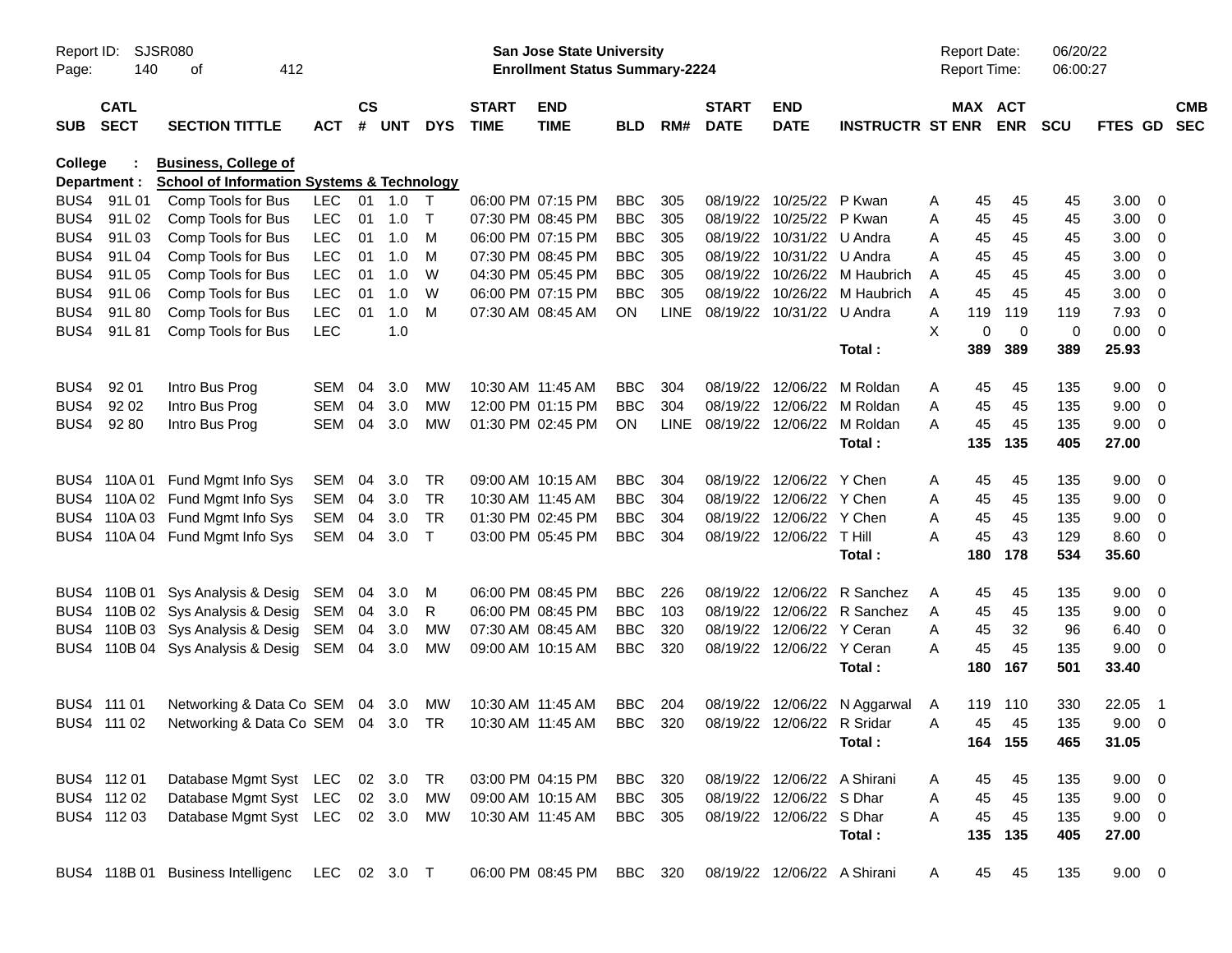| Report ID:<br>Page: | <b>SJSR080</b><br>141      | 412<br>оf                                     |              |                    |            |            |                             | San Jose State University<br><b>Enrollment Status Summary-2224</b> |            |     |                                  |                            |                                            | <b>Report Date:</b><br><b>Report Time:</b> |                       | 06/20/22<br>06:00:27 |                     |            |
|---------------------|----------------------------|-----------------------------------------------|--------------|--------------------|------------|------------|-----------------------------|--------------------------------------------------------------------|------------|-----|----------------------------------|----------------------------|--------------------------------------------|--------------------------------------------|-----------------------|----------------------|---------------------|------------|
| <b>SUB</b>          | <b>CATL</b><br><b>SECT</b> | <b>SECTION TITTLE</b>                         | ACT          | $\mathsf{cs}$<br># | <b>UNT</b> | <b>DYS</b> | <b>START</b><br><b>TIME</b> | <b>END</b><br><b>TIME</b>                                          | <b>BLD</b> | RM# | <b>START</b><br><b>DATE</b>      | <b>END</b><br><b>DATE</b>  | <b>INSTRUCTR ST ENR</b>                    |                                            | MAX ACT<br><b>ENR</b> | <b>SCU</b>           | FTES GD SEC         | <b>CMB</b> |
|                     |                            |                                               |              |                    |            |            |                             |                                                                    |            |     |                                  |                            | Total:                                     | 45                                         | 45                    | 135                  | 9.00                |            |
|                     | BUS4 118D 01 Big Data      |                                               | <b>LEC</b>   | 02                 | 3.0        | MW         | 01:30 PM 02:45 PM           |                                                                    | <b>BBC</b> | 103 | 08/19/22                         |                            | 12/06/22 S Jensen                          | Α<br>45                                    | 45                    | 135                  | $9.00 \t 0$         |            |
|                     | BUS4 118D 02 Big Data      |                                               | <b>LEC</b>   |                    | 02 3.0     | MW         | 03:00 PM 04:15 PM           |                                                                    | <b>BBC</b> | 103 |                                  |                            | 08/19/22 12/06/22 S Jensen<br>Total:       | 45<br>A<br>90                              | 29<br>74              | 87<br>222            | 5.80 0<br>14.80     |            |
|                     |                            | BUS4 118H 01 Honors Practicum I               | LEC.         |                    | 02 3.0 M   |            | 06:00 PM 08:45 PM           |                                                                    |            |     |                                  |                            | 08/19/22 12/06/22 A Polmanteer A<br>Total: | 20<br>20                                   | 13<br>13              | 39<br>39             | 2.60 0<br>2.60      |            |
|                     |                            | BUS4 118S 80 Special Topics MIS               | SEM 02 3.0 R |                    |            |            |                             | 06:00 PM 08:45 PM                                                  | ON         |     | LINE 08/19/22 12/06/22 A Shirani |                            | Total:                                     | 45<br>A<br>45                              | 45<br>45              | 135<br>135           | $9.00 \t 0$<br>9.00 |            |
|                     |                            | BUS4 118W 01 Web Based Computing SEM 04 3.0 W |              |                    |            |            |                             | 03:00 PM 05:45 PM                                                  | ON         |     | LINE 08/19/22 12/06/22 S Dhar    |                            | Total:                                     | 45<br>A<br>45                              | 45<br>45              | 135<br>135           | $9.00 \t 0$<br>9.00 |            |
|                     | BUS4 119A 01               | <b>MIS Practicum</b>                          | LEC.         | 02                 | 3.0        | MW         | 09:00 AM 10:15 AM           |                                                                    | <b>BBC</b> | 021 | 08/19/22                         | 12/06/22 R Sridar          |                                            | 35<br>Α                                    | 18                    | 54                   | $3.60 \ 0$          |            |
|                     |                            | BUS4 119A 02 MIS Practicum                    | <b>LEC</b>   |                    | 02 3.0     | MW         | 10:30 AM 11:45 AM           |                                                                    | <b>BBC</b> | 021 |                                  | 08/19/22 12/06/22 R Sridar |                                            | 35<br>A                                    | 35                    | 105                  | $7.00 \t 0$         |            |
|                     |                            | BUS4 119A 03 MIS Practicum                    | <b>LEC</b>   | 02                 | 3.0        | <b>TR</b>  |                             | 12:00 PM 01:15 PM                                                  | <b>BBC</b> | 320 |                                  | 08/19/22 12/06/22 R Sridar |                                            | 35<br>Α                                    | 34                    | 102                  | 6.80 0              |            |
|                     |                            | BUS4 119A 04 MIS Practicum                    | <b>LEC</b>   |                    | 02 3.0     | <b>TR</b>  |                             | 01:30 PM 02:45 PM                                                  | <b>BBC</b> | 320 |                                  | 08/19/22 12/06/22 R Sridar |                                            | 35<br>А                                    | 35                    | 105                  | $7.00 \t 0$         |            |
|                     |                            |                                               |              |                    |            |            |                             |                                                                    |            |     |                                  |                            | Total:                                     | 140                                        | 122                   | 366                  | 24.40               |            |
|                     |                            | BUS4 119B 01 Bus Strat Info Sys               | <b>LEC</b>   | 02                 | 3.0        | TR         |                             | 12:00 PM 01:15 PM                                                  | <b>BBC</b> | 103 | 08/19/22                         |                            | 12/06/22 R Sessions                        | 35<br>A                                    | 35                    | 105                  | $7.00 \t 0$         |            |
|                     |                            | BUS4 119B 02 Bus Strat Info Sys               | <b>LEC</b>   |                    | 02 3.0     | <b>TR</b>  |                             | 01:30 PM 02:45 PM                                                  | <b>BBC</b> | 103 |                                  |                            | 08/19/22 12/06/22 R Sessions               | 35<br>A                                    | 32                    | 96                   | $6.40\ 0$           |            |
|                     |                            | BUS4 119B 03 Bus Strat Info Sys               | <b>LEC</b>   | 02                 | 3.0        | <b>TR</b>  |                             | 03:00 PM 04:15 PM                                                  | <b>BBC</b> | 103 | 08/19/22                         |                            | 12/06/22 R Sessions                        | 35<br>A                                    | 21                    | 63                   | $4.20 \ 0$          |            |
|                     |                            | BUS4 119B 04 Bus Strat Info Sys               | <b>LEC</b>   |                    | 02 3.0     | W          |                             | 06:00 PM 08:45 PM                                                  | <b>BBC</b> | 225 |                                  |                            | 08/19/22 12/06/22 R Sessions<br>Total:     | 35<br>A<br>140                             | 24<br>112             | 72<br>336            | $4.80$ 0<br>22.40   |            |
|                     |                            |                                               |              |                    |            |            |                             |                                                                    |            |     |                                  |                            |                                            |                                            |                       |                      |                     |            |
|                     | BUS4 180102                | Ind Studies MIS                               | <b>SUP</b>   | 36                 | 1.0        | TBA        |                             |                                                                    |            |     | 08/19/22                         | 12/06/22 L Albert          |                                            | 10<br>Α                                    | 0                     | 0                    | $0.00 \t 0$         |            |
|                     | BUS4 180103                | Ind Studies MIS                               | <b>SUP</b>   | 36                 | 2.0        | <b>TBA</b> |                             |                                                                    |            |     |                                  | 08/19/22 12/06/22 LAIbert  |                                            | 10<br>Α                                    | 0                     | 0                    | $0.00 \t 0$         |            |
|                     | BUS4 180104                | Ind Studies MIS                               | <b>SUP</b>   | 36                 | 3.0        | <b>TBA</b> |                             |                                                                    |            |     |                                  | 08/19/22 12/06/22 LAIbert  |                                            | 10<br>Α                                    | 0                     | 0                    | $0.00 \t 0$         |            |
|                     |                            |                                               |              |                    |            |            |                             |                                                                    |            |     |                                  |                            | Total:                                     | 30                                         | 0                     | 0                    | 0.00                |            |
|                     | BUS4 188 01                | <b>Business Systems</b>                       | <b>LEC</b>   | 02                 | 3.0        | MW         |                             | 12:00 PM 01:15 PM                                                  | BBC        | 103 |                                  |                            | 08/19/22 12/06/22 N Aggarwal               | 40<br>A                                    | 40                    | 120                  | $8.00 \t 0$         |            |
|                     | BUS4 188 02                | <b>Business Systems</b>                       | <b>LEC</b>   | 02                 | 3.0        | M          |                             | 03:00 PM 05:45 PM                                                  | <b>BBC</b> | 304 |                                  | 08/19/22 12/06/22 S Wilde  |                                            | 40<br>Α                                    | 40                    | 120                  | $8.00 \t 0$         |            |
|                     | BUS4 188 03                | <b>Business Systems</b>                       | <b>LEC</b>   | 02                 | 3.0        | M          |                             | 06:00 PM 08:45 PM                                                  | <b>BBC</b> | 103 |                                  | 08/19/22 12/06/22 L Gee    |                                            | Α<br>40                                    | 39                    | 117                  | 7.80 0              |            |
|                     | BUS4 188 04                | <b>Business Systems</b>                       | <b>LEC</b>   | 02                 | 3.0        | M          |                             | 06:00 PM 08:45 PM                                                  | <b>BBC</b> | 304 |                                  | 08/19/22 12/06/22 S Wilde  |                                            | 40<br>Α                                    | 40                    | 120                  | $8.00 \t 0$         |            |
|                     | BUS4 188 05                | <b>Business Systems</b>                       | <b>LEC</b>   | 02                 | 3.0        | <b>TR</b>  |                             | 10:30 AM 11:45 AM                                                  | <b>BBC</b> | 021 | 08/19/22                         |                            | 12/06/22 R Sessions                        | 40<br>Α                                    | 40                    | 120                  | $8.00 \t 0$         |            |
|                     | BUS4 188 06                | <b>Business Systems</b>                       | <b>LEC</b>   | 02                 | 3.0        | T          |                             | 06:00 PM 08:45 PM                                                  | <b>BBC</b> | 103 | 08/19/22                         | 12/06/22 L Gee             |                                            | Α<br>40                                    | 38                    | 114                  | 7.60 0              |            |
|                     | BUS4 188 07                | <b>Business Systems</b>                       | <b>LEC</b>   |                    | 02 3.0 T   |            |                             | 06:00 PM 08:45 PM                                                  |            |     | 08/19/22                         |                            | 12/06/22 R Thadani                         | 40<br>Α                                    | 40                    | 120                  | $8.00 \t 0$         |            |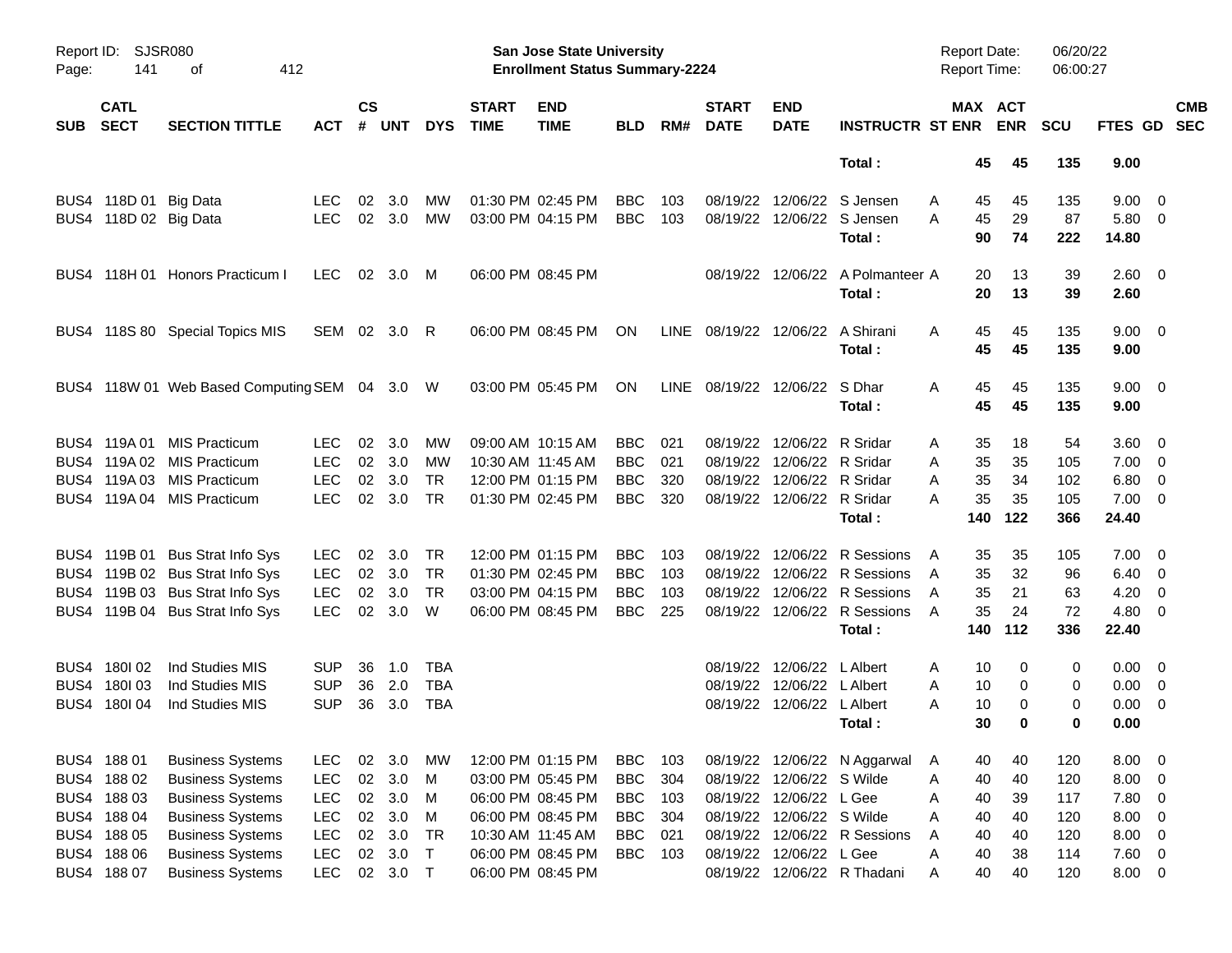| Report ID:<br>Page:                          | 142                                                  | SJSR080<br>412<br>оf                                                                                                                                           |                                             |                                   |                                        |                             |                             | <b>San Jose State University</b><br><b>Enrollment Status Summary-2224</b>                                                  |                                            |                                                  |                                                                      |                                                                             |                                                       |                            | <b>Report Date:</b><br><b>Report Time:</b> |                                          | 06/20/22<br>06:00:27                          |                                                         |                                        |
|----------------------------------------------|------------------------------------------------------|----------------------------------------------------------------------------------------------------------------------------------------------------------------|---------------------------------------------|-----------------------------------|----------------------------------------|-----------------------------|-----------------------------|----------------------------------------------------------------------------------------------------------------------------|--------------------------------------------|--------------------------------------------------|----------------------------------------------------------------------|-----------------------------------------------------------------------------|-------------------------------------------------------|----------------------------|--------------------------------------------|------------------------------------------|-----------------------------------------------|---------------------------------------------------------|----------------------------------------|
| <b>SUB</b>                                   | <b>CATL</b><br><b>SECT</b>                           | <b>SECTION TITTLE</b>                                                                                                                                          | <b>ACT</b>                                  | $\mathsf{cs}$<br>#                | <b>UNT</b>                             | <b>DYS</b>                  | <b>START</b><br><b>TIME</b> | <b>END</b><br><b>TIME</b>                                                                                                  | <b>BLD</b>                                 | RM#                                              | <b>START</b><br><b>DATE</b>                                          | <b>END</b><br><b>DATE</b>                                                   | <b>INSTRUCTR ST ENR</b>                               |                            | <b>MAX</b>                                 | <b>ACT</b><br><b>ENR</b>                 | <b>SCU</b>                                    | FTES GD                                                 | <b>CMB</b><br><b>SEC</b>               |
| BUS4<br>BUS4<br>BUS4<br>BUS4<br>BUS4<br>BUS4 | 18808<br>18809<br>188 10<br>188 80<br>18881<br>18882 | <b>Business Systems</b><br><b>Business Systems</b><br><b>Business Systems</b><br><b>Business Systems</b><br><b>Business Systems</b><br><b>Business Systems</b> | LEC<br>LEC.<br>LEC.<br>LEC.<br>LEC.<br>LEC. | 02<br>02<br>02<br>02<br>02<br>-02 | 3.0<br>3.0<br>3.0<br>3.0<br>3.0<br>3.0 | W<br>W<br>W<br>M<br>R<br>R. |                             | 06:00 PM 08:45 PM<br>03:00 PM 05:45 PM<br>06:00 PM 08:45 PM<br>06:00 PM 08:45 PM<br>03:00 PM 05:45 PM<br>06:00 PM 08:45 PM | BBC<br>BBC<br><b>BBC</b><br>ON<br>ON<br>ON | 103<br>202<br>304<br><b>LINE</b><br>LINE<br>LINE | 08/19/22<br>08/19/22<br>08/19/22<br>08/19/22<br>08/19/22<br>08/19/22 | 12/06/22 L Gee<br>12/06/22<br>12/06/22 R Sha<br>12/06/22 G Webb<br>12/06/22 | 12/06/22 H Nguyen<br>H Nguyen<br>K Soohoo<br>Total :  | A<br>A<br>A<br>A<br>A<br>A | 40<br>110<br>40<br>40<br>40<br>40<br>590   | 28<br>110<br>40<br>40<br>40<br>40<br>575 | 84<br>330<br>120<br>120<br>120<br>120<br>1725 | 5.60<br>22.00<br>8.00<br>8.00<br>8.00<br>8.00<br>115.00 | - 0<br>- 0<br>- 0<br>- 0<br>- 0<br>- 0 |
|                                              | Department :                                         | <b>School of Information Systems &amp; Technology</b>                                                                                                          |                                             |                                   |                                        |                             |                             |                                                                                                                            |                                            |                                                  |                                                                      | <b>Lower Division:</b><br><b>Upper Division:</b>                            | <b>Department Total:</b><br><b>Graduate Division:</b> |                            | 2328<br>524<br>1804<br>0                   | 2190<br>524<br>1666<br>0                 | 5792<br>794<br>4998<br>0                      | 386.18<br>52.93<br>333.25<br>0.00                       |                                        |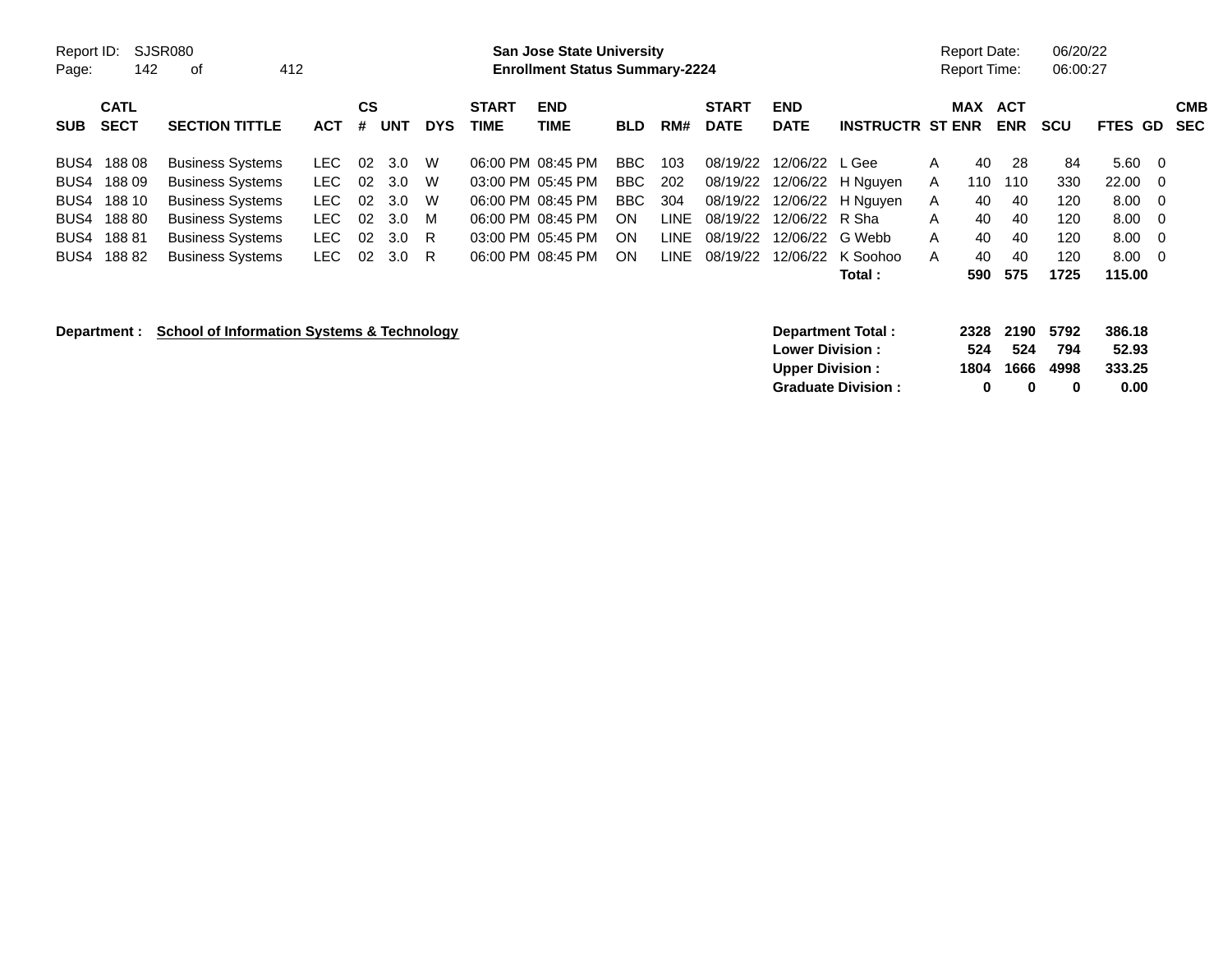| Page:            | SJSR080<br>Report ID:<br>143<br>412<br>οf |                                                                          |              |           |     |            |                   | <b>San Jose State University</b><br><b>Enrollment Status Summary-2224</b> |            |             |                            |                   |                              |   | <b>Report Date:</b><br>Report Time: |                | 06/20/22<br>06:00:27 |             |                |            |
|------------------|-------------------------------------------|--------------------------------------------------------------------------|--------------|-----------|-----|------------|-------------------|---------------------------------------------------------------------------|------------|-------------|----------------------------|-------------------|------------------------------|---|-------------------------------------|----------------|----------------------|-------------|----------------|------------|
|                  | <b>CATL</b>                               |                                                                          |              | <b>CS</b> |     |            | <b>START</b>      | <b>END</b>                                                                |            |             | <b>START</b>               | <b>END</b>        |                              |   | MAX                                 | <b>ACT</b>     |                      |             |                | <b>CMB</b> |
| <b>SUB</b>       | <b>SECT</b>                               | <b>SECTION TITTLE</b>                                                    | <b>ACT</b>   | #         | UNT | <b>DYS</b> | <b>TIME</b>       | <b>TIME</b>                                                               | <b>BLD</b> | RM#         | <b>DATE</b>                | <b>DATE</b>       | <b>INSTRUCTR ST ENR</b>      |   |                                     | <b>ENR</b>     | <b>SCU</b>           | FTES GD     |                | <b>SEC</b> |
| <b>College</b>   |                                           | <b>Business, College of</b><br><b>Marketing &amp; Business Analytics</b> |              |           |     |            |                   |                                                                           |            |             |                            |                   |                              |   |                                     |                |                      |             |                |            |
| BUS <sub>2</sub> | Department :<br>90 01                     | <b>Bus Statistics</b>                                                    | SEM          | 04        | 3.0 | МW         | 07:30 AM 08:45 AM |                                                                           | <b>BBC</b> | 022         | 08/19/22                   | 12/06/22          | A Kalinowski A               |   | 45                                  | 7              | 21                   | 1.40        | 0              |            |
| BUS <sub>2</sub> | 90 02                                     | <b>Bus Statistics</b>                                                    | SEM          | 04        | 3.0 | MW         | 09:00 AM 10:15 AM |                                                                           | <b>BBC</b> | 022         | 08/19/22                   | 12/06/22          | A Kalinowski A               |   | 45                                  | 20             | 60                   | 4.00        | 0              |            |
| BUS <sub>2</sub> | 90 03                                     | <b>Bus Statistics</b>                                                    | SEM          | 04        | 3.0 | TR         |                   | 12:00 PM 01:15 PM                                                         | <b>BBC</b> | 204         | 08/19/22                   | 12/06/22          | S Tian                       | Α | 119                                 | 119            | 357                  | 23.80       | 0              |            |
| BUS <sub>2</sub> | 90 04                                     | <b>Bus Statistics</b>                                                    | SEM          | 04        | 3.0 | Т          |                   | 06:00 PM 08:45 PM                                                         | <b>BBC</b> | 204         | 08/19/22                   | 12/06/22          | J Johnson                    | Α | 119                                 | 119            | 357                  | 23.80       | 0              |            |
| BUS <sub>2</sub> | 90 05                                     | <b>Bus Statistics</b>                                                    | SEM          | 04        | 3.0 | R          |                   | 06:00 PM 08:45 PM                                                         | <b>BBC</b> | 105         | 08/19/22                   | 12/06/22          | S Silver                     | Α | 45                                  | 3              | 9                    | 0.60        | 0              |            |
| BUS <sub>2</sub> | 90 80                                     | <b>Bus Statistics</b>                                                    | SEM          | 04        | 3.0 | TBA        |                   |                                                                           | OΝ         | <b>LINE</b> | 08/19/22 12/06/22 S Silver |                   |                              | Α | 45                                  | 45             | 135                  | 9.00        | 0              |            |
|                  |                                           |                                                                          |              |           |     |            |                   |                                                                           |            |             |                            |                   | Total:                       |   | 418                                 | 313            | 939                  | 62.60       |                |            |
|                  | BUS2 130 01                               | Intro to Marketing                                                       | <b>LEC</b>   | 02        | 3.0 | MW         | 10:30 AM 11:45 AM |                                                                           | <b>BBC</b> | 320         | 08/19/22                   | 12/06/22          | W Easter                     | A | 45                                  | 45             | 135                  | 9.00        | 0              |            |
|                  | BUS2 130 02                               | Intro to Marketing                                                       | <b>LEC</b>   | 02        | 3.0 | MW         |                   | 12:00 PM 01:15 PM                                                         | <b>BBC</b> | 320         | 08/19/22                   |                   | 12/06/22 W Easter            | Α | 45                                  | 39             | 117                  | 7.80        | 0              |            |
|                  | BUS2 130 03                               | Intro to Marketing                                                       | LEC          | 02        | 3.0 | MW         | 04:30 PM 05:45 PM |                                                                           | <b>BBC</b> | 224         | 08/19/22                   | 12/06/22 S Cash   |                              | Α | 45                                  | 45             | 135                  | 9.00        | 0              |            |
|                  | BUS2 130 04                               | Intro to Marketing                                                       | LEC          | 02        | 3.0 | м          |                   | 06:00 PM 08:45 PM                                                         | <b>BBC</b> | 224         | 08/19/22                   |                   | 12/06/22 V Agarwal           | Α | 45                                  | 45             | 135                  | 9.00        | 0              |            |
|                  | BUS2 130 05                               | Intro to Marketing                                                       | LEC          | 02        | 3.0 | TR         |                   | 12:00 PM 01:15 PM                                                         | <b>BBC</b> | 224         | 08/19/22                   | 12/06/22 Y Huang  |                              | Α | 45                                  | 45             | 135                  | 9.00        | 0              |            |
|                  | BUS2 130 06                               | Intro to Marketing                                                       | LEC          | 02        | 3.0 | <b>TR</b>  |                   | 12:00 PM 01:15 PM                                                         | <b>BBC</b> | 022         | 08/19/22 12/06/22          |                   |                              | Α | 45                                  | 45             | 135                  | 9.00        | 0              |            |
|                  | BUS2 130 07                               | Intro to Marketing                                                       | LEC          | 02        | 3.0 | TR         | 01:30 PM 02:45 PM |                                                                           | <b>BBC</b> | 224         | 08/19/22                   | 12/06/22          | Y Huang                      | A | 45                                  | 45             | 135                  | 9.00        | 0              |            |
|                  | BUS2 130 08                               | Intro to Marketing                                                       | LEC          | 02        | 3.0 | <b>TR</b>  |                   | 03:00 PM 04:15 PM                                                         | <b>BBC</b> | 105         | 08/19/22                   | 12/06/22          |                              | Α | 45                                  | 38             | 114                  | 7.60        | 0              |            |
|                  | BUS2 130 09                               | Intro to Marketing                                                       | LEC          | 02        | 3.0 | <b>TR</b>  | 04:30 PM 05:45 PM |                                                                           | <b>BBC</b> | 204         | 08/19/22                   | 12/06/22          | G Castro                     | Α | 119                                 | 119            | 357                  | 23.80       | 0              |            |
|                  | BUS2 130 10                               | Intro to Marketing                                                       | LEC          | 02        | 3.0 | $\top$     |                   | 06:00 PM 08:45 PM                                                         | <b>BBC</b> | 105         | 08/19/22                   | 12/06/22          | S Silver                     | Α | 45                                  | 5              | 15                   | 1.00        | 0              |            |
|                  | BUS2 130 11                               | Intro to Marketing                                                       | LEC          | 02        | 3.0 | W          |                   | 06:00 PM 08:45 PM                                                         | <b>BBC</b> | 106         | 08/19/22                   | 12/06/22          | M Rajan                      | A | 45                                  | 45             | 135                  | 9.00        | 0              |            |
|                  | BUS2 130 12                               | Intro to Marketing                                                       | LEC          | 02        | 3.0 | MW         | 10:30 AM 11:45 AM |                                                                           | <b>BBC</b> | 106         | 08/19/22                   | 12/06/22          |                              | Α | 45                                  | 15             | 45                   | 3.00        | 0              |            |
|                  | BUS2 130 13                               | Intro to Marketing                                                       | LEC          | 02        | 3.0 | MW         |                   | 12:00 PM 01:15 PM                                                         | <b>BBC</b> | 107         | 08/19/22                   | 12/06/22          |                              | Α | 45                                  | 22             | 66                   | 4.40        | 0              |            |
|                  | BUS2 130 14                               | Intro to Marketing                                                       | LEC          | 02        | 3.0 | м          |                   | 06:00 PM 08:45 PM                                                         | <b>BBC</b> | 003         | 08/19/22                   | 12/06/22          |                              | Α | 45                                  | $\overline{7}$ | 21                   | 1.40        | 0              |            |
|                  | BUS2 130 15                               | Intro to Marketing                                                       | LEC          | 02        | 3.0 | W          |                   | 06:00 PM 08:45 PM                                                         | <b>BBC</b> | 204         | 08/19/22                   | 12/06/22          | <b>B</b> Yildiz              | Α | 119                                 | $\overline{1}$ | 3                    | 0.20        | 0              |            |
|                  | BUS2 130 80                               | Intro to Marketing                                                       | LEC          | 02        | 3.0 | TR         |                   | 12:00 PM 01:15 PM                                                         | ON         | <b>LINE</b> | 08/19/22                   | 12/06/22          | K Gehrt                      | Α | 45                                  | 45             | 135                  | 9.00        | 0              |            |
|                  | BUS2 130 81                               | Intro to Marketing                                                       | LEC          | 02        | 3.0 | TBA        |                   |                                                                           | ON         | LINE        | 08/19/22                   | 12/06/22          | M Merz                       | Α | 45                                  | 45             | 135                  | 9.05        | $\overline{1}$ |            |
|                  | BUS2 130 82                               | Intro to Marketing                                                       | LEC          | 02        | 3.0 | TR         | 10:30 AM 11:45 AM |                                                                           | ΟN         | LINE        | 08/19/22                   | 12/06/22          | W Easter                     | Α | 45                                  | 45             | 135                  | 9.00        | 0              |            |
|                  | BUS2 130 83                               | Intro to Marketing                                                       | LEC          | 02        | 3.0 | $\top$     |                   | 06:00 PM 08:45 PM                                                         | ON         | LINE        | 08/19/22                   | 12/06/22          | G Castro                     | Α | 45                                  | 45             | 135                  | 9.00        | 0              |            |
|                  | BUS2 130 84                               | Intro to Marketing                                                       | <b>LEC</b>   | 02        | 3.0 | МW         | 09:00 AM 10:15 AM |                                                                           | ΟN         | LINE        | 08/19/22                   | 12/06/22          | J Bechkoff                   | Α | 45                                  | 45             | 135                  | 9.00        | 0              |            |
|                  | BUS2 130 85                               | Intro to Marketing                                                       | <b>LEC</b>   | 02        | 3.0 | МW         |                   | 01:30 PM 02:45 PM                                                         | ΟN         | <b>LINE</b> |                            |                   | 08/19/22 12/06/22 J Bechkoff | A | 45                                  | 45             | 135                  | 9.00        | 0              |            |
|                  |                                           |                                                                          |              |           |     |            |                   |                                                                           |            |             |                            |                   | Total:                       |   |                                     | 1093 831       |                      | 2493 166.25 |                |            |
|                  |                                           | BUS2 131A 80 Bus-to-Bus Mktg                                             | LEC 02 3.0 T |           |     |            |                   | 06:00 PM 08:45 PM ON LINE 08/19/22 12/06/22 B Boveda                      |            |             |                            |                   |                              | A | 45                                  | 45             | 135                  | $9.00 \t 0$ |                |            |
|                  |                                           |                                                                          |              |           |     |            |                   |                                                                           |            |             |                            |                   | Total:                       |   | 45                                  | 45             | 135                  | 9.00        |                |            |
|                  |                                           | BUS2 131D 01 Mkt in New Ventures LEC 01 3.0                              |              |           |     | MW         |                   | 01:30 PM 02:45 PM                                                         | BBC        | 105         |                            |                   | 08/19/22 12/06/22 D McFeely  | A | 45                                  | 45             | 135                  | $9.00 \t 0$ |                |            |
|                  |                                           | BUS2 131D 02 Mkt in New Ventures LEC 01 3.0                              |              |           |     | MW         |                   | 03:00 PM 04:15 PM                                                         | BBC 105    |             |                            | 08/19/22 12/06/22 | D McFeely                    | A | 45                                  | 26             | 78                   | $5.20 \t 0$ |                |            |
|                  |                                           |                                                                          |              |           |     |            |                   |                                                                           |            |             |                            |                   | Total:                       |   | 90                                  | 71             | 213                  | 14.20       |                |            |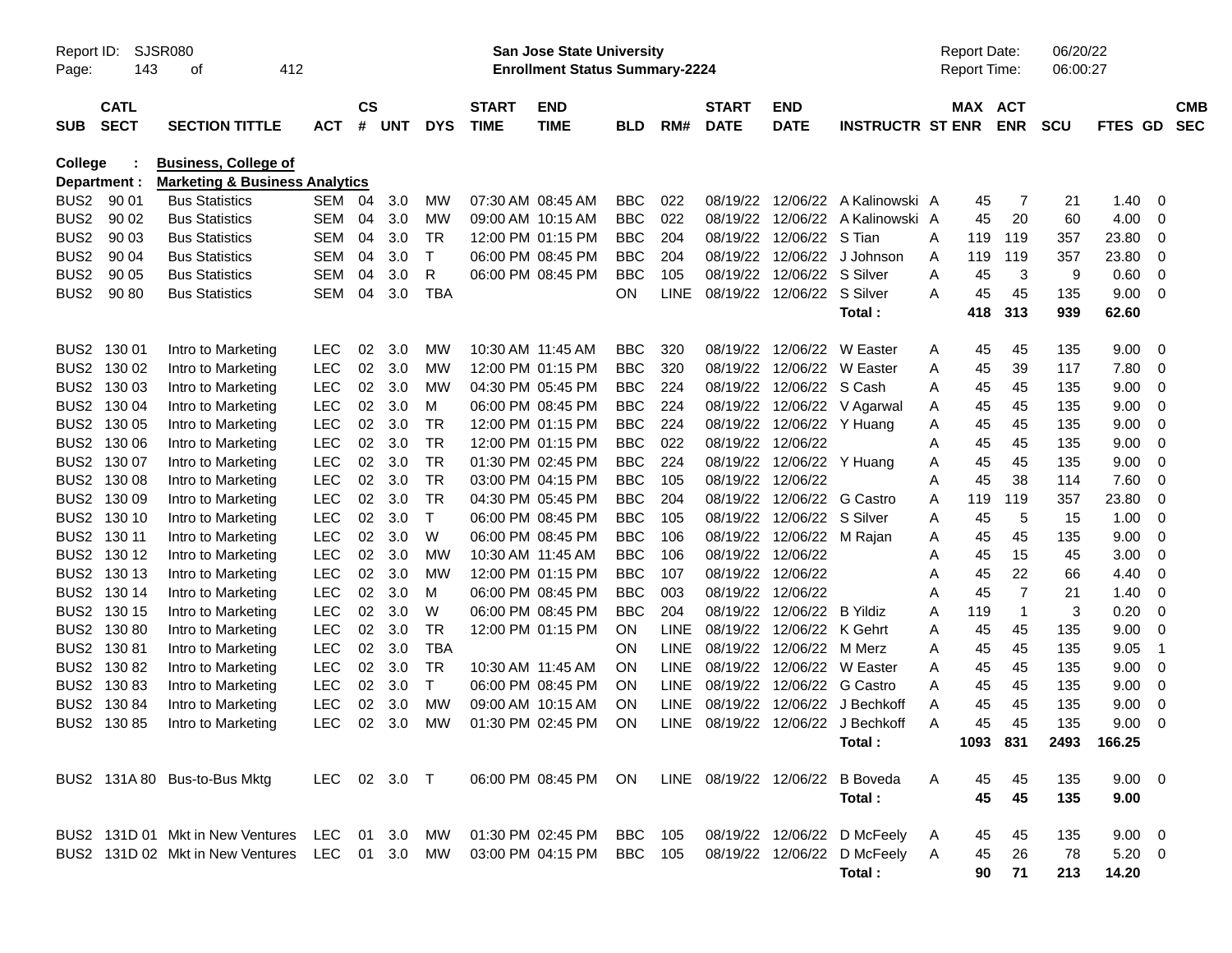| Page:            | SJSR080<br>Report ID:<br>144<br>412<br>оf |                                                                                                      |                          |                |            |                        |                             | San Jose State University<br><b>Enrollment Status Summary-2224</b> |                          |                    |                             |                           |                                       | <b>Report Date:</b><br><b>Report Time:</b>           |                  | 06/20/22<br>06:00:27 |                            |                          |
|------------------|-------------------------------------------|------------------------------------------------------------------------------------------------------|--------------------------|----------------|------------|------------------------|-----------------------------|--------------------------------------------------------------------|--------------------------|--------------------|-----------------------------|---------------------------|---------------------------------------|------------------------------------------------------|------------------|----------------------|----------------------------|--------------------------|
| <b>SUB</b>       | <b>CATL</b><br><b>SECT</b>                | <b>SECTION TITTLE</b>                                                                                | <b>ACT</b>               | <b>CS</b><br># | <b>UNT</b> | <b>DYS</b>             | <b>START</b><br><b>TIME</b> | <b>END</b><br><b>TIME</b>                                          | <b>BLD</b>               | RM#                | <b>START</b><br><b>DATE</b> | <b>END</b><br><b>DATE</b> | <b>INSTRUCTR ST ENR</b>               | MAX ACT                                              | <b>ENR</b>       | <b>SCU</b>           | <b>FTES GD</b>             | <b>CMB</b><br><b>SEC</b> |
| BUS2             | 133A 01                                   | <b>Interntl Marketing</b>                                                                            | <b>SEM</b>               | 04             | 3.0        | $\mathsf{T}$           |                             | 06:00 PM 08:45 PM                                                  | <b>BBC</b>               | 224                | 08/19/22                    | 12/06/22                  | M Rajan                               | 45<br>Α                                              | 31               | 93                   | 6.20                       | - 0                      |
| BUS <sub>2</sub> | 133A 02                                   | <b>Interntl Marketing</b>                                                                            | <b>SEM</b>               | 04             | 3.0        | W                      |                             | 06:00 PM 08:45 PM                                                  | <b>BBC</b>               | 105                | 08/19/22                    | 12/06/22                  | J Fadiman                             | Α<br>45                                              | 20               | 60                   | 4.00                       | 0                        |
| BUS <sub>2</sub> | 133A 80                                   | Interntl Marketing                                                                                   | <b>SEM</b>               |                | 04 3.0     | TBA                    |                             |                                                                    | ON.                      | <b>LINE</b>        | 08/19/22                    | 12/06/22                  | M Rajan<br>Total:                     | A<br>45<br>135                                       | 45<br>96         | 135<br>288           | 9.00<br>19.20              | $\mathbf 0$              |
| BUS <sub>2</sub> | 133B 01                                   | Mktg: Pac Rim                                                                                        | <b>LEC</b>               | 02             | 3.0        | TR                     |                             | 01:30 PM 02:45 PM                                                  | <b>BBC</b>               | 105                | 08/19/22                    | 12/06/22                  | J Fadiman                             | 45<br>Α                                              | 34               | 102                  | 6.80                       | $0\,C$                   |
| ASIA             | 133B 01                                   | Mktg: Pac Rim                                                                                        | <b>LEC</b>               | 02             | 3.0        | <b>TR</b>              |                             | 01:30 PM 02:45 PM                                                  | <b>BBC</b>               | 105                | 08/19/22                    | 12/06/22                  | J Fadiman<br>Total:                   | A<br>0<br>45                                         | 11<br>45         | 33<br>135            | 2.20<br>9.00               | 0 <sup>o</sup>           |
| BUS2             | 134A 01                                   | <b>Consumer Behavior</b>                                                                             | <b>SEM</b>               | 04             | 3.0        | MW                     |                             | 10:30 AM 11:45 AM                                                  | <b>BBC</b>               | 224                | 08/19/22                    | 12/06/22                  |                                       | 45<br>Α                                              | 34               | 102                  | 6.80                       | 0                        |
| BUS <sub>2</sub> |                                           | 134A 02 Consumer Behavior                                                                            | <b>SEM</b>               | 04             | 3.0        | MW                     |                             | 12:00 PM 01:15 PM                                                  | <b>BBC</b>               | 224                | 08/19/22                    | 12/06/22                  |                                       | 45<br>A                                              | 45               | 135                  | 9.00                       | 0                        |
| BUS <sub>2</sub> |                                           | 134A 03 Consumer Behavior                                                                            | <b>SEM</b>               | 04             | 3.0        | <b>TR</b><br><b>TR</b> |                             | 09:00 AM 10:15 AM                                                  | <b>BBC</b>               | 022                | 08/19/22                    | 12/06/22                  | M Merz<br>M Merz                      | 45<br>Α<br>А                                         | 45<br>45         | 135                  | 9.00                       | 0                        |
| BUS2             |                                           | 134A 04 Consumer Behavior                                                                            | <b>SEM</b>               | 04             | 3.0        |                        |                             | 10:30 AM 11:45 AM                                                  | <b>BBC</b>               | 022                | 08/19/22                    | 12/06/22                  | Total:                                | 45<br>180                                            | 169              | 135<br>507           | 9.00<br>33.80              | 0                        |
| BUS2             | 134B 01                                   | <b>Marketing Com</b>                                                                                 | <b>SEM</b>               | 04             | 3.0        | MW                     |                             | 01:30 PM 02:45 PM                                                  | <b>BBC</b>               | 324                | 08/19/22                    | 12/06/22                  |                                       | 45<br>Α                                              | 45               | 135                  | 9.00                       | - 0                      |
| BUS <sub>2</sub> |                                           | 134B 02 Marketing Com                                                                                | <b>SEM</b>               | 04             | 3.0        | <b>MW</b>              |                             | 03:00 PM 04:15 PM                                                  | <b>BBC</b><br><b>BBC</b> | 324                | 08/19/22                    | 12/06/22                  | G Castro                              | 45<br>A                                              | 35               | 105                  | 7.00                       | 0                        |
| BUS <sub>2</sub> |                                           | 134B 03 Marketing Com<br>BUS2 134B 80 Marketing Com                                                  | <b>SEM</b><br><b>SEM</b> | 04<br>04       | 3.0<br>3.0 | R<br>M                 |                             | 06:00 PM 08:45 PM<br>06:00 PM 08:45 PM                             | ON                       | 224<br><b>LINE</b> | 08/19/22<br>08/19/22        | 12/06/22<br>12/06/22      | <b>G</b> Castro                       | 45<br>Α<br>45<br>А                                   | 45<br>45         | 135<br>135           | 9.00<br>9.00               | 0<br>0                   |
|                  |                                           |                                                                                                      |                          |                |            |                        |                             |                                                                    |                          |                    |                             |                           | Total:                                | 180                                                  | 170              | 510                  | 34.00                      |                          |
|                  | BUS2 135 01                               | Sales Management                                                                                     | SEM                      |                | 04 3.0     | W                      |                             | 06:00 PM 08:45 PM                                                  | BBC                      | 320                | 08/19/22                    | 12/06/22                  | <b>B</b> Boveda<br>Total:             | Α<br>45<br>45                                        | 45<br>45         | 135<br>135           | 9.00<br>9.00               | $\overline{\mathbf{0}}$  |
|                  | BUS2 136 01                               | Product Development SEM 04 3.0 R                                                                     |                          |                |            |                        |                             | 06:00 PM 08:45 PM                                                  | BBC                      | 320                | 08/19/22                    | 12/06/22                  | V Agarwal<br>Total:                   | 45<br>A<br>45                                        | 45<br>45         | 135<br>135           | 9.00<br>9.00               | $\overline{\mathbf{0}}$  |
|                  |                                           | BUS2 137A 80 Soft Skills                                                                             | <b>LEC</b>               |                | 02 3.0     | TBA                    |                             |                                                                    | ΟN                       | <b>LINE</b>        | 08/19/22 12/06/22           |                           | J Bechkoff<br>Total:                  | 45<br>A<br>45                                        | 45<br>45         | 135<br>135           | 9.00<br>9.00               | $\overline{\mathbf{0}}$  |
|                  |                                           | BUS2 137H 01 Mkt Honors Practicum LEC 02 3.0 M 06:00 PM 08:45 PM BBC 105 08/19/22 12/06/22 D McFeely |                          |                |            |                        |                             |                                                                    |                          |                    |                             |                           | Total:                                | 45<br>A<br>45                                        | 31<br>31         | 93<br>93             | $6.20 \t 0$<br>6.20        |                          |
|                  |                                           | BUS2 137S 01 Mkt Special Topics                                                                      | LEC 02 3.0 R             |                |            |                        |                             | 03:00 PM 05:45 PM BBC 224                                          |                          |                    |                             |                           | 08/19/22 12/06/22 A Pagonas<br>Total: | A<br>45<br>45                                        | 45<br>45         | 135<br>135           | $9.00 \t 0$<br>9.00        |                          |
|                  | BUS2 138 01<br>BUS2 138 02                | Mktg Research<br>Mktg Research                                                                       | <b>SEM</b><br><b>SEM</b> |                | 3.0<br>3.0 |                        |                             |                                                                    |                          |                    |                             |                           |                                       | X<br>$\boldsymbol{0}$<br>$\mathsf{X}$<br>$\mathbf 0$ | 0<br>$\mathsf 0$ | 0<br>$\pmb{0}$       | $0.00 \t 0$<br>$0.00 \t 0$ |                          |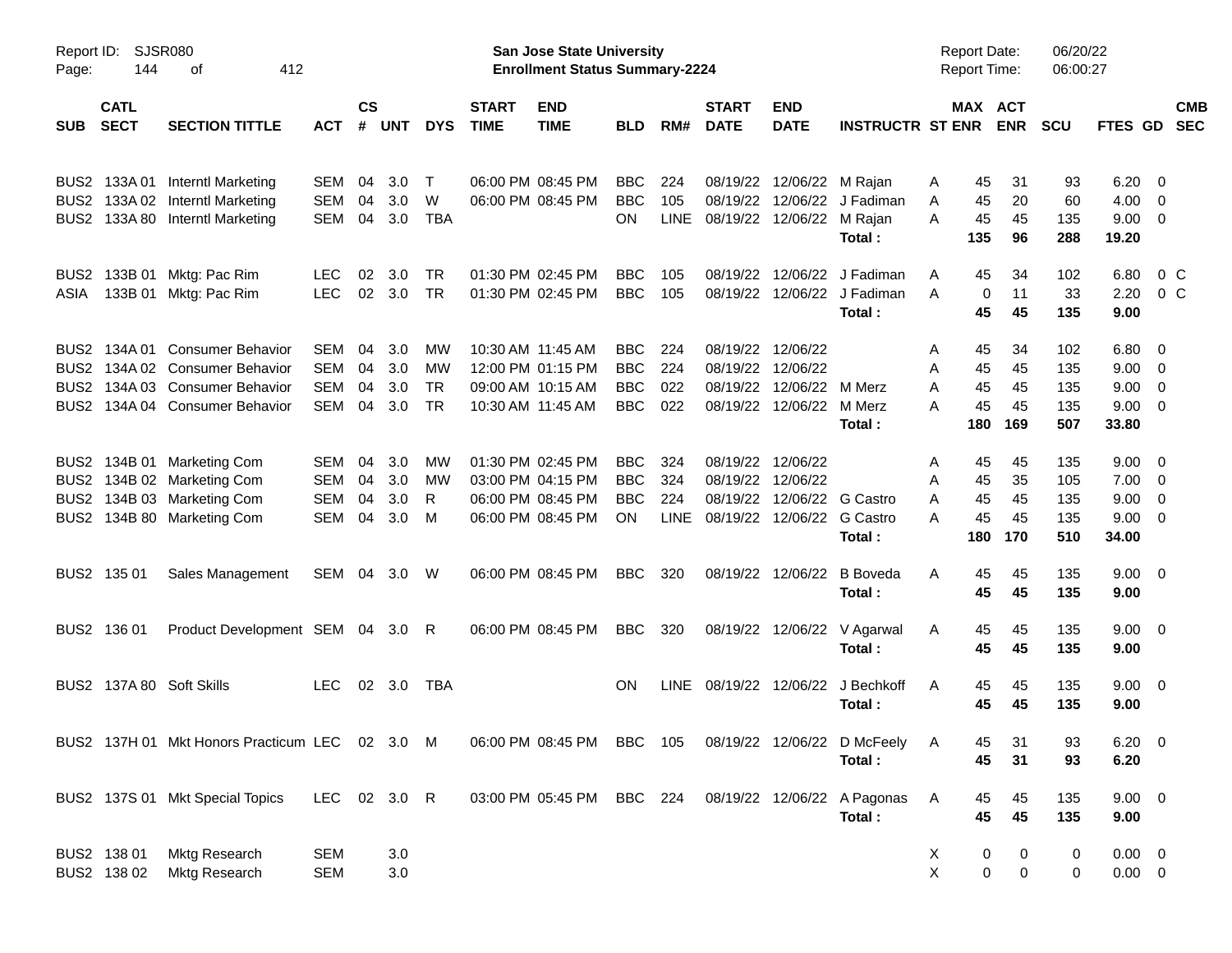| Report ID:<br>Page: | <b>SJSR080</b><br>145      |                           |            |                    |               |              | San Jose State University<br><b>Enrollment Status Summary-2224</b> |                           |                |             |                             |                           |                         | <b>Report Date:</b><br>Report Time: |         | 06/20/22<br>06:00:27 |             |         |                         |                          |
|---------------------|----------------------------|---------------------------|------------|--------------------|---------------|--------------|--------------------------------------------------------------------|---------------------------|----------------|-------------|-----------------------------|---------------------------|-------------------------|-------------------------------------|---------|----------------------|-------------|---------|-------------------------|--------------------------|
|                     |                            | 412<br>οf                 |            |                    |               |              |                                                                    |                           |                |             |                             |                           |                         |                                     |         |                      |             |         |                         |                          |
| <b>SUB</b>          | <b>CATL</b><br><b>SECT</b> | <b>SECTION TITTLE</b>     | <b>ACT</b> | $\mathsf{cs}$<br># | <b>UNT</b>    | <b>DYS</b>   | <b>START</b><br><b>TIME</b>                                        | <b>END</b><br><b>TIME</b> | <b>BLD</b>     | RM#         | <b>START</b><br><b>DATE</b> | <b>END</b><br><b>DATE</b> | <b>INSTRUCTR ST ENR</b> |                                     | MAX ACT | <b>ENR</b>           | <b>SCU</b>  | FTES GD |                         | <b>CMB</b><br><b>SEC</b> |
| BUS <sub>2</sub>    | 138 03                     | <b>Mktg Research</b>      | <b>SEM</b> |                    | 3.0           |              |                                                                    |                           |                |             |                             |                           |                         | Х                                   | 0       | 0                    | 0           | 0.00    | - 0                     |                          |
| BUS <sub>2</sub>    | 138 04                     | Mktg Research             | <b>SEM</b> | 04                 | 3.0           | <b>TR</b>    |                                                                    | 12:00 PM 01:15 PM         | <b>BBC</b>     | 302         | 08/19/22                    | 12/06/22                  | J Zhang                 | Α                                   | 45      | 16                   | 48          | 3.20    | 0                       |                          |
| BUS <sub>2</sub>    | 138 05                     | Mktg Research             | SEM        | 04                 | 3.0           | <b>TR</b>    |                                                                    | 10:30 AM 11:45 AM         | <b>BBC</b>     | 302         | 08/19/22                    | 12/06/22                  | J Zhang                 | Α                                   | 45      | 3                    | 9           | 0.60    | 0                       |                          |
| BUS <sub>2</sub>    | 138 80                     | Mktg Research             | SEM        | 04                 | 3.0           | <b>TBA</b>   |                                                                    |                           | <b>ON</b>      | <b>LINE</b> | 08/19/22                    | 12/06/22                  | J Zhang                 | Α                                   | 45      | 45                   | 135         | 9.00    | 0                       |                          |
| BUS <sub>2</sub>    | 13881                      | Mktg Research             | <b>SEM</b> | 04                 | 3.0           | м            |                                                                    | 03:00 PM 05:45 PM         | <b>ON</b>      | <b>LINE</b> | 08/19/22                    | 12/06/22                  | R Sibley                | Α                                   | 45      | 45                   | 135         | 9.00    | 0                       |                          |
|                     | BUS2 138 82                | <b>Mktg Research</b>      | <b>SEM</b> | 04                 | 3.0           | M            |                                                                    | 06:00 PM 08:45 PM         | <b>ON</b>      | <b>LINE</b> | 08/19/22                    | 12/06/22                  | R Sibley                | A                                   | 45      | 18                   | 54          | 3.60    | - 0                     |                          |
|                     |                            |                           |            |                    |               |              |                                                                    |                           |                |             |                             |                           | Total:                  |                                     | 225     | 127                  | 381         | 25.40   |                         |                          |
|                     |                            |                           |            |                    |               |              |                                                                    |                           |                |             |                             |                           |                         |                                     |         |                      |             |         |                         |                          |
| BUS <sub>2</sub>    | 139 01                     | <b>Marketing Manage</b>   | <b>SEM</b> | 04                 | 3.0           | <b>TR</b>    |                                                                    | 07:30 AM 08:45 AM         | <b>BBC</b>     | 326         | 08/19/22                    | 12/06/22                  | K Gehrt                 | A                                   | 40      | 5                    | 15          | 1.00    | -0                      |                          |
| BUS <sub>2</sub>    | 139 02                     | <b>Marketing Manage</b>   | <b>SEM</b> | 04                 | 3.0           | <b>TR</b>    |                                                                    | 09:00 AM 10:15 AM         | <b>BBC</b>     | 224         | 08/19/22                    | 12/06/22 K Gehrt          |                         | Α                                   | 40      | 27                   | 81          | 5.40    | 0                       |                          |
| BUS <sub>2</sub>    | 139 03                     | <b>Marketing Manage</b>   | <b>SEM</b> |                    | 3.0           |              |                                                                    |                           |                |             |                             |                           |                         | х                                   | 0       | $\mathbf 0$          | $\mathbf 0$ | 0.00    | 0                       |                          |
| BUS2                | 13980                      | <b>Marketing Manage</b>   | <b>SEM</b> | 04                 | 3.0           | Т            |                                                                    | 03:00 PM 05:45 PM         | <b>ON</b>      | <b>LINE</b> | 08/19/22                    | 12/06/22 R Sibley         |                         | Α                                   | 40      | 40                   | 120         | 8.00    | 0                       |                          |
|                     | BUS2 139 81                | <b>Marketing Manage</b>   | <b>SEM</b> | 04                 | 3.0           | Т            |                                                                    | 06:00 PM 08:45 PM         | <b>ON</b>      | <b>LINE</b> | 08/19/22                    | 12/06/22                  | R Sibley                | A                                   | 40      | $\overline{4}$       | 12          | 0.80    | $\overline{0}$          |                          |
|                     |                            |                           |            |                    |               |              |                                                                    |                           |                |             |                             |                           | Total:                  |                                     | 160     | 76                   | 228         | 15.20   |                         |                          |
|                     |                            |                           |            |                    |               |              |                                                                    |                           |                |             |                             |                           |                         |                                     |         |                      |             |         |                         |                          |
| BUS <sub>2</sub>    | 180F 02                    | Indiv Study Mktg          | <b>SUP</b> | 36                 | 1.0           | <b>TBA</b>   |                                                                    |                           | ON             | <b>LINE</b> | 08/19/22                    | 12/06/22                  | M Merz                  | A                                   | 10      | 0                    | 0           | 0.00    | - 0                     |                          |
| BUS <sub>2</sub>    | 180F 05                    | <b>Indiv Study Mktg</b>   | <b>SUP</b> | 36                 | 2.0           | <b>TBA</b>   |                                                                    |                           | ON             | <b>LINE</b> | 08/19/22                    | 12/06/22                  | M Merz                  | A                                   | 10      | 0                    | 0           | 0.00    | 0                       |                          |
| BUS2                | 180F08                     | Indiv Study Mktg          | <b>SUP</b> | 36                 | 3.0           | <b>TBA</b>   |                                                                    |                           | ON             | <b>LINE</b> | 08/19/22                    | 12/06/22                  | M Merz                  | Α                                   | 10      | 0<br>0               | 0<br>0      | 0.00    | - 0                     |                          |
|                     |                            |                           |            |                    |               |              |                                                                    |                           |                |             |                             |                           | Total:                  |                                     | 30      |                      |             | 0.00    |                         |                          |
| BUS <sub>2</sub>    | 190 01                     | <b>Quant Bus Analysis</b> | <b>SEM</b> | 04                 | 3.0           | <b>MW</b>    |                                                                    | 10:30 AM 11:45 AM         | <b>BBC</b>     | 324         | 08/19/22                    | 12/06/22                  | J Ruiz Duart A          |                                     | 45      | 45                   | 135         | 9.00    | -0                      |                          |
| BUS <sub>2</sub>    | 190 02                     | <b>Quant Bus Analysis</b> | <b>SEM</b> | 04                 | 3.0           | <b>MW</b>    |                                                                    | 12:00 PM 01:15 PM         | <b>BBC</b>     | 204         | 08/19/22                    | 12/06/22                  | A Kalinowski A          |                                     | 119     | 74                   | 222         | 14.80   | 0                       |                          |
| BUS <sub>2</sub>    | 190 03                     | <b>Quant Bus Analysis</b> | <b>SEM</b> | 04                 | 3.0           | <b>MW</b>    |                                                                    | 01:30 PM 02:45 PM         | <b>BBC</b>     | 224         | 08/19/22                    | 12/06/22                  | A Kalinowski A          |                                     | 45      | 45                   | 135         | 9.00    | 0                       |                          |
| BUS <sub>2</sub>    | 190 04                     | <b>Quant Bus Analysis</b> | <b>SEM</b> | 04                 | 3.0           | <b>MW</b>    |                                                                    | 03:00 PM 04:15 PM         | <b>BBC</b>     | 224         | 08/19/22                    | 12/06/22                  | <b>B</b> Boveda         | A                                   | 45      | 46                   | 138         | 9.20    | -0                      |                          |
| BUS <sub>2</sub>    | 190 05                     | <b>Quant Bus Analysis</b> | <b>SEM</b> | 04                 | 3.0           | M            |                                                                    | 06:00 PM 08:45 PM         | <b>BBC</b>     | 204         | 08/19/22                    | 12/06/22                  | <b>B</b> Boveda         | Α                                   | 119     | 119                  | 357         | 23.80   | 0                       |                          |
| BUS <sub>2</sub>    | 190 06                     | <b>Quant Bus Analysis</b> | <b>SEM</b> | 04                 | 3.0           | <b>TR</b>    |                                                                    | 10:30 AM 11:45 AM         | <b>BBC</b>     | 324         | 08/19/22                    | 12/06/22                  | J Ruiz Duart A          |                                     | 45      | 45                   | 135         | 9.00    | $\mathbf 0$             |                          |
| BUS <sub>2</sub>    | 190 07                     | <b>Quant Bus Analysis</b> | <b>SEM</b> | 04                 | 3.0           | <b>TR</b>    |                                                                    | 10:30 AM 11:45 AM         | <b>BBC</b>     | 326         | 08/19/22                    | 12/06/22                  | K Yagci Soka A          |                                     | 45      | 45                   | 135         | 9.00    | $\mathbf 0$             |                          |
| BUS <sub>2</sub>    | 190 08                     | <b>Quant Bus Analysis</b> | <b>SEM</b> | 04                 | 3.0           | <b>TR</b>    |                                                                    | 12:00 PM 01:15 PM         | <b>BBC</b>     | 326         | 08/19/22                    | 12/06/22                  | K Yagci Soka A          |                                     | 45      | 45                   | 135         | 9.00    | 0                       |                          |
| BUS <sub>2</sub>    | 190 09                     | <b>Quant Bus Analysis</b> | SEM        | 04                 | 3.0           | $\mathsf{T}$ |                                                                    | 03:00 PM 05:45 PM         | <b>BBC</b>     | 324         | 08/19/22                    | 12/06/22                  | M Klein                 | A                                   | 45      | 45                   | 135         | 9.00    | 0                       |                          |
| BUS <sub>2</sub>    | 190 10                     | <b>Quant Bus Analysis</b> | <b>SEM</b> | 04                 | 3.0           | т            |                                                                    | 06:00 PM 08:45 PM         | <b>BBC</b>     | 324         | 08/19/22                    | 12/06/22                  | M Klein                 | A                                   | 45      | 45                   | 135         | 9.00    | 0                       |                          |
|                     | BUS2 190 11                | <b>Quant Bus Analysis</b> | SEM        | 04                 | 3.0           | W            |                                                                    | 03:00 PM 05:45 PM         | <b>BBC</b>     | 204         | 08/19/22                    |                           | 12/06/22 M Madadi       | A                                   | 119     | 119                  | 357         | 23.80   | 0                       |                          |
|                     | BUS2 190 12                | <b>Quant Bus Analysis</b> | SEM 04     |                    | 3.0           | W            |                                                                    | 06:00 PM 08:45 PM         | <b>BBC</b>     | 324         |                             | 08/19/22 12/06/22         |                         | Α                                   | 45      | 16                   | 48          | 3.20    | $\overline{\mathbf{0}}$ |                          |
|                     | BUS2 190 13                | <b>Quant Bus Analysis</b> | SEM        | 04                 | 3.0           | W            |                                                                    | 06:00 PM 08:45 PM         | BBC            | 224         | 08/19/22                    | 12/06/22                  | M Mobin                 | Α                                   | 45      | 45                   | 135         | 9.00    | $\overline{0}$          |                          |
|                     | BUS2 190 14                | <b>Quant Bus Analysis</b> | SEM 04 3.0 |                    |               | R            |                                                                    | 03:00 PM 05:45 PM         | BBC 202        |             |                             | 08/19/22 12/06/22 O Yu    |                         | Α                                   | 119     | 86                   | 258         | 17.20 0 |                         |                          |
|                     |                            |                           |            |                    |               |              |                                                                    |                           |                |             |                             |                           | Total:                  |                                     | 926     | 820                  | 2460        | 164.00  |                         |                          |
|                     | BUS2 193 01                | Data Mining               |            |                    | LEC 02 3.0 TR |              |                                                                    | 10:30 AM 11:45 AM         | <b>BBC</b> 301 |             |                             | 08/19/22 12/06/22 S Tian  |                         | A                                   | 45      | 38                   | 114         | 7.60 0  |                         |                          |
|                     |                            |                           |            |                    |               |              |                                                                    |                           |                |             |                             |                           | Total:                  |                                     | 45      | 38                   | 114         | 7.60    |                         |                          |
|                     |                            |                           |            |                    |               |              |                                                                    |                           |                |             |                             |                           |                         |                                     |         |                      |             |         |                         |                          |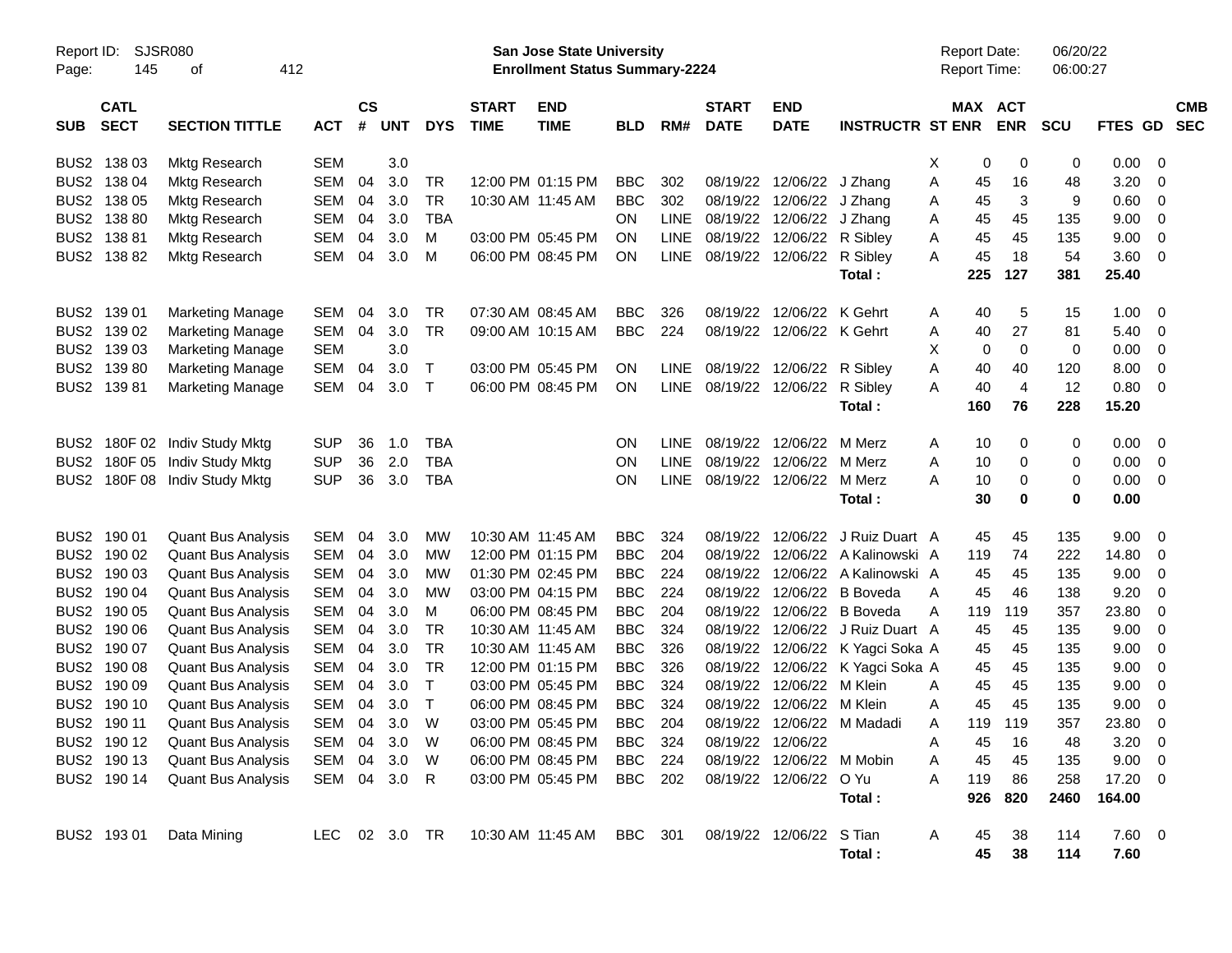| Report ID:<br>Page:                  | 146                        | SJSR080<br>412<br>of                                        |                          |                    |            |                 |                             | <b>San Jose State University</b><br><b>Enrollment Status Summary-2224</b> |                          |             |                             |                                                  |                                                       |              | <b>Report Date:</b><br><b>Report Time:</b> |                                 | 06/20/22<br>06:00:27     |                                   |                          |
|--------------------------------------|----------------------------|-------------------------------------------------------------|--------------------------|--------------------|------------|-----------------|-----------------------------|---------------------------------------------------------------------------|--------------------------|-------------|-----------------------------|--------------------------------------------------|-------------------------------------------------------|--------------|--------------------------------------------|---------------------------------|--------------------------|-----------------------------------|--------------------------|
| <b>SUB</b>                           | <b>CATL</b><br><b>SECT</b> | <b>SECTION TITTLE</b>                                       | <b>ACT</b>               | $\mathsf{cs}$<br># | <b>UNT</b> | <b>DYS</b>      | <b>START</b><br><b>TIME</b> | <b>END</b><br><b>TIME</b>                                                 | <b>BLD</b>               | RM#         | <b>START</b><br><b>DATE</b> | <b>END</b><br><b>DATE</b>                        | <b>INSTRUCTR ST ENR</b>                               |              | <b>MAX</b>                                 | <b>ACT</b><br><b>ENR</b>        | <b>SCU</b>               | <b>FTES GD</b>                    | <b>CMB</b><br><b>SEC</b> |
| BUS <sub>2</sub><br>BUS <sub>2</sub> | 194A 01                    | <b>Statistical Analysis</b><br>194A 02 Statistical Analysis | <b>LEC</b><br><b>LEC</b> | 02<br>02           | 3.0<br>3.0 | МW<br><b>MW</b> |                             | 12:00 PM 01:15 PM<br>04:30 PM 05:45 PM                                    | <b>BBC</b><br><b>BBC</b> | 324<br>324  | 08/19/22<br>08/19/22        | 12/06/22<br>12/06/22                             | E Etu<br>E Etu<br>Total:                              | A<br>A       | 45<br>45<br>90                             | 35<br>24<br>59                  | 105<br>72<br>177         | 7.00<br>$4.80\quad 0$<br>11.80    | - 0                      |
| BUS <sub>2</sub>                     | 194B 01                    | <b>Business Analytics</b>                                   | <b>LEC</b>               | 02                 | 3.0        | <b>TR</b>       |                             | 09:00 AM 10:15 AM                                                         | <b>BBC</b>               | 324         | 08/19/22                    | 12/06/22                                         | J Ruiz Duart A<br>Total:                              |              | 45<br>45                                   | 45<br>45                        | 135<br>135               | $9.00 \t 0$<br>9.00               |                          |
| BUS <sub>2</sub>                     | 195A 01                    | Spreadsheet Modeling LEC                                    |                          |                    | 02 3.0     | W               |                             | 03:00 PM 05:45 PM                                                         | <b>BBC</b>               | 320         | 08/19/22                    | 12/06/22                                         | D Czerwinski A<br>Total:                              |              | 45<br>45                                   | 45<br>45                        | 135<br>135               | $9.00 \t 0$<br>9.00               |                          |
| BUS <sub>2</sub>                     |                            | 195B 01 Data Viz                                            | <b>LEC</b>               | 02                 | 3.0        | MW              |                             | 03:00 PM 04:15 PM                                                         | <b>BBC</b>               | 022         | 08/19/22                    | 12/06/22                                         | H Eisips<br>Total:                                    | $\mathsf{A}$ | 45<br>45                                   | 45<br>45                        | 135<br>135               | $9.00 \quad 0$<br>9.00            |                          |
| BUS <sub>2</sub>                     |                            | 195C 80 Simulation Modeling                                 | LEC                      | 02                 | 3.0        | -R              |                             | 06:00 PM 08:45 PM                                                         | <b>ON</b>                | <b>LINE</b> | 08/19/22                    | 12/06/22                                         | M Klein<br>Total:                                     | $\mathsf{A}$ | 45<br>45                                   | 21<br>21                        | 63<br>63                 | $4.20 \ 0$<br>4.20                |                          |
|                                      | Department :               | <b>Marketing &amp; Business Analytics</b>                   |                          |                    |            |                 |                             |                                                                           |                          |             |                             | <b>Lower Division:</b><br><b>Upper Division:</b> | <b>Department Total:</b><br><b>Graduate Division:</b> |              | 4067<br>418<br>3649<br>0                   | 3227<br>313<br>2914<br>$\bf{0}$ | 9681<br>939<br>8742<br>0 | 645.45<br>62.60<br>582.85<br>0.00 |                          |